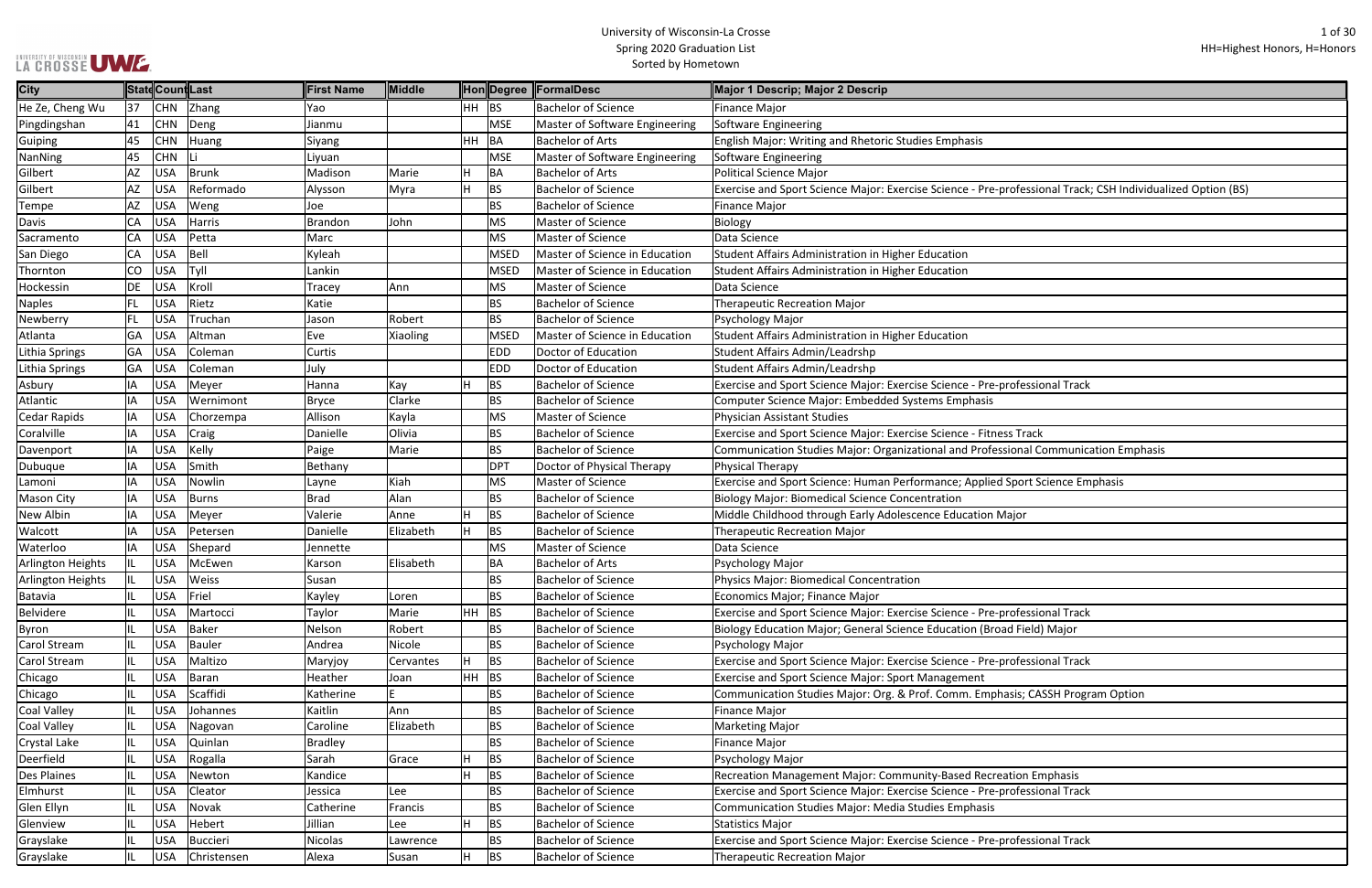| ofessional Track             |
|------------------------------|
|                              |
|                              |
|                              |
|                              |
|                              |
|                              |
|                              |
|                              |
|                              |
|                              |
|                              |
| ional Communication Emphasis |
|                              |
|                              |
| ajor                         |
|                              |
|                              |
|                              |
|                              |
|                              |
|                              |
| ajor                         |
|                              |
|                              |
|                              |
|                              |
|                              |
|                              |
|                              |
| Major: Physical Education    |
| ofessional Track             |
|                              |
|                              |

| Grayslake             |           | USA        | Getzinger       | Rachel    | Elene                 |     | BS              | <b>Bachelor of Science</b>     | Exercise and Sport Science Major: Physical Education                                |
|-----------------------|-----------|------------|-----------------|-----------|-----------------------|-----|-----------------|--------------------------------|-------------------------------------------------------------------------------------|
| Grayslake             |           | <b>USA</b> | Solano          | Claire    | Elizabeth             |     | BS              | <b>Bachelor of Science</b>     | Sociology Major                                                                     |
| Hebron                |           | <b>USA</b> | Lejeune         | James     | Michael               |     | <b>BS</b>       | <b>Bachelor of Science</b>     | Finance Major                                                                       |
| Highland              |           | <b>USA</b> | Schauster       | Annie     | <b>Beth</b>           |     | <b>MS</b>       | Master of Science              | Biology                                                                             |
| Homer Glen            |           | <b>USA</b> | Sawyer          | Austin    |                       |     | <b>DPT</b>      | Doctor of Physical Therapy     | <b>Physical Therapy</b>                                                             |
| <b>Island Lake</b>    |           | <b>USA</b> | Miller          | Katherine | Grace                 |     | BS              | <b>Bachelor of Science</b>     | <b>Biology Major: Biomedical Science Concentration</b>                              |
| Lindenhurst           | IL        | <b>USA</b> | Perdue          | Allyson   | Jennifer              |     | BS              | <b>Bachelor of Science</b>     | Recreation Management Major: Generalist Emphasis                                    |
| Lombard               |           | <b>USA</b> | Fugiel          | Andrew    | Kenneth               |     | BS              | <b>Bachelor of Science</b>     | Management Major                                                                    |
| <b>Machesney Park</b> |           | <b>USA</b> | Langley         | Connor    | Grant                 |     | <b>BS</b>       | <b>Bachelor of Science</b>     | Computer Science Major; CSH Individualized Option (BS)                              |
| <b>Machesney Park</b> |           | <b>USA</b> | Lindstrand      | Jacob     | <b>Anthony Thomas</b> |     | <b>BS</b>       | <b>Bachelor of Science</b>     | Biology Major: Biomedical Science Concentration                                     |
| Marengo               |           | <b>USA</b> | Sandersfeld     | Johnathan | Lowell                | H   | BS              | <b>Bachelor of Science</b>     | Biology Major: Biomedical Science Concentration                                     |
| Matteson              |           | <b>USA</b> | Okafor          | Emmanuel  |                       |     | BS              | <b>Bachelor of Science</b>     | General Studies Major                                                               |
| Morrison              |           | <b>USA</b> | Patten          | Alyssa    | Michele               |     | DP <sub>1</sub> | Doctor of Physical Therapy     | Physical Therapy                                                                    |
| Mundelein             |           | USA        | Pieklo          | Caitlin   | Nicole                |     | <b>BS</b>       | <b>Bachelor of Science</b>     | Psychology Major                                                                    |
| Naperville            |           | <b>USA</b> | <b>Barber</b>   | Samantha  | <b>Brooke</b>         | H   | BS              | <b>Bachelor of Science</b>     | Exercise and Sport Science Major: Exercise Science - Pre-professional Track         |
| Naperville            |           | <b>USA</b> | Reed            | Samantha  | <b>Therese</b>        | lн  | <b>BS</b>       | <b>Bachelor of Science</b>     | <b>Therapeutic Recreation Major</b>                                                 |
| New Lenox             | IL        | <b>USA</b> | Kachinsky       | Brooke    | Leigh                 |     | <b>BS</b>       | <b>Bachelor of Science</b>     | <b>Biology Major</b>                                                                |
| North Aurora          |           | <b>USA</b> | Held            | Maxwell   | John                  |     | <b>BS</b>       | <b>Bachelor of Science</b>     | Marketing Major                                                                     |
| Oregon                |           | <b>USA</b> | Atchison        | Austin    | Alan                  |     | BS              | <b>Bachelor of Science</b>     | Marketing Major                                                                     |
| Oregon                | IL        | <b>USA</b> | Janssen         | Kelsy     | Ann                   |     | <b>MS</b>       | Master of Science              | Occupational Therapy                                                                |
| Oregon                |           | <b>USA</b> | Zhan            | Hongbing  |                       | lH. | <b>BS</b>       | <b>Bachelor of Science</b>     | <b>Finance Major</b>                                                                |
| Rockford              |           | <b>USA</b> | Emberson        | Allison   | Mae                   |     | <b>MS</b>       | Master of Science              | Physician Assistant Studies                                                         |
| Roscoe                |           | <b>USA</b> | Stephens        | Jocelynn  | lvy                   | lH. | <b>BS</b>       | <b>Bachelor of Science</b>     | Social Studies Education Major (Broad Field Option B)                               |
| Roselle               |           | <b>USA</b> | Cook            | Connor    | <b>Brandon</b>        |     | <b>BS</b>       | <b>Bachelor of Science</b>     | Finance Major                                                                       |
| <b>Saint Charles</b>  |           | <b>USA</b> | Andersen        | Trevor    | Thomas                |     | ΒA              | <b>Bachelor of Arts</b>        | <b>English Major: Rhetoric and Writing Emphasis</b>                                 |
| <b>Saint Charles</b>  | IL        | <b>USA</b> | McMahon         | Lorna     | Kathryn               |     | BS              | <b>Bachelor of Science</b>     | Microbiology Major: Biomedical Concentration                                        |
| <b>Skokie</b>         |           | <b>USA</b> | Clair           | Elizabeth | Catherine             |     | ΒA              | <b>Bachelor of Arts</b>        | Communication Studies Major: Organizational and Professional Communication Emphasis |
| South Elgin           |           | <b>USA</b> | Halley          | Austin    | Matthew               | H   | ΒS              | <b>Bachelor of Science</b>     | Geography Major: Environmental Science Concentration                                |
| South Elgin           | IL        | <b>USA</b> | O'Brien         | Maria     | <b>Nilze</b>          | H   | <b>BS</b>       | <b>Bachelor of Science</b>     | Marketing Major                                                                     |
| <b>Spring Grove</b>   | IL        | <b>USA</b> | Burghardt       | Taylor    | Claire                | H   | <b>BS</b>       | <b>Bachelor of Science</b>     | Middle Childhood through Early Adolescence Education Major                          |
| <b>Spring Grove</b>   |           | USA        | Selepa          | Rachael   |                       | ц   | <b>BS</b>       | <b>Bachelor of Science</b>     | Management Major                                                                    |
| Wauconda              |           | <b>USA</b> | <b>Eppolito</b> | Niko      |                       |     | BS              | <b>Bachelor of Science</b>     | Accountancy Major                                                                   |
| <b>West Chicago</b>   | IL        | USA        | Whelan          | Kendra    | Elise                 | HH  | BA              | <b>Bachelor of Arts</b>        | Women's Studies Major                                                               |
| Wheaton               |           | USA        | England         | Owen      | Douglas               |     | ВS              | <b>Bachelor of Science</b>     | Finance Major                                                                       |
| Wheaton               |           | <b>USA</b> | Johnnic         | Qarin     | Lee                   |     | BS              | <b>Bachelor of Science</b>     | Sociology Major                                                                     |
| Woodridge             |           | USA        | Moushon         | Juliette  | Michelle              |     | <b>BS</b>       | <b>Bachelor of Science</b>     | Biology Major: Biomedical Science Concentration                                     |
| Campbellsville        | KY        | <b>USA</b> | Nowicki         | Anna      | Ruth                  |     | <b>BS</b>       | <b>Bachelor of Science</b>     | Middle Childhood through Early Adolescence Education Major                          |
| Shrewsbury            | MA        | USA        | Gabriella       | Anthony   | Joseph                |     | <b>MSED</b>     | Master of Science in Education | Student Affairs Administration in Higher Education                                  |
| Baltimore             | MD        | USA        | Phipps          | Katie     | Alexandra             |     | <b>MSED</b>     | Master of Science in Education | Student Affairs Administration in Higher Education                                  |
| Columbia              | <b>MD</b> | USA        | Dell            | Allison   | Caroline              |     | <b>MS</b>       | Master of Science              | Data Science                                                                        |
| Marquette             | MI        | USA        | Hoenke          | Ingrid    | Anna                  |     | <b>MS</b>       | Master of Science              | Physician Assistant Studies                                                         |
| Sparta                | MI        | <b>USA</b> | Swanberg        | Tavin     | Tyler                 |     | <b>MSED</b>     | Master of Science in Education | Student Affairs Administration in Higher Education                                  |
| <b>PAYA RUMPUT</b>    | ML        | MYS        | Wong            | Hui Xin   |                       |     | BS              | <b>Bachelor of Science</b>     | Archaeological Studies Major                                                        |
| Adams                 |           | MN USA     | Finbraaten      | Meg       | Ann                   |     | <b>BS</b>       | <b>Bachelor of Science</b>     | Psychology Major; CASSH Program Option                                              |
| Adams                 | MN        | USA        | Kirtz           | McKenzie  | Kay                   | HH  | <b>BS</b>       | <b>Bachelor of Science</b>     | School Health Education Major; Exercise and Sport Science Major: Physical Education |
| Adams                 |           | MN USA     | Reinartz        | Cassidy   | Christine             | H   | <b>BS</b>       | <b>Bachelor of Science</b>     | Exercise and Sport Science Major: Exercise Science - Pre-professional Track         |
| Adams                 |           | MN USA     | Wolff           | Madison   | Claire                |     | BS              | <b>Bachelor of Science</b>     | <b>Exercise and Sport Science Major: Sport Management</b>                           |
| Albert Lea            |           | MN USA     | Bordewick       | Jake      | Matthew               |     | <b>BS</b>       | <b>Bachelor of Science</b>     | Finance Major                                                                       |
|                       |           |            |                 |           |                       |     |                 |                                |                                                                                     |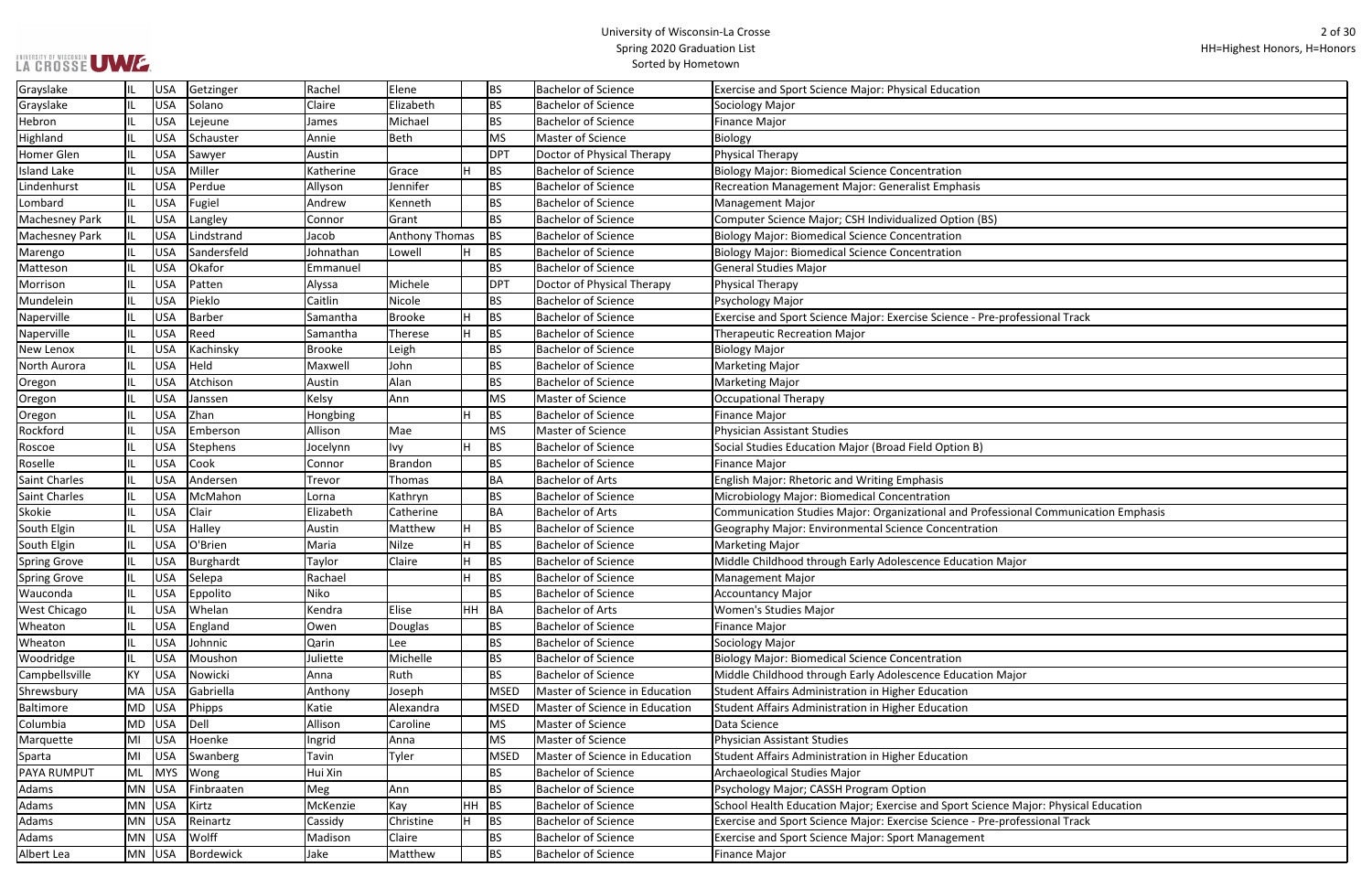# UNIVERSITY OF WISCONSIN UW E.

## University of Wisconsin-La Crosse Spring 2020 Graduation List Sorted by Hometown

ᄀ

| ation Emphasis                   |
|----------------------------------|
| obiology Major: Biomedical Conc. |
|                                  |
| ional Track; CSH Indiv.Opt.      |
| rofessional Track                |
|                                  |
| rofessional Track                |
|                                  |
|                                  |
|                                  |
|                                  |
|                                  |
|                                  |
|                                  |
|                                  |
| tion Emphasis                    |
| laj <u>or</u>                    |
|                                  |
|                                  |
|                                  |
| ss Track                         |
|                                  |
|                                  |
| rofessional Track                |
|                                  |
|                                  |
|                                  |
|                                  |
|                                  |
| g Opt-Hum                        |
|                                  |
|                                  |
| lajor                            |
|                                  |
|                                  |

| Albertville          | MN USA    |     | Krause          | Daniel          | Scott          |           | <b>BS</b>   | <b>Bachelor of Science</b>            | <b>Marketing Major</b>                                                                   |
|----------------------|-----------|-----|-----------------|-----------------|----------------|-----------|-------------|---------------------------------------|------------------------------------------------------------------------------------------|
| Andover              | MN USA    |     | Janes           | Emily           | Elizabeth      |           | <b>BA</b>   | <b>Bachelor of Arts</b>               | Psychology Major                                                                         |
| Annandale            | MN USA    |     | Henson          | Alexa           | Renee          | H         | <b>BS</b>   | <b>Bachelor of Science</b>            | Recreation Management Major: Community-Based Recreation Emphasis                         |
| Anoka                | MN USA    |     | Ruikka          | Alex            |                |           | <b>BS</b>   | <b>Bachelor of Science</b>            | Psychology Major                                                                         |
| <b>Apple Valley</b>  | MN USA    |     | Souza           | Fernando        | Wayne          | <b>HH</b> | <b>BS</b>   | <b>Bachelor of Science</b>            | Biology Major: Cellular and Molecular Biology Conc.; Microbiology Major: Biomedical Conc |
| Arden Hills          | MN USA    |     | Huyett          | Christine       | Rae            | H         | <b>BS</b>   | <b>Bachelor of Science</b>            | Physics Major                                                                            |
| Austin               | <b>MN</b> | USA | Leuer           | Olivia          | Rose           | H         | <b>BS</b>   | <b>Bachelor of Science</b>            | Exercise and Sport Science Major: Exerc. Sci. - Pre-professional Track; CSH Indiv.Opt.   |
| <b>Becker</b>        | <b>MN</b> | USA | Olsen           | Haley           | Lea            |           | <b>BS</b>   | <b>Bachelor of Science</b>            | Public Health and Community Health Education Major                                       |
| <b>Blaine</b>        | MN USA    |     | Schnur          | Courtney        | Rae            | H         | <b>BS</b>   | <b>Bachelor of Science</b>            | Exercise and Sport Science Major: Exercise Science - Pre-professional Track              |
| <b>Blaine</b>        | MN USA    |     | Serbus          | Becca           | Lynn           |           | <b>BS</b>   | <b>Bachelor of Science</b>            | Biology Major; CSH Individualized Option (BS)                                            |
| Bloomington          | MN USA    |     | Baier           | Nate            |                |           | <b>BA</b>   | <b>Bachelor of Arts</b>               | Archaeological Studies Major; CASSH Program Option                                       |
| Bloomington          | MN USA    |     | Reinders        | Rachel          | Irene          | <b>HH</b> | <b>BS</b>   | <b>Bachelor of Science</b>            | Exercise and Sport Science Major: Exercise Science - Pre-professional Track              |
| Bloomington          | MN USA    |     | Rundle-Borchert | Carly           | Rose           |           | BA          | <b>Bachelor of Arts</b>               | <b>English Major: Writing and Rhetoric Studies Emphasis</b>                              |
| Bloomington          | MN USA    |     | Vaudreuil       | Maria           | Nicole         |           | <b>BS</b>   | <b>Bachelor of Science</b>            | Psychology Major                                                                         |
| <b>Brooklyn Park</b> | MN USA    |     | Miller          | Chaselyn        | Christine      |           | <b>MSED</b> | Master of Science in Education        | School Psychology                                                                        |
| <b>Brooklyn Park</b> | MN USA    |     | Stohlmann       | Christian       | Alexander Reid |           | <b>BS</b>   | <b>Bachelor of Science</b>            | Mathematics Major                                                                        |
| <b>Buffalo</b>       | MN USA    |     | <b>Bunting</b>  | Mitch           | Kenneth        | <b>HH</b> | BS          | <b>Bachelor of Science</b>            | <b>Biology Major</b>                                                                     |
| Burnsville           | MN USA    |     | Alwine          | Shay            | Matthew        |           | <b>BS</b>   | <b>Bachelor of Science</b>            | Finance Major                                                                            |
| Burnsville           | MN USA    |     | Olson           | Dani            |                |           | <b>MSED</b> | <b>Master of Science in Education</b> | Student Affairs Administration in Higher Education                                       |
| Burnsville           | MN USA    |     | Orak            | Jesse           | Lee            |           | <b>BS</b>   | <b>Bachelor of Science</b>            | Management Major                                                                         |
| Burnsville           | MN USA    |     | Thielen         | Michaela        | Kathryn        | <b>HH</b> | <b>BS</b>   | <b>Bachelor of Science</b>            | <b>Biology Major: Biomedical Science Concentration</b>                                   |
| Byron                | MN USA    |     | Bauman          | <b>Bryan</b>    | Paul           |           | <b>BS</b>   | <b>Bachelor of Science</b>            | Clinical Laboratory Science Major                                                        |
| <b>Cannon Falls</b>  | MN USA    |     | Dombeck         | Carter          | Henry James    |           | <b>BS</b>   | <b>Bachelor of Science</b>            | Communication Studies Major: Interpersonal Communication Emphasis                        |
| Carver               | MN USA    |     | Helmken         | MiKayla         | Nicole         |           | <b>BA</b>   | <b>Bachelor of Arts</b>               | Psychology Major                                                                         |
| Cedar                | MN USA    |     | Gutzkow         | <b>Brittany</b> | Luv            | HH        | <b>BS</b>   | <b>Bachelor of Science</b>            | Middle Childhood through Early Adolescence Education Major                               |
| Champlin             | <b>MN</b> | USA | <b>Baker</b>    | Mikayla         |                | H         | <b>BS</b>   | <b>Bachelor of Science</b>            | Psychology Major                                                                         |
| Champlin             | MN USA    |     | Govin           | Jessica         | Shimek         |           | <b>BS</b>   | <b>Bachelor of Science</b>            | Psychology Major; CASSH Program Option                                                   |
| Champlin             | MN USA    |     | Mortier         | Tanner          | William        |           | <b>BS</b>   | <b>Bachelor of Science</b>            | Management Major                                                                         |
| Champlin             | MN USA    |     | Mortier         | Tucker          |                |           | <b>BS</b>   | <b>Bachelor of Science</b>            | Management Major                                                                         |
| Chanhassen           | MN USA    |     | Doyle           | Joshua          | William        |           | <b>BS</b>   | <b>Bachelor of Science</b>            | Exercise and Sport Science Major: Exercise Science - Fitness Track                       |
| Chanhassen           | MN USA    |     | Krake           | Ashley          | Nicole         | H         | <b>BS</b>   | <b>Bachelor of Science</b>            | Finance Major                                                                            |
| Chaska               | MN USA    |     | Stuhr           | Jordan          | Marie          | HH        | BS          | <b>Bachelor of Science</b>            | <b>Biology Major</b>                                                                     |
| Chatfield            | MN USA    |     | Aguiar          | Tristin         | Paul           | н         | <b>BS</b>   | <b>Bachelor of Science</b>            | Biology Major; CSH Individualized Option (BS)                                            |
| Cleveland            | MN USA    |     | Frederick       | Kristi          | Marie          | H         | <b>BS</b>   | <b>Bachelor of Science</b>            | Exercise and Sport Science Major: Exercise Science - Pre-professional Track              |
| Coon Rapids          | MN USA    |     | Wilson          | Catherine       | Jean           |           | <b>BS</b>   | <b>Bachelor of Science</b>            | Finance Major                                                                            |
| Crane Lake           | MN USA    |     | Janssen         | Jeffrey         | Cozimo         | HH        | BS          | <b>Bachelor of Science</b>            | Psychology Major; Pre-Dentistry Track                                                    |
| Dakota               | MN USA    |     | Christensen     | Benjamin        | Reed           |           | <b>BA</b>   | <b>Bachelor of Arts</b>               | Art Major                                                                                |
| Dassel               | MN USA    |     | Rossow          | <b>Britta</b>   | Lynn           | H         | <b>BS</b>   | <b>Bachelor of Science</b>            | <b>Therapeutic Recreation Major</b>                                                      |
| Dassel               | MN USA    |     | Thomas          | Austin          | Therol         | HH        | <b>BS</b>   | <b>Bachelor of Science</b>            | Social Studies Education Major (Broad Field Option B)                                    |
| Dayton               | MN USA    |     | Ressen          | Vanessa         | Marie          |           | <b>BS</b>   | <b>Bachelor of Science</b>            | Psychology Major                                                                         |
| Delano               | MN USA    |     | Nelson          | Taylor          | Mariah         | н         | <b>BS</b>   | <b>Bachelor of Science</b>            | School Health Education Major                                                            |
| Dodge Center         | MN USA    |     | Pflaum          | Preston         | Jon            |           | <b>BA</b>   | <b>Bachelor of Arts</b>               | English Major: Literature Emphasis; CASSH BA Degree Prog Opt-Hum                         |
| Eagle Lake           | MN USA    |     | Beckman         | Jay             | Robert         | н         | <b>BS</b>   | <b>Bachelor of Science</b>            | Accountancy Major                                                                        |
| <b>East Bethel</b>   | MN USA    |     | Pilarski        | Leonard         | Ron            |           | <b>BA</b>   | <b>Bachelor of Arts</b>               | <b>English Major: Writing and Rhetoric Studies Emphasis</b>                              |
| <b>Eden Prairie</b>  | MN USA    |     | Dietz           | Alison          | Marie          |           | <b>BS</b>   | <b>Bachelor of Science</b>            | Mathematics Major                                                                        |
| <b>Eden Prairie</b>  | MN USA    |     | Virata          | Emily           | Lynn           | H         | <b>BS</b>   | <b>Bachelor of Science</b>            | Middle Childhood through Early Adolescence Education Major                               |
| Eden Prairie         | MN USA    |     | Wasieleski      | Alexander       | John           |           | <b>BS</b>   | <b>Bachelor of Science</b>            | Marketing Major; Economics Major                                                         |
| Elgin                | MN USA    |     | Kingsley        | Amber           | Margaret       | $HH$ BS   |             | <b>Bachelor of Science</b>            | Athletic Training Major                                                                  |
|                      |           |     |                 |                 |                |           |             |                                       |                                                                                          |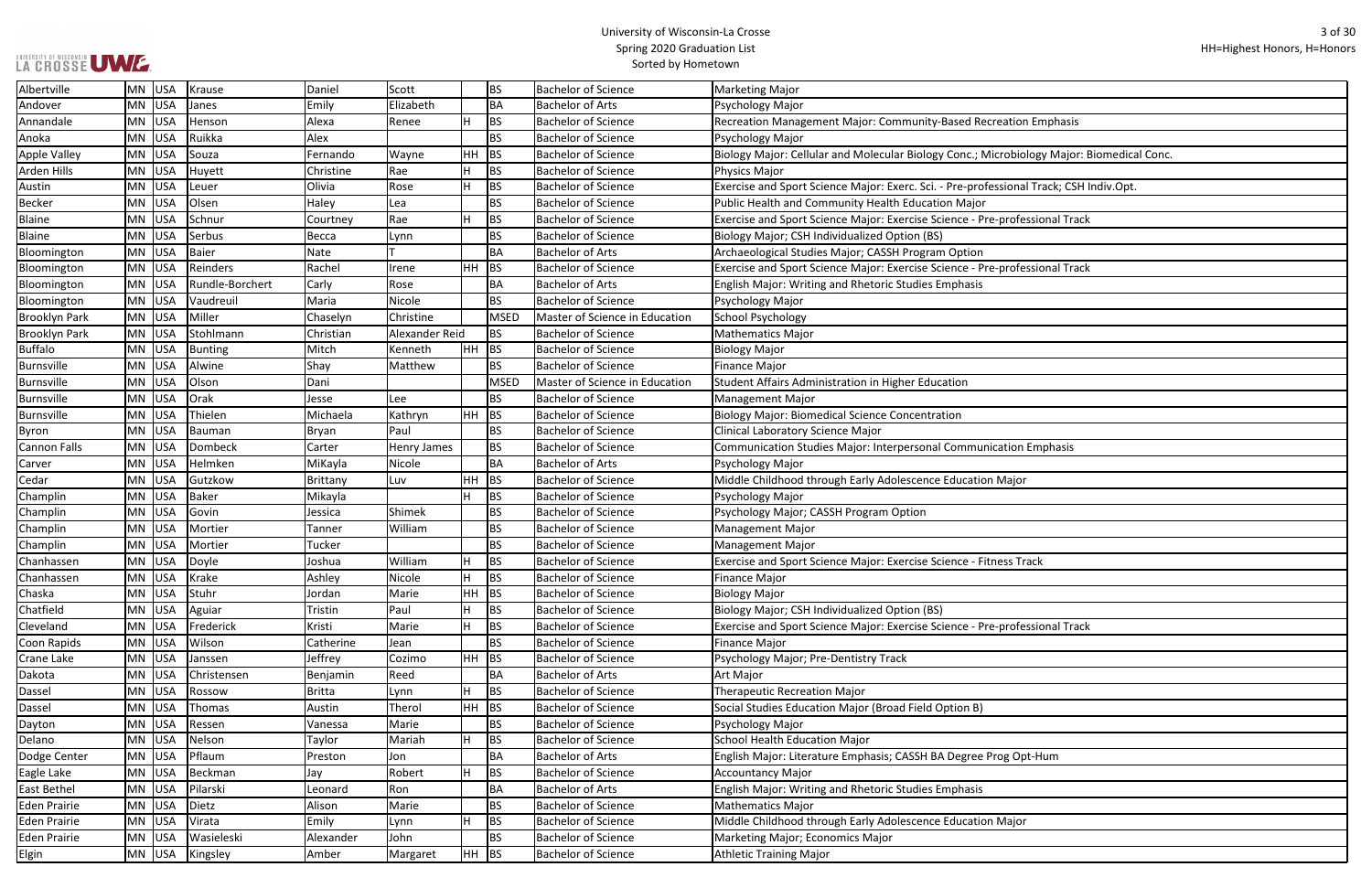| ack; CSH Indiv. Option (BS)  |
|------------------------------|
|                              |
|                              |
| ajor                         |
| thropology Emphasis          |
|                              |
|                              |
|                              |
|                              |
| r                            |
|                              |
|                              |
|                              |
| ajor                         |
|                              |
|                              |
|                              |
|                              |
|                              |
|                              |
|                              |
|                              |
|                              |
|                              |
|                              |
|                              |
|                              |
|                              |
|                              |
| s Track                      |
|                              |
|                              |
|                              |
|                              |
| ajor                         |
|                              |
|                              |
|                              |
|                              |
|                              |
| ional Communication Emphasis |
| )r                           |
|                              |
|                              |
| entration                    |
|                              |
| ofessional Track             |
|                              |
|                              |
|                              |
|                              |
|                              |
|                              |
|                              |
|                              |
|                              |

| Esko                           | MN USA   |         | Wold        | Makayla     | Anne        |              | <b>BS</b>   | <b>Bachelor of Science</b>     | Psychology Major                                                                        |
|--------------------------------|----------|---------|-------------|-------------|-------------|--------------|-------------|--------------------------------|-----------------------------------------------------------------------------------------|
| Excelsior                      | $MN$ USA |         | Oestreich   | Haley       | Anne        |              | <b>BS</b>   | <b>Bachelor of Science</b>     | Psychology Major                                                                        |
| Farmington                     | MN USA   |         | Groves      | Christian   | Glenn       | н            | <b>BS</b>   | <b>Bachelor of Science</b>     | <b>Management Major</b>                                                                 |
| Farmington                     | MN USA   |         | Kiminski    | Rachel      | Ann         | HH           | <b>BS</b>   | <b>Bachelor of Science</b>     | Exercise and Sport Science Major: Exerc. Sci. - Pre-prof. Track; CSH Indiv. Option (BS) |
| Freeport                       | $MN$ USA |         | Blommel     | Maci        | Elizabeth   | H            | <b>BS</b>   | <b>Bachelor of Science</b>     | Sociology Major                                                                         |
| Fridley                        |          | MN USA  | Tranby      | Tiffany     | Rae         | HH           | <b>BS</b>   | <b>Bachelor of Science</b>     | Middle Childhood through Early Adolescence Education Major                              |
| Golden Valley                  | $MN$ USA |         | Johnson     | Kelly       | Maureen     | HH           | BA          | <b>Bachelor of Arts</b>        | Sociology Major; Archaeological Studies Major: Cultural Anthropology Emphasis           |
| <b>Grand Marais</b>            | MN USA   |         | Roy         | Madison     | Jeanne      |              | <b>BS</b>   | <b>Bachelor of Science</b>     | <b>Statistics Major</b>                                                                 |
| Ham Lake                       | MN USA   |         | Roetering   | Samantha    | Kate        |              | <b>BS</b>   | <b>Bachelor of Science</b>     | <b>Biology Major: Environmental Science Concentration</b>                               |
| Hamel                          | MN USA   |         | Johnson     | Emma        | Louise      | H            | <b>BS</b>   | <b>Bachelor of Science</b>     | Microbiology Major: Biomedical Concentration                                            |
| Hartland                       | $MN$ USA |         | Stencel     | Torrie      | Mae         | HH           | <b>BS</b>   | <b>Bachelor of Science</b>     | Early Childhood through Middle Childhood Education Major                                |
| Hayfield                       | $MN$ USA |         | Mindrup     | Grace       |             |              | <b>BS</b>   | <b>Bachelor of Science</b>     | <b>Management Major</b>                                                                 |
| Hokah                          | MN       | USA     | Nekola      | Laurie      |             |              | MS          | Master of Science              | Data Science                                                                            |
| Houston                        | MN       | USA     | Schaub      | Hayley      | Catherine   | HH           | BS          | <b>Bachelor of Science</b>     | Middle Childhood through Early Adolescence Education Major                              |
| Hugo                           | MN USA   |         | Hanson      | Ashley      | Elaine      |              | MS          | Master of Science              | <b>Physician Assistant Studies</b>                                                      |
| Inver Grove Heights            | MN USA   |         | Hart        | Nolan       | Charles     | HH           | BS          | <b>Bachelor of Science</b>     | <b>English Education Major</b>                                                          |
| Inver Grove Heights   MN   USA |          |         | Kandt       | Austin      | James       |              | <b>BS</b>   | <b>Bachelor of Science</b>     | Finance Major; Economics Major                                                          |
| Inver Grove Heights   MN   USA |          |         | Kuzas       | Abigail     | Elaine      |              | <b>DPT</b>  | Doctor of Physical Therapy     | Physical Therapy                                                                        |
| Inver Grove Heights   MN   USA |          |         | Laliberte   | Carly       | Jo          |              | <b>BS</b>   | <b>Bachelor of Science</b>     | <b>Management Major</b>                                                                 |
| Inver Grove Heights            | MN USA   |         | Lindstrom   | Stephanie   | Rae         |              | <b>BS</b>   | <b>Bachelor of Science</b>     | <b>Finance Major</b>                                                                    |
| Inver Grove Heights   MN   USA |          |         | Olsen       | Alicia      | Jean        |              | <b>EDS</b>  | <b>Education Specialist</b>    | <b>School Psychology</b>                                                                |
| Isanti                         | MN USA   |         | Kent        | Dave        | Henry       |              | <b>BS</b>   | <b>Bachelor of Science</b>     | <b>Finance Major</b>                                                                    |
| Jordan                         | MN USA   |         | Medick      | Peyton      | Elizabeth   |              | <b>BA</b>   | <b>Bachelor of Arts</b>        | <b>Communication Studies Major: Media Studies Emphasis</b>                              |
| Jordan                         | $MN$ USA |         | Nathe       | Jake        |             |              | <b>BS</b>   | <b>Bachelor of Science</b>     | <b>Finance Major</b>                                                                    |
| Jordan                         |          | MN USA  | Schulte     | Lillian     | Rose        | HH           | BS          | <b>Bachelor of Science</b>     | Microbiology Major: Biomedical Concentration                                            |
| Kandiyohi                      |          | MN USA  | Boehme      | Erika       |             |              | <b>BA</b>   | <b>Bachelor of Arts</b>        | Spanish Major                                                                           |
| Kenyon                         | MN USA   |         | Christenson | Alexa       | Rene        | Н            | <b>BS</b>   | <b>Bachelor of Science</b>     | Exercise and Sport Science Major: Exercise Science - Fitness Track                      |
| La Crescent                    | MN USA   |         | Allen       | Liesl       | Marie       | H            | <b>BS</b>   | <b>Bachelor of Science</b>     | <b>Biology Education Major</b>                                                          |
| La Crescent                    | MN USA   |         | Fallon      | Kean        | Patrick     | HH           | BS          | <b>Bachelor of Science</b>     | <b>Mathematics Major</b>                                                                |
| La Crescent                    |          | MN USA  | Gehrking    | Jordan      | Michael     |              | <b>BS</b>   | <b>Bachelor of Science</b>     | <b>Mathematics Education Major; Spanish Major</b>                                       |
| La Crescent                    |          | MN USA  | Peterson    | Jordan      | Elizabeth   | $\mathbf{H}$ | <b>BS</b>   | <b>Bachelor of Science</b>     | Middle Childhood through Early Adolescence Education Major                              |
| La Crescent                    |          | MN  USA | Reuteler    | Jillissa    | Kollette    |              | BA          | <b>Bachelor of Arts</b>        | Psychology Major                                                                        |
| La Crescent                    |          | MN USA  | Rushlow     | Ben         | David       |              | <b>BS</b>   | <b>Bachelor of Science</b>     | Social Studies Education Major (Broad Field Option B)                                   |
| Lake City                      |          | MN USA  | Ziemba      | Karla       | Elizabeth   |              | <b>MS</b>   | Master of Science              | <b>Physician Assistant Studies</b>                                                      |
| Lake Shore                     | MN USA   |         | Kosobud     | Allison     | Rae         |              | <b>MS</b>   | Master of Science              | <b>Physician Assistant Studies</b>                                                      |
| Lakeland                       | $MN$ USA |         | Maas        | Madeline    | Lee         |              | <b>BS</b>   | <b>Bachelor of Science</b>     | Communication Studies Major: Organizational and Professional Communication Emphasis     |
| Lakeville                      |          | MN USA  | Davis       | Mason       | Abby        |              | <b>BS</b>   | <b>Bachelor of Science</b>     | Early Childhood through Middle Childhood Education Major                                |
| Lakeville                      |          | MN USA  | Kairis      | Drew        | Phillip     |              | <b>BS</b>   | <b>Bachelor of Science</b>     | Finance Major                                                                           |
| Lakeville                      |          | MN USA  | Vote        | Anthony     | Mitchell    |              | <b>BS</b>   | <b>Bachelor of Science</b>     | Finance Major: Risk, Insurance and Financial Planning Concentration                     |
| Lindstrom                      |          | MN USA  | Anderson    | Alyssa      | June        |              | <b>EDS</b>  | <b>Education Specialist</b>    | School Psychology                                                                       |
| Lindstrom                      | MN USA   |         | Hickcox     | Ethan       | Joseph      | H            | <b>BS</b>   | <b>Bachelor of Science</b>     | Exercise and Sport Science Major: Exercise Science - Pre-professional Track             |
| Lino Lakes                     |          | MN USA  | Pawlak      | Catalina    | Janae       |              | <b>BS</b>   | <b>Bachelor of Science</b>     | <b>Therapeutic Recreation Major</b>                                                     |
| Mankato                        |          | MN USA  | Holt        | Hannah      | Marie       |              | <b>BS</b>   | <b>Bachelor of Science</b>     | <b>History Education Major</b>                                                          |
| Mankato                        |          | MN USA  | Moret       | Adam        | <b>Kirk</b> |              | <b>BS</b>   | <b>Bachelor of Science</b>     | <b>Biology Major: Biomedical Science Concentration</b>                                  |
| Mankato                        |          | MN USA  | Olsen       | Christopher | Adam        |              | <b>BS</b>   | <b>Bachelor of Science</b>     | <b>Biology Major</b>                                                                    |
| <b>Maple Grove</b>             | MN USA   |         | Gavnik      | Emma        | Frances     | HH           | BS          | <b>Bachelor of Science</b>     | Sociology Major                                                                         |
| <b>Maple Grove</b>             |          | MN USA  | Griffith    | Patrick     | John        |              | <b>DPT</b>  | Doctor of Physical Therapy     | Physical Therapy                                                                        |
| <b>Maple Grove</b>             |          | MN USA  | Halvorson   | Ellen       | Willette    |              | <b>MSED</b> | Master of Science in Education | Student Affairs Administration in Higher Education                                      |
|                                |          |         |             |             |             |              |             |                                |                                                                                         |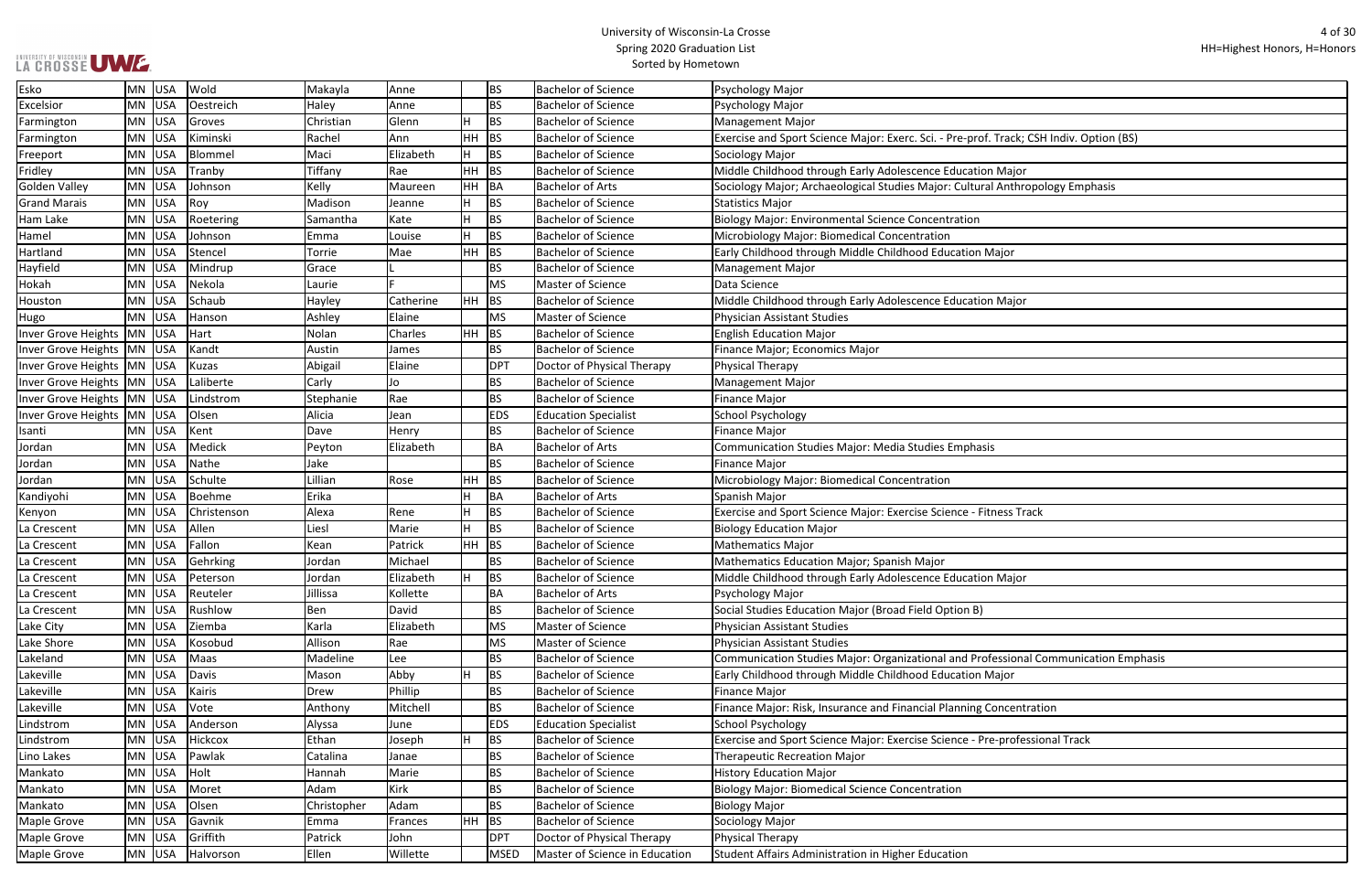$\overline{\phantom{a}}$ 

| ofessional Track         |  |
|--------------------------|--|
|                          |  |
|                          |  |
|                          |  |
|                          |  |
|                          |  |
|                          |  |
| <b>Sychology Major</b>   |  |
|                          |  |
|                          |  |
|                          |  |
|                          |  |
|                          |  |
|                          |  |
|                          |  |
|                          |  |
|                          |  |
|                          |  |
| <b>Advocacy Emphasis</b> |  |
|                          |  |
|                          |  |
| erman Studies Major      |  |
|                          |  |
|                          |  |
|                          |  |
| ajor                     |  |
|                          |  |
|                          |  |
| ofessional Track         |  |
| s Track                  |  |
|                          |  |
|                          |  |
|                          |  |
|                          |  |
|                          |  |
|                          |  |
|                          |  |
|                          |  |
|                          |  |
|                          |  |
|                          |  |
|                          |  |
|                          |  |
|                          |  |
|                          |  |
|                          |  |
|                          |  |
|                          |  |
|                          |  |
|                          |  |
|                          |  |
|                          |  |
|                          |  |
|                          |  |
|                          |  |
|                          |  |
|                          |  |
|                          |  |
|                          |  |
|                          |  |
|                          |  |
|                          |  |
|                          |  |

| <b>Maple Grove</b>  | MN        | USA        | Nohr             | Corina         | Kay         |           | <b>BS</b>   | <b>Bachelor of Science</b>     | Psychology Major                                                            |
|---------------------|-----------|------------|------------------|----------------|-------------|-----------|-------------|--------------------------------|-----------------------------------------------------------------------------|
| Maple Grove         | <b>MN</b> | USA        | Walker           | Caitlyn        | Mariah      | <b>HH</b> | BA          | <b>Bachelor of Arts</b>        | Public Administration Major; Political Science Major                        |
| Maple Plain         | MN        | USA        | Johnson          | Kayla          | Ann         |           | <b>BS</b>   | <b>Bachelor of Science</b>     | <b>Biology Major</b>                                                        |
| Maplewood           | MN        | USA        | Blixt            | Allison        | Marie       |           | <b>BS</b>   | <b>Bachelor of Science</b>     | Exercise and Sport Science Major: Exercise Science - Pre-professional Track |
| Marine on St. Croix | <b>MN</b> | USA        | Herbert          | Ryan           | Roger       |           | <b>BS</b>   | <b>Bachelor of Science</b>     | <b>Management Major</b>                                                     |
| Mendota Heights     | MN        | USA        | Hamer            | Anna           | Gies        |           | <b>EDS</b>  | <b>Education Specialist</b>    | <b>School Psychology</b>                                                    |
| Minneapolis         | MN        | USA        | Griffin          | Tylor          | Paul        |           | <b>BS</b>   | <b>Bachelor of Science</b>     | <b>Marketing Major</b>                                                      |
| Minneapolis         | <b>MN</b> | USA        | Litaker          | Jamie          | Henderson   |           | <b>BA</b>   | <b>Bachelor of Arts</b>        | <b>Mathematics Major</b>                                                    |
| <b>Minneapolis</b>  | <b>MN</b> | USA        | Pitney           | Sophie         | Zoe Mae     |           | <b>BS</b>   | <b>Bachelor of Science</b>     | Geography Major: Environmental Science Concentration; Psychology Major      |
| Minneapolis         | MN        | USA        | Schwalbach       | Claire         | Katherine   |           | <b>BS</b>   | <b>Bachelor of Science</b>     | <b>Biology Major</b>                                                        |
| Minneapolis         | MN        | USA        | Taylor           | La'Taya        | Jakara      |           | <b>BA</b>   | <b>Bachelor of Arts</b>        | Psychology Major; French Major                                              |
| Minnetonka          | <b>MN</b> | <b>USA</b> | Grady            | Bliss          | Catherine   |           | <b>BS</b>   | <b>Bachelor of Science</b>     | <b>Biology Major</b>                                                        |
| <b>New Prague</b>   | MN        | USA        | Bartyzal         | Avery          |             |           | <b>MS</b>   | <b>Master of Science</b>       | Physician Assistant Studies                                                 |
| <b>New Prague</b>   | <b>MN</b> | USA        | Randolph         | Jenna          | Lynn        |           | <b>BS</b>   | <b>Bachelor of Science</b>     | Public Health and Community Health Education Major                          |
| <b>New Richland</b> | <b>MN</b> | USA        | Christopherson   | Abby           | Paige       | <b>HH</b> | BS          | <b>Bachelor of Science</b>     | <b>Management Major</b>                                                     |
| North Mankato       | MN        | USA        | Bissonette       | Madison        | McKenzie    |           | <b>BS</b>   | <b>Bachelor of Science</b>     | Public Health and Community Health Education Major                          |
| North Mankato       | MN        | USA        | Kohlmeyer        | Rebecca        | Ruth        |           | <b>BS</b>   | <b>Bachelor of Science</b>     | Communication Studies Major: Public Communication and Advocacy Emphasis     |
| North Mankato       | MN        | USA        | Resner           | Meghan         | Elizabeth   | HH        | <b>BS</b>   | <b>Bachelor of Science</b>     | <b>Management Major</b>                                                     |
| Northfield          | MN        | <b>USA</b> | Campbell         | Victoria       | Theresa     |           | <b>BA</b>   | <b>Bachelor of Arts</b>        | Communication Studies Major: Media Studies Emphasis; German Studies Major   |
| Oakdale             | <b>MN</b> | USA        | Barron           | Billie         | Elise       |           | <b>BS</b>   | <b>Bachelor of Science</b>     | Marketing Major                                                             |
| Oakdale             | <b>MN</b> | USA        | Nielsen          | Dana           | Marie       | <b>HH</b> | <b>BS</b>   | <b>Bachelor of Science</b>     | Public Administration Major; Women's Studies Major                          |
| Oronoco             | MN        | USA        | Cavallaro        | Summer         | Savannah    |           | <b>BS</b>   | <b>Bachelor of Science</b>     | Middle Childhood through Early Adolescence Education Major                  |
| Otsego              | MN        | USA        | Anderson         | Elli           | Hope        |           | <b>BS</b>   | <b>Bachelor of Science</b>     | Management Major                                                            |
| Otsego              | MN        | <b>USA</b> | Brown            | Amy            |             |           | <b>BS</b>   | <b>Bachelor of Science</b>     | Exercise and Sport Science Major: Exercise Science - Pre-professional Track |
| Owatonna            | MN        | USA        | Blazek           | Tatelyn        | Rose        |           | <b>BS</b>   | <b>Bachelor of Science</b>     | Exercise and Sport Science Major: Exercise Science - Fitness Track          |
| Park Rapids         | <b>MN</b> | <b>USA</b> | Carlson          | Molly          | Ann         |           | <b>DPT</b>  | Doctor of Physical Therapy     | Physical Therapy                                                            |
| Pine Island         | MN        | USA        | Hinton           | Malea          | Rose Klein  | <b>HH</b> | BS          | <b>Bachelor of Science</b>     | Marketing Major                                                             |
| Pine Island         | MN        | USA        | Lohmeyer         | Drew           | William     | <b>HH</b> | <b>BS</b>   | <b>Bachelor of Science</b>     | Computer Science Major                                                      |
| Ramsey              | MN        | USA        | Bozich           | Katelynn       | Ann         |           | <b>MSED</b> | Master of Science in Education | Student Affairs Administration in Higher Education                          |
| Ramsey              | ΜN        | USA        | Wagener          | Amelia         | Jae         |           | <b>BS</b>   | <b>Bachelor of Science</b>     | Philosophy Major                                                            |
| Richfield           |           | MN USA     | Cullen           | David          | Reuben      |           | <b>MS</b>   | Master of Science              | Physician Assistant Studies                                                 |
| Rochester           |           | MN USA     | Beighley         | Megan          | Loraine     |           | <b>BS</b>   | <b>Bachelor of Science</b>     | Marketing Major                                                             |
| Rochester           | MN        | USA        | Bontrager        | Hannah         | Lynn        | н         | <b>BS</b>   | <b>Bachelor of Science</b>     | Psychology Major                                                            |
| Rochester           | MN        | USA        | Eischen          | Madeline       | Lee         |           | <b>MS</b>   | Master of Science              | Physician Assistant Studies                                                 |
| Rochester           | MN        | USA        | Gaafarelkhalifa  | Mustafa        | Ahmed       |           | BA          | <b>Bachelor of Arts</b>        | English Major: Writing and Rhetoric Studies Emphasis                        |
| Rochester           | MN        | USA        | Hall             | Mitchel        | James       |           | <b>BS</b>   | <b>Bachelor of Science</b>     | Computer Science Major                                                      |
| Rochester           | MN        | USA        | LaSee            | <b>Brianna</b> |             |           | <b>BS</b>   | <b>Bachelor of Science</b>     | Clinical Laboratory Science Major                                           |
| Rochester           | MN        | USA        | Maas             | Kathryn        | Marie       |           | <b>BS</b>   | <b>Bachelor of Science</b>     | <b>Biology Major</b>                                                        |
| Rochester           | MN        | USA        | Pekol            | Julianne       | Marie       |           | <b>BS</b>   | <b>Bachelor of Science</b>     | Clinical Laboratory Science Major; Biology Major                            |
| Rochester           | MN        | USA        | Sample           | Joseph         | Phillip     |           | <b>BS</b>   | <b>Bachelor of Science</b>     | <b>Management Major</b>                                                     |
| Rochester           | MN        | USA        | Schueller        | Taylor         | Lorraine    |           | <b>BS</b>   | <b>Bachelor of Science</b>     | Psychology Major                                                            |
| Rogers              | MN        | USA        | Konkol           | Lauren         | Lynn        |           | <b>BS</b>   | <b>Bachelor of Science</b>     | <b>Athletic Training Major</b>                                              |
| Rogers              | MN        | USA        | Morgan           | Reed           | Harrison    |           | <b>BS</b>   | <b>Bachelor of Science</b>     | Political Science Major; Public Administration Major                        |
| Roseville           | MN        | USA        | Wright-Jarogoske | Kyle           | Baily-Jacob |           | <b>BS</b>   | <b>Bachelor of Science</b>     | Microbiology Major: Biomedical Concentration                                |
| Rushford            | MN        | USA        | Dahl             | Noah           | Jonas Henry |           | <b>BS</b>   | <b>Bachelor of Science</b>     | <b>Athletic Training Major</b>                                              |
| Saint Anthony       | MN        | USA        | Ulrich           | <b>Brady</b>   | Leigh       |           | BS.         | <b>Bachelor of Science</b>     | Marketing Major                                                             |
| Saint Paul          | MN        | USA        | Cudahy           | Maggie         | Lynn        |           | <b>BA</b>   | <b>Bachelor of Arts</b>        | Political Science Major                                                     |
| Saint Paul          |           | MN USA     | Kinzer           | Sofia          |             |           | $HH$ BA     | <b>Bachelor of Arts</b>        | Archaeological Studies Major                                                |
|                     |           |            |                  |                |             |           |             |                                |                                                                             |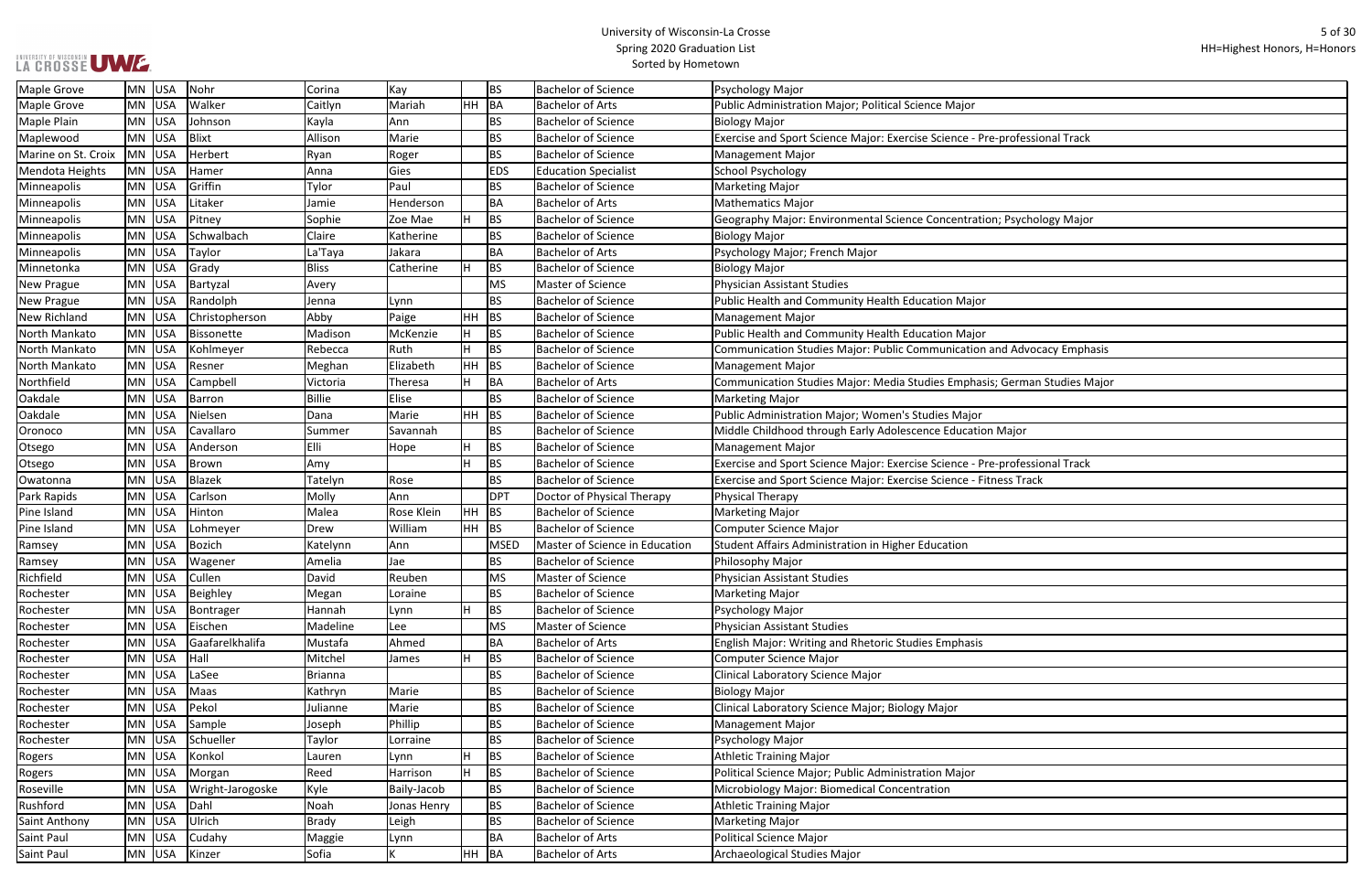| ajor                         |
|------------------------------|
|                              |
| ofessional Track             |
| <u>ijor</u>                  |
| r                            |
|                              |
|                              |
| ofessional Track             |
|                              |
|                              |
|                              |
|                              |
|                              |
|                              |
| ofessional Track             |
| entration; Accountancy Major |
|                              |
|                              |
| ıjor                         |
| onal Communication Emphasis  |
|                              |
|                              |
| ealth Info. Technology Track |
|                              |
|                              |
|                              |
|                              |
|                              |
|                              |
|                              |
|                              |
|                              |
|                              |
| onal Communication Emphasis  |
|                              |
|                              |
|                              |
|                              |
|                              |
|                              |
|                              |
|                              |
| <b>Science Concentration</b> |
|                              |
|                              |
|                              |

| <b>Saint Paul</b>      | <b>MN</b> | USA        | Kosiak       | Cortney     | Alexis                | H         | <b>BS</b>   | <b>Bachelor of Science</b>            | Therapeutic Recreation Major                                                           |
|------------------------|-----------|------------|--------------|-------------|-----------------------|-----------|-------------|---------------------------------------|----------------------------------------------------------------------------------------|
| Saint Paul             | <b>MN</b> | USA        | Lee          | Pahna       |                       |           | <b>BS</b>   | <b>Bachelor of Science</b>            | <b>Biology Major</b>                                                                   |
| Saint Paul             | <b>MN</b> | USA        | Martin       | Jacob       | Francis               |           | <b>BS</b>   | <b>Bachelor of Science</b>            | <b>Marketing Major</b>                                                                 |
| Saint Paul             | <b>MN</b> | USA        | McKenzie     | Sydney      | Ryann                 | HH        | <b>BS</b>   | <b>Bachelor of Science</b>            | Psychology Major; CASSH Program Option                                                 |
| Saint Paul             | <b>MN</b> | USA        | Sullivan     | Gwenyth     | Rose                  | HH        | BA          | <b>Bachelor of Arts</b>               | Sociology Major                                                                        |
| Saint Paul             | <b>MN</b> | USA        | Thao         | Yeng Houa   | Xiong                 |           | <b>MSED</b> | Master of Science in Education        | Student Affairs Administration in Higher Education                                     |
| Saint Stephen          | <b>MN</b> | USA        | Yackley      | Hannah      | Jean                  | HH        | <b>BS</b>   | <b>Bachelor of Science</b>            | Microbiology Major: Biomedical Concentration; Spanish Major                            |
| Sargeant               | <b>MN</b> | <b>USA</b> | Heydt        | Madison     | Davis                 |           | <b>BS</b>   | <b>Bachelor of Science</b>            | Biology Major                                                                          |
| Savage                 | <b>MN</b> | <b>USA</b> | McKiernan    | Rachel      | Nicole                | ΙH        | <b>BS</b>   | <b>Bachelor of Science</b>            | Exercise and Sport Science Major: Exercise Science - Pre-professional Track            |
| <b>Spring Grove</b>    | <b>MN</b> | USA        | Vickerman    | Dustin      | Raymond Irvin         |           | <b>BS</b>   | <b>Bachelor of Science</b>            | Middle Childhood through Early Adolescence Education Major                             |
| Stillwater             | <b>MN</b> | USA        | <b>Brown</b> | Matthew     | Gregory               | HH        | <b>BS</b>   | <b>Bachelor of Science</b>            | Early Childhood through Middle Childhood Education Major                               |
| Stillwater             | <b>MN</b> | USA        | Downs        | Alydia      | Marie                 | HH        | BA          | <b>Bachelor of Arts</b>               | Art Major; Archaeological Studies Major                                                |
| Stillwater             | <b>MN</b> | USA        | Keenan       | Owen        | Gallagher             |           | <b>BS</b>   | <b>Bachelor of Science</b>            | <b>Political Science Major</b>                                                         |
| Stillwater             | <b>MN</b> | USA        | Kroening     | Leah        | Kristine              |           | <b>BS</b>   | <b>Bachelor of Science</b>            | Exercise and Sport Science Major: Exercise Science - Pre-professional Track            |
| Stillwater             | <b>MN</b> | <b>USA</b> | Tatro        | Marissa     | Rose                  |           | BA          | <b>Bachelor of Arts</b>               | Political Science Major; Philosophy Major                                              |
| Stillwater             | MN        | USA        | Thul         | Alison      | Ann                   |           | <b>BS</b>   | <b>Bachelor of Science</b>            | Finance Major; Economics Major                                                         |
| Stillwater             | <b>MN</b> | USA        | Thurmes      | Alexa       | Marie                 | HH        | <b>BS</b>   | <b>Bachelor of Science</b>            | Economics Major; Management Major                                                      |
| Waconia                | MN        | USA        | Kirsch       | Megan       | Joan                  | H         | <b>BS</b>   | <b>Bachelor of Science</b>            | <b>International Business Major</b>                                                    |
| Waltham                | <b>MN</b> | USA        | Inwards      | Nicole      | Kay                   |           | BA          | <b>Bachelor of Arts</b>               | Sociology Major                                                                        |
| Wanamingo              | <b>MN</b> | <b>USA</b> | Ringham      | Ben         |                       |           | <b>BS</b>   | <b>Bachelor of Science</b>            | Exercise and Sport Science Major: Exercise Science - Pre-professional Track            |
| Waverly                | <b>MN</b> | <b>USA</b> | Entinger     | Nicole      | Kathrine              | <b>HH</b> | BS          | <b>Bachelor of Science</b>            | Finance Major: Risk, Insurance and Financial Planning Concentration; Accountancy Major |
| <b>White Bear Lake</b> | MN USA    |            | Farrell      | Savannah    | Marie                 |           | <b>BS</b>   | <b>Bachelor of Science</b>            | Marketing Major                                                                        |
| Winona                 | <b>MN</b> | USA        | <b>Beck</b>  | Tyler       | David                 |           | <b>BS</b>   | <b>Bachelor of Science</b>            | <b>Biology Major: Biomedical Science Concentration</b>                                 |
| Winona                 | <b>MN</b> | USA        | Pratt        | Danielle    | Josephine             | HH        | BS          | <b>Bachelor of Science</b>            | Middle Childhood through Early Adolescence Education Major                             |
| Winona                 | <b>MN</b> | USA        | Schell       | Alex        | Suzanne               |           | <b>BS</b>   | <b>Bachelor of Science</b>            | Communication Studies Major: Organizational and Professional Communication Emphasis    |
| Woodbury               | <b>MN</b> | USA        | Lisowski     | Lauren      | Nicole                | HH        | BS          | <b>Bachelor of Science</b>            | <b>Biology Major: Biomedical Science Concentration</b>                                 |
| Woodbury               | <b>MN</b> | USA        | Thao         | Christopher |                       |           | <b>BS</b>   | <b>Bachelor of Science</b>            | Health Information Management and Technology Major: Health Info. Technology Track      |
| Zumbro Falls           | <b>MN</b> | USA        | Mangold      | Samuel      |                       |           | <b>BS</b>   | <b>Bachelor of Science</b>            | <b>Finance Major</b>                                                                   |
| Zumbrota               | <b>MN</b> | USA        | Matuska      | Jaclyn      | Elizabeth             |           | <b>BS</b>   | <b>Bachelor of Science</b>            | <b>Accountancy Major</b>                                                               |
| Chesterfield           | <b>MO</b> | USA        | Ficker       | Lauren      | Elizabeth             |           | <b>MSED</b> | Master of Science in Education        | Student Affairs Administration in Higher Education                                     |
| <b>Kansas City</b>     | MO USA    |            | Beck         | Rachael     | Ann-Elizabeth H       |           | <b>BS</b>   | <b>Bachelor of Science</b>            | Psychology Major; Pre-Occupational Thrpy Track                                         |
| Kirksville             | MO        | USA        | Clark        | Evie        | Jo Marie              |           | <b>MSED</b> | <b>Master of Science in Education</b> | Student Affairs Administration in Higher Education                                     |
| Fargo                  | <b>ND</b> | USA        | Kettner      | Savana      |                       |           | <b>DPT</b>  | Doctor of Physical Therapy            | Physical Therapy                                                                       |
| Princeton              | <b>NJ</b> | <b>USA</b> | Cook         | Julian      |                       |           | <b>MS</b>   | <b>Master of Science</b>              | Data Science                                                                           |
| <b>Saint Paris</b>     | <b>OH</b> | USA        | Kalian       | Mackenzie   | Lee                   |           | BS          | <b>Bachelor of Science</b>            | Psychology Major; Sociology Major                                                      |
| Barrington             | R1        | <b>USA</b> | Martin       | Kelley      | Lynn Gripne           |           | <b>EDD</b>  | Doctor of Education                   | Student Affairs Admin/Leadrshp                                                         |
| Chapin                 | <b>SC</b> | <b>USA</b> | Green        | Nick        | William               |           | <b>BS</b>   | <b>Bachelor of Science</b>            | Communication Studies Major: Organizational and Professional Communication Emphasis    |
| Charleston             | <b>SC</b> | <b>USA</b> | Workman      | Christine   | Lindsay               |           | <b>EDD</b>  | Doctor of Education                   | Student Affairs Admin/Leadrshp                                                         |
| Madison                | <b>SD</b> | <b>USA</b> | Froehlich    | Rachel      | Marie                 |           | <b>BS</b>   | <b>Bachelor of Science</b>            | <b>English Education Major</b>                                                         |
| Chattanooga            | <b>TN</b> | USA        | Runkle       | Tom         | Elder                 |           | <b>MS</b>   | Master of Science                     | Data Science                                                                           |
| Nashville              | <b>TN</b> | USA        | Buckingham   | Deane       | <b>Francis DuComb</b> |           | <b>MS</b>   | Master of Science                     | Data Science                                                                           |
| Mission                | <b>TX</b> | <b>USA</b> | Moore        | Melissa     | Ann                   |           | <b>MSED</b> | Master of Science in Education        | Student Affairs Administration in Higher Education                                     |
| Draper                 | UT        | <b>USA</b> | <b>Burt</b>  | Garrett     |                       |           | <b>MS</b>   | Master of Science                     | Data Science                                                                           |
| Gainesville            | VA        | <b>USA</b> | Willett      | Kari        |                       |           | <b>DPT</b>  | Doctor of Physical Therapy            | Physical Therapy                                                                       |
| Richmond               | VA        | <b>USA</b> | Palmer       | Mycaiah     |                       |           | <b>BS</b>   | <b>Bachelor of Science</b>            | Archaeological Studies Major; Geography Major: Geo. Info. Science Concentration        |
| Bellevue               | <b>WA</b> | <b>USA</b> | Sharma       | Moko        | Raghav                |           | <b>MS</b>   | Master of Science                     | Data Science                                                                           |
| Port Angeles           | <b>WA</b> | USA        | Williams     | Tanner      | Jordan                |           | BS          | <b>Bachelor of Science</b>            | Computer Science Major; CSH Individualized Option (BS)                                 |
| Abrams                 | WI        | USA        | Schaefer     | Paige       | Anastasia             |           | BA          | <b>Bachelor of Arts</b>               | Psychology Major                                                                       |
|                        |           |            |              |             |                       |           |             |                                       |                                                                                        |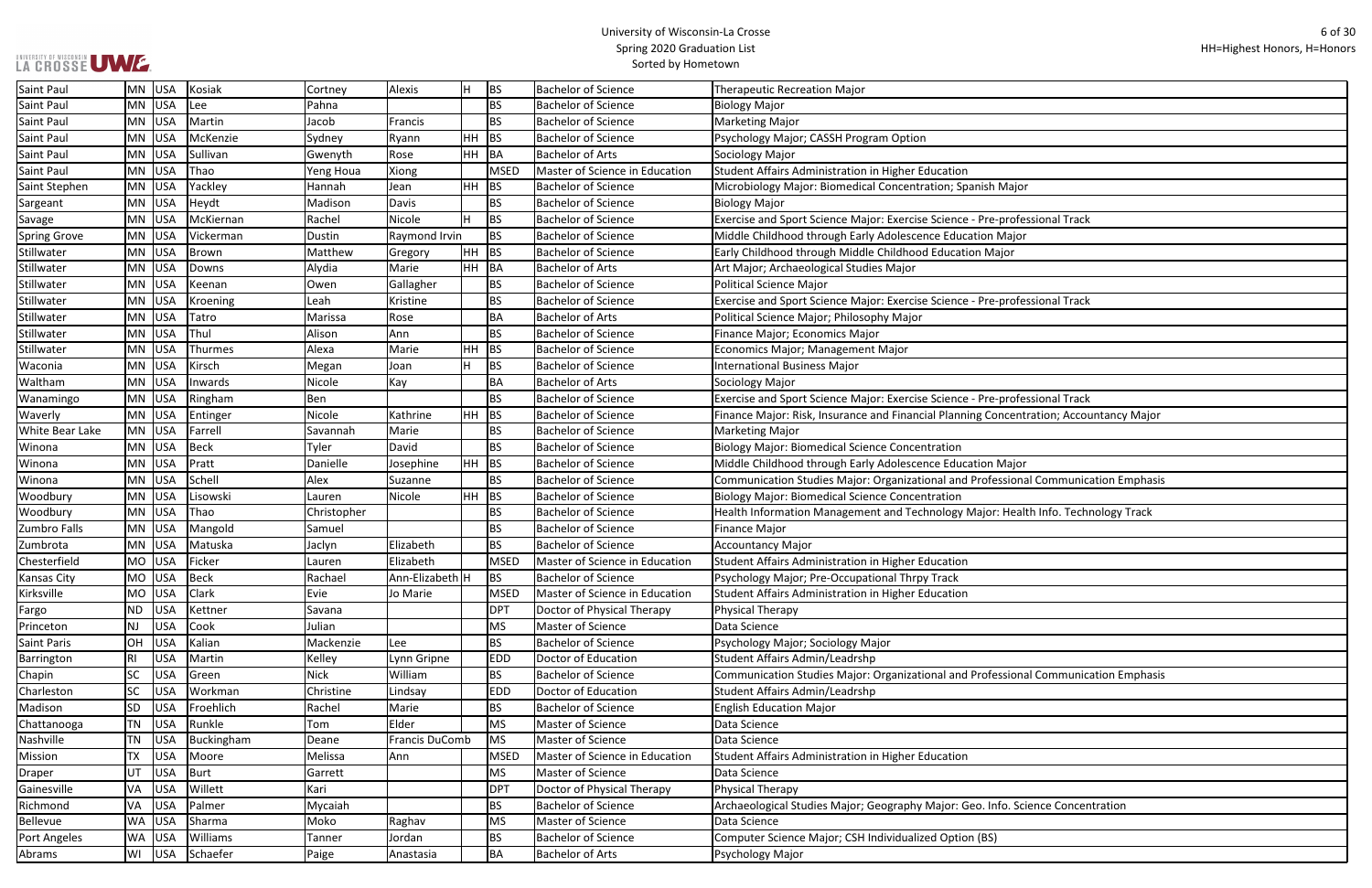# UNIVERSITY OF WISCONSIN UW E.

## University of Wisconsin-La Crosse Spring 2020 Graduation List Sorted by Hometown

ᄀ

| ack; CSH Indiv. Option (BS) |
|-----------------------------|
|                             |
|                             |
|                             |
| ion; CSH Indiv. Option (BS) |
|                             |
|                             |
|                             |
|                             |
| Arts                        |
| rofessional Track           |
|                             |
|                             |
|                             |
|                             |
|                             |
|                             |
|                             |
|                             |
|                             |
|                             |
| rofessional Track           |
|                             |
| or                          |
|                             |
|                             |
|                             |
| professional Track          |
|                             |
|                             |
|                             |
|                             |
|                             |
|                             |
|                             |
| rofessional Track           |
| rofessional Track           |
|                             |
|                             |
|                             |
|                             |
|                             |
|                             |
|                             |
|                             |
| centration                  |
|                             |
|                             |
|                             |
|                             |
|                             |
|                             |
|                             |
|                             |
|                             |
|                             |
| or                          |

| Almond            | WI | USA        | Wierzba        | Hailey       |              |           | <b>MSED</b> | <b>Master of Science in Education</b> | School Psychology                                                                       |
|-------------------|----|------------|----------------|--------------|--------------|-----------|-------------|---------------------------------------|-----------------------------------------------------------------------------------------|
| Altoona           | WI | USA        | Hazen          | Erin         | Elizabeth    |           | <b>MSED</b> | Master of Science in Education        | Student Affairs Administration in Higher Education                                      |
| Altoona           | WI | USA        | Weber          | Erik         | Andrew       |           | <b>BS</b>   | <b>Bachelor of Science</b>            | Exercise and Sport Science Major: Excer. Sci. - Pre-prof. Track; CSH Indiv. Option (BS) |
| Amery             | WI | USA        | <b>Becker</b>  | Alex         | Jeffrey      | $HH$ BS   |             | <b>Bachelor of Science</b>            | Political Science Major; Public Administration Major                                    |
| Amery             | WI | <b>USA</b> | White          | Devin        | Edward       |           | <b>BS</b>   | <b>Bachelor of Science</b>            | <b>Management Major</b>                                                                 |
| Amherst           | WI | USA        | Peplinski      | Rebekah      | Marie        |           | <b>BS</b>   | <b>Bachelor of Science</b>            | Biology Major: Cellular and Molecular Biology Concentration; CSH Indiv. Option (BS)     |
| Antigo            | WI | <b>USA</b> | Brettingen     | Samuel       | John         |           | <b>BS</b>   | <b>Bachelor of Science</b>            | Finance Major                                                                           |
| Antigo            | WI | <b>USA</b> | Falk           | Zachary      | John         | HH        | <b>BS</b>   | <b>Bachelor of Science</b>            | <b>Exercise and Sport Science Major: Physical Education</b>                             |
| Antigo            | WI | USA        | Greife         | Gus          | Conley Kopp  |           | <b>DPT</b>  | Doctor of Physical Therapy            | Physical Therapy                                                                        |
| Antigo            | WI | <b>USA</b> | Spencer        | Joseph       | Michael      |           | <b>BA</b>   | <b>Bachelor of Arts</b>               | Music Major: Theory Emphasis; VPA BA Degree Prog Opt-Arts                               |
| Antigo            | WI | <b>USA</b> | Tatro          | Tyler        | Marie        | HH        | <b>BS</b>   | <b>Bachelor of Science</b>            | Exercise and Sport Science Major: Exercise Science - Pre-professional Track             |
| Appleton          | WI | <b>USA</b> | Andersen       | Lucas        | <b>Ellis</b> | <b>HH</b> | <b>BS</b>   | <b>Bachelor of Science</b>            | Psychology Major                                                                        |
| Appleton          | WI | <b>USA</b> | <b>Brimmer</b> | Lucas        | John         |           | <b>BS</b>   | <b>Bachelor of Science</b>            | Clinical Laboratory Science Major                                                       |
| Appleton          | WI | USA        | Goudzwaard     | Aaron        | Garrigan     |           | <b>BS</b>   | <b>Bachelor of Science</b>            | <b>Recreation Management Major: Generalist Emphasis</b>                                 |
| Appleton          | WI | <b>USA</b> | Gozner         | Kayli        | Marie        |           | <b>BS</b>   | <b>Bachelor of Science</b>            | <b>Therapeutic Recreation Major</b>                                                     |
| Appleton          | WI | <b>USA</b> | Gusky          | Adam         | Bradley      |           | <b>BS</b>   | <b>Bachelor of Science</b>            | Computer Science Major                                                                  |
| Appleton          | WI | <b>USA</b> | Hinkens        | Drew         | Arthur       |           | <b>BS</b>   | <b>Bachelor of Science</b>            | <b>Marketing Major</b>                                                                  |
| Appleton          | WI | <b>USA</b> | Hunsader       | Madeline     | Rose         |           | <b>BS</b>   | <b>Bachelor of Science</b>            | <b>Marketing Major</b>                                                                  |
| Appleton          | WI | <b>USA</b> | Larsen         | Adam         | Robert       |           | <b>BS</b>   | <b>Bachelor of Science</b>            | <b>Athletic Training Major</b>                                                          |
| Appleton          | WI | <b>USA</b> | Lee            | Jasmine      | Marie        |           | <b>BS</b>   | <b>Bachelor of Science</b>            | Exercise and Sport Science Major: Exercise Science - Pre-professional Track             |
| Appleton          | WI | USA        | Miron          | Jaclyn       | Marie        | H         | BS          | <b>Bachelor of Science</b>            | Early Childhood through Middle Childhood Education Major                                |
| Appleton          | WI | USA        | Mischler       | Nicole       | Marie        |           | <b>BS</b>   | <b>Bachelor of Science</b>            | <b>Biology Major: Biomedical Science Concentration</b>                                  |
| Appleton          | WI | <b>USA</b> | Murray         | Kelly        | Elizabeth    | H         | <b>BS</b>   | <b>Bachelor of Science</b>            | Mathematics Education Major                                                             |
| Appleton          | WI | <b>USA</b> | Reichardt      | Makenzi      | Lee          |           | <b>BA</b>   | <b>Bachelor of Arts</b>               | Psychology Major; CASSH BA Degree Prog Opt-Hum                                          |
| Appleton          | WI | USA        | Schultz        | Kathryn      |              |           | <b>BS</b>   | <b>Bachelor of Science</b>            | Exercise and Sport Science Major: Exercise Science - Pre-professional Track             |
| Appleton          | WI | USA        | Shew           | Aaron        | David        |           | <b>BS</b>   | <b>Bachelor of Science</b>            | <b>Finance Major</b>                                                                    |
| Appleton          | WI | USA        | Smith          | Shane        | Thomas       | HH        | BS          | <b>Bachelor of Science</b>            | Clinical Laboratory Science Major; Pre-Medicine Track                                   |
| Appleton          | WI | USA        | Stolzman       | <b>Brady</b> | Thomas       |           | <b>BS</b>   | <b>Bachelor of Science</b>            | <b>Finance Major</b>                                                                    |
| Appleton          | WI | <b>USA</b> | Thao           | Maney        |              |           | <b>MSED</b> | Master of Science in Education        | Student Affairs Administration in Higher Education                                      |
| Appleton          | WI | <b>USA</b> | Tyvol          | Jake         | Conrad       |           | <b>BS</b>   | <b>Bachelor of Science</b>            | <b>Finance Major</b>                                                                    |
| Appleton          | WI | USA        | <b>Warax</b>   | Courtney     | Anne         |           | <b>BS</b>   | <b>Bachelor of Science</b>            | Exercise and Sport Science Major: Exercise Science - Pre-professional Track             |
| Appleton          | WI | USA        | Werner         | Hannah       | Helen        | HH        | BS          | <b>Bachelor of Science</b>            | Exercise and Sport Science Major: Exercise Science - Pre-professional Track             |
| Appleton          | WI | USA        | Wolf           | Jessica      | Ann          | н         | BS          | <b>Bachelor of Science</b>            | Accountancy Major; Finance Major                                                        |
| Arkansaw          | WI | USA        | Radle          | Maisie       | Leigh        | H         | <b>BS</b>   | <b>Bachelor of Science</b>            | <b>Therapeutic Recreation Major</b>                                                     |
| Ashland           | WI | USA        | Whiting        | Anika        | Marie        |           | <b>MS</b>   | Master of Science                     | Physician Assistant Studies                                                             |
| Ashwaubenon       | WI | <b>USA</b> | Van Dong       | Samuel       | Lee          |           | <b>BA</b>   | <b>Bachelor of Arts</b>               | Communication Studies Major: Media Studies Emphasis                                     |
| Avoca             | WI | USA        | Hatlan         | Courtney     | Renee        |           | <b>BS</b>   | <b>Bachelor of Science</b>            | <b>Accountancy Major</b>                                                                |
| <b>Bagley</b>     | WI | <b>USA</b> | Schier         | Sierra       | Ann          |           | <b>BA</b>   | <b>Bachelor of Arts</b>               | Sociology Major                                                                         |
| Bancroft          | WI | USA        | <b>Hunkins</b> | Jesse        | James        | H         | <b>BS</b>   | <b>Bachelor of Science</b>            | Finance Major: Risk, Insurance and Financial Planning Concentration                     |
| Bangor            | WI | USA        | Noth           | Tyler        | David        |           | <b>BS</b>   | <b>Bachelor of Science</b>            | Biology Major; CSH Individualized Option (BS)                                           |
| Baraboo           | WI | USA        | Fish           | Taylor       | Ann          | HH        | BS          | <b>Bachelor of Science</b>            | <b>Marketing Major</b>                                                                  |
| Baraboo           | WI | USA        | Hamilton       | Kelsie       | Taylor       |           | <b>BS</b>   | <b>Bachelor of Science</b>            | <b>Finance Major</b>                                                                    |
| Baraboo           | WI | <b>USA</b> | Klaas          | Victoria     | Rae          |           | <b>EDS</b>  | <b>Education Specialist</b>           | <b>School Psychology</b>                                                                |
| Baraboo           | WI | USA        | McCutchin      | <b>Brett</b> | Kenneth      |           | <b>DPT</b>  | Doctor of Physical Therapy            | Physical Therapy                                                                        |
| <b>Baraboo</b>    | WI | USA        | Schwarz        | Alexandra    | Marie        |           | MS          | Master of Science                     | Physician Assistant Studies                                                             |
| Barneveld         | WI | USA        | Owens          | Taylor       | Ann          |           | <b>BS</b>   | <b>Bachelor of Science</b>            | <b>Biology Major: Biomedical Science Concentration</b>                                  |
| Bayside           | WI | USA        | <b>Brahm</b>   | Kyle         | Benjamin     |           | <b>BS</b>   | <b>Bachelor of Science</b>            | Management Major; Finance Major                                                         |
| <b>Beaver Dam</b> | WI | USA        | Ambrosius      | Paige        | Marie        | H         | BS          | <b>Bachelor of Science</b>            | Early Childhood through Middle Childhood Education Major                                |
|                   |    |            |                |              |              |           |             |                                       |                                                                                         |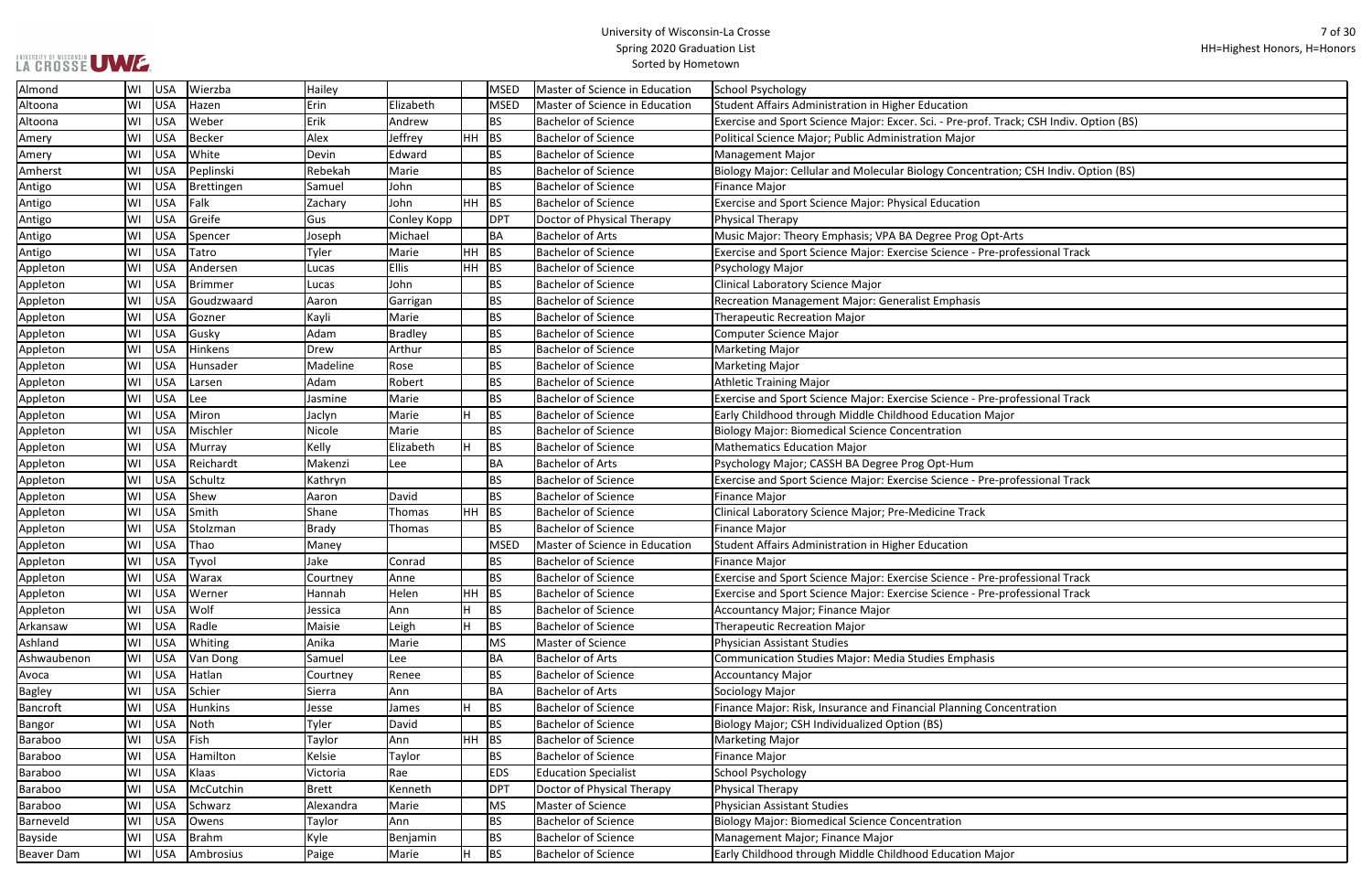| ofessional Track                            |
|---------------------------------------------|
|                                             |
|                                             |
| entration; Accountancy Major                |
|                                             |
|                                             |
|                                             |
|                                             |
|                                             |
| tration                                     |
| y & Molecular Biology (ASBMB) Certification |
| s Track                                     |
|                                             |
|                                             |
|                                             |
|                                             |
|                                             |
|                                             |
|                                             |
|                                             |
|                                             |
|                                             |
|                                             |
|                                             |
|                                             |
|                                             |
|                                             |
| ajor                                        |
|                                             |
|                                             |
| ajor                                        |
|                                             |
|                                             |
|                                             |
| ion Emphasis                                |
|                                             |
| dies Major                                  |
| r                                           |
| tration                                     |
|                                             |
|                                             |
|                                             |
|                                             |
|                                             |
|                                             |
|                                             |
|                                             |
|                                             |

| <b>Beaver Dam</b>        | WI | USA        | Aplin       | Peyton         | Warren      |         | BS          | <b>Bachelor of Science</b>     | Physics Major: Applied Physics Emphasis                                                             |
|--------------------------|----|------------|-------------|----------------|-------------|---------|-------------|--------------------------------|-----------------------------------------------------------------------------------------------------|
| <b>Beaver Dam</b>        | WI | <b>USA</b> | Ary         | Ashley         | Amber       | HH BA   |             | <b>Bachelor of Arts</b>        | Psychology Major                                                                                    |
| <b>Beaver Dam</b>        | WI | USA        | Bornick     | Drew           | Michael     |         | <b>BS</b>   | <b>Bachelor of Science</b>     | Biology Major: Plant and Fungal Biology Concentration                                               |
| <b>Beaver Dam</b>        | WI | <b>USA</b> | Clark       | Olivia         | Marie       |         | <b>BS</b>   | <b>Bachelor of Science</b>     | <b>Biology Major</b>                                                                                |
| <b>Beaver Dam</b>        | WI | <b>USA</b> | Frinak      | Natalia        | Halyna      |         | <b>BS</b>   | <b>Bachelor of Science</b>     | Psychology Major                                                                                    |
| <b>Beaver Dam</b>        | WI | <b>USA</b> | Indermuehle | Abbey          | Lynn        |         | <b>BS</b>   | <b>Bachelor of Science</b>     | Nuclear Medicine Technology Major                                                                   |
| <b>Beaver Dam</b>        | WI | <b>USA</b> | Knollenberg | Logan          | Frederick   |         | <b>BS</b>   | <b>Bachelor of Science</b>     | <b>Economics Major</b>                                                                              |
| <b>Beaver Dam</b>        | WI | <b>USA</b> | Rhea        | Joshua         | Daniel      |         | <b>BS</b>   | <b>Bachelor of Science</b>     | Exercise and Sport Science Major: Physical Education                                                |
| <b>Beaver Dam</b>        | WI | <b>USA</b> | Roeder      | Emily          | Sue         |         | <b>BS</b>   | <b>Bachelor of Science</b>     | Exercise and Sport Science Major: Exercise Science - Pre-professional Track                         |
| <b>Beaver Dam</b>        | WI | USA        | Schumann    | Anthony        | David       |         | <b>BS</b>   | <b>Bachelor of Science</b>     | Exercise and Sport Science Major: Sport Management                                                  |
| <b>Beaver Dam</b>        | WI | <b>USA</b> | Streblow    | Mitchell       | Reed        |         | <b>BS</b>   | <b>Bachelor of Science</b>     | Finance Major: Risk, Insurance and Financial Planning Concentration; Accountancy Major              |
| <b>Beaver Dam</b>        | WI | <b>USA</b> | Warmbold    | Marlana        | Rosemary    |         | <b>BS</b>   | <b>Bachelor of Science</b>     | Psychology Major                                                                                    |
| <b>Beaver Dam</b>        | WI | <b>USA</b> | Wiersma     | Samuel         | John        |         | <b>BS</b>   | <b>Bachelor of Science</b>     | <b>Finance Major</b>                                                                                |
| Belleville               | WI | <b>USA</b> | Wegehaupt   | Nathan         | Patrick     |         | <b>BA</b>   | <b>Bachelor of Arts</b>        | Music Major: Theory Emphasis                                                                        |
| <b>Beloit</b>            | WI | USA        | Hallett     | Mackenzie      | Margaret    |         | <b>BS</b>   | <b>Bachelor of Science</b>     | Psychology Major                                                                                    |
| <b>Beloit</b>            | WI | <b>USA</b> | Wells       | Shane          | Matthew     |         | <b>BS</b>   | <b>Bachelor of Science</b>     | Geography Major: Geographic Information Science Concentration                                       |
| <b>Berlin</b>            | WI | <b>USA</b> | Labbus      | Alaina         | Joan        |         | <b>BS</b>   | <b>Bachelor of Science</b>     | Biochemistry Major with American Society for Biochemistry & Molecular Biology (ASBMB) Certification |
| <b>Berlin</b>            | WI | <b>USA</b> | Mueller     | Erich          | James       |         | <b>BS</b>   | <b>Bachelor of Science</b>     | Exercise and Sport Science Major: Exercise Science - Fitness Track                                  |
| <b>Berlin</b>            | WI | <b>USA</b> | Wilkins     | Savannah       | Rae         |         | <b>BS</b>   | <b>Bachelor of Science</b>     | <b>Biology Major</b>                                                                                |
| <b>Big Bend</b>          | WI | <b>USA</b> | Ruzicka     | Andrea         | Sophia      | $HH$ BS |             | <b>Bachelor of Science</b>     | Psychology Major; Pre-Physical Therapy Track                                                        |
| <b>Big Bend</b>          | WI | <b>USA</b> | Singer      | Lucas          | Evan        |         | <b>BS</b>   | <b>Bachelor of Science</b>     | Mathematics Major; Computer Science Major                                                           |
| Birnamwood               | WI | USA        | Malluege    | Karena         | Ann         |         | <b>BS</b>   | <b>Bachelor of Science</b>     | <b>Biology Major</b>                                                                                |
| Birnamwood               | WI | USA        | Zarda       | Jayden         | Bea         |         | <b>BS</b>   | <b>Bachelor of Science</b>     | <b>Management Major</b>                                                                             |
| <b>Black Creek</b>       | WI | <b>USA</b> | Ohman       | Lizabeth       | Ann         | $HH$ BS |             | <b>Bachelor of Science</b>     | Psychology Major                                                                                    |
| <b>Black Creek</b>       | WI | <b>USA</b> | Theobald    | Morgan         | Elizabeth   |         | <b>MSED</b> | Master of Science in Education | Student Affairs Administration in Higher Education                                                  |
| <b>Black River Falls</b> | WI | <b>USA</b> | Collins     | Hailey         | Marie       |         | <b>BS</b>   | <b>Bachelor of Science</b>     | <b>Marketing Major</b>                                                                              |
| <b>Black River Falls</b> | WI | <b>USA</b> | Lafaunge    | Matthew        | James       |         | <b>BS</b>   | <b>Bachelor of Science</b>     | Exercise and Sport Science Major: Sport Management                                                  |
| <b>Black River Falls</b> | WI | <b>USA</b> | Lee         | Maria          | Kehaulani   |         | <b>DPT</b>  | Doctor of Physical Therapy     | Physical Therapy                                                                                    |
| <b>Black River Falls</b> | WI | USA        | Pettibone   | Ethan          | Hawke       |         | <b>BS</b>   | <b>Bachelor of Science</b>     | <b>Marketing Major</b>                                                                              |
| <b>Black River Falls</b> | WI | USA        | Valentino   | Jessica        | Lynn        |         | <b>MSED</b> | Master of Science in Education | Student Affairs Administration in Higher Education                                                  |
| Blair                    | WI | USA        | Peterson    | Mara           | Elizabeth   | $HH$ BS |             | <b>Bachelor of Science</b>     | Middle Childhood through Early Adolescence Education Major                                          |
| <b>Blair</b>             | WI | <b>USA</b> | Vehrenkamp  | Abby           | Lynn        | HH BS   |             | <b>Bachelor of Science</b>     | <b>Public Administration Major</b>                                                                  |
| Blanchardville           | WI | <b>USA</b> | Erickson    | Samantha       | Elizabeth   | $HH$ BS |             | <b>Bachelor of Science</b>     | <b>Biology Major</b>                                                                                |
| Blanchardville           | WI | USA        | Johnson     | Brooke         | Marie       |         | <b>BS</b>   | <b>Bachelor of Science</b>     | Middle Childhood through Early Adolescence Education Major                                          |
| Blanchardville           | WI | <b>USA</b> | Rhyner      | Owen           | Scott       |         | <b>BS</b>   | <b>Bachelor of Science</b>     | <b>Marketing Major</b>                                                                              |
| Bloomer                  | WI | <b>USA</b> | Hilger      | Caitlin        | Marie       |         | <b>MS</b>   | Master of Science              | <b>Physician Assistant Studies</b>                                                                  |
| Bloomer                  | WI | <b>USA</b> | Sarauer     | Megan          | Sue         |         | <b>BS</b>   | <b>Bachelor of Science</b>     | Communication Studies Major: Interpersonal Communication Emphasis                                   |
| <b>Blue Mounds</b>       | WI | <b>USA</b> | Heimsoth    | Joshua         | Allen       |         | <b>BS</b>   | <b>Bachelor of Science</b>     | <b>Public Administration Major</b>                                                                  |
| <b>Blue River</b>        | WI | USA        | Brunner     | Jason          | Paul        |         | <b>BS</b>   | <b>Bachelor of Science</b>     | History Major: World History Emphasis; Archaeological Studies Major                                 |
| Boscobel                 | WI | <b>USA</b> | Kauffman    | Nicole         | Lynn        |         | <b>BS</b>   | <b>Bachelor of Science</b>     | Early Childhood through Middle Childhood Education Major                                            |
| Boscobel                 | WI | USA        | Lucas       | Ethan          | Edward      |         | <b>BS</b>   | <b>Bachelor of Science</b>     | Geography Major: Geographic Information Science Concentration                                       |
| Boscobel                 | WI | USA        | Russell     | <b>Breanna</b> | Renee       |         | <b>BS</b>   | <b>Bachelor of Science</b>     | Psychology Major; Gerontology Emphasis                                                              |
| Boscobel                 | WI | <b>USA</b> | Walz        | Brandin        | Michael     |         | <b>BS</b>   | <b>Bachelor of Science</b>     | Psychology Major                                                                                    |
| <b>Brodhead</b>          | WI | <b>USA</b> | Wymer       | Lukas          | John        |         | <b>MSED</b> | Master of Science in Education | Student Affairs Administration in Higher Education                                                  |
| Brookfield               | WI | <b>USA</b> | Batcher     | Matthew        | James       |         | <b>BS</b>   | <b>Bachelor of Science</b>     | Management Major; Accountancy Major                                                                 |
| Brookfield               | WI | USA        | Blaha       | Samantha       | <b>Jane</b> |         | <b>BS</b>   | <b>Bachelor of Science</b>     | <b>Therapeutic Recreation Major</b>                                                                 |
| <b>Brookfield</b>        | WI | <b>USA</b> | Dehn        | Megan          | Claire      |         | <b>BS</b>   | <b>Bachelor of Science</b>     | <b>Mathematics Major: Applied Emphasis</b>                                                          |
| <b>Brookfield</b>        | WI | USA        | Dekker      | Sam            | James       |         | BA          | <b>Bachelor of Arts</b>        | English Major: Writing and Rhetoric Studies Emphasis                                                |
|                          |    |            |             |                |             |         |             |                                |                                                                                                     |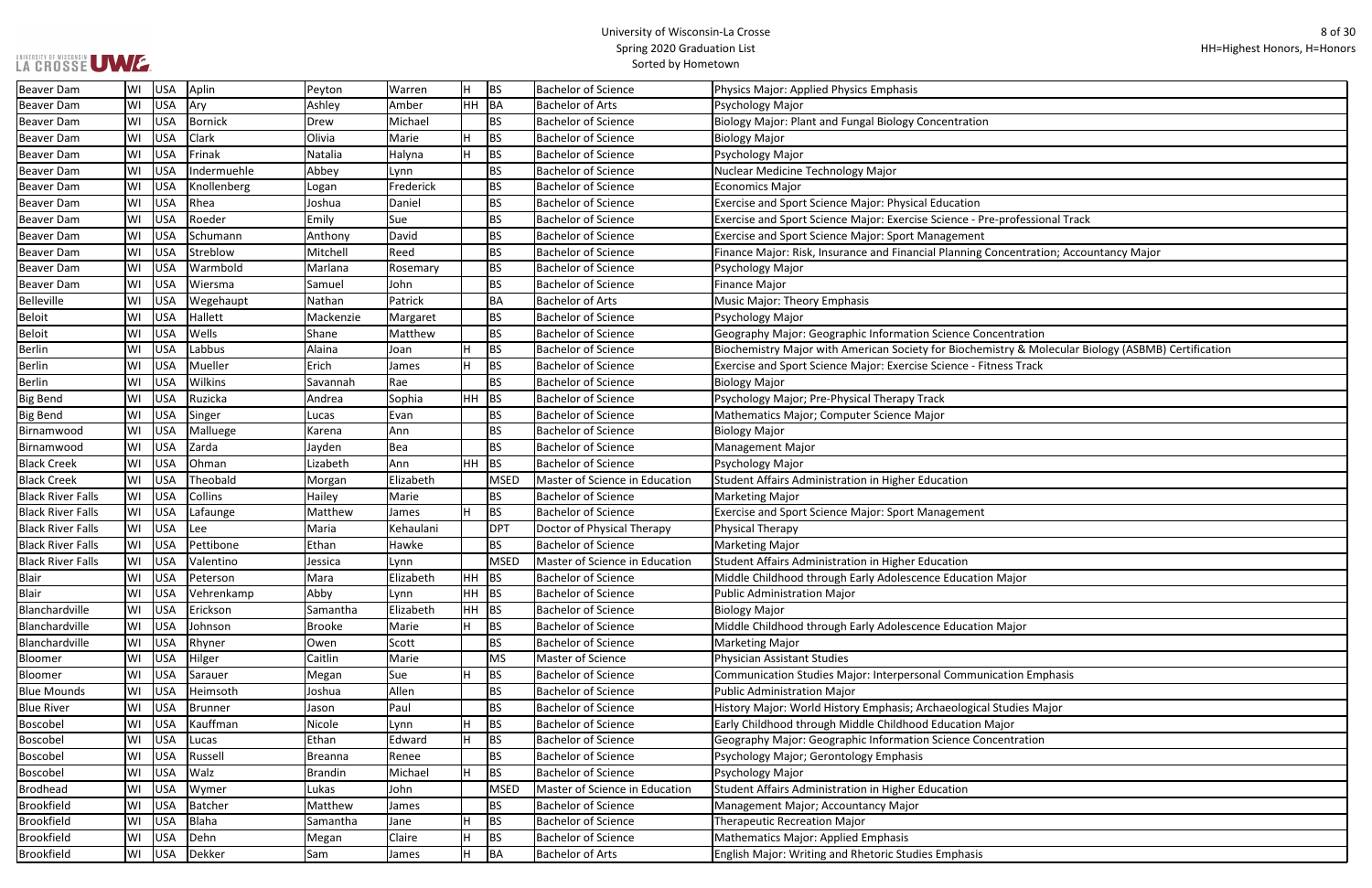| Sport Science Emphasis                               |
|------------------------------------------------------|
|                                                      |
|                                                      |
| ory Education Major                                  |
|                                                      |
|                                                      |
| ır                                                   |
|                                                      |
|                                                      |
|                                                      |
|                                                      |
|                                                      |
|                                                      |
|                                                      |
|                                                      |
| Iolecular Bio. (ASBMB) Certif.                       |
|                                                      |
|                                                      |
|                                                      |
|                                                      |
| vidualized Option (BS)                               |
|                                                      |
|                                                      |
|                                                      |
|                                                      |
|                                                      |
|                                                      |
|                                                      |
| ofessional Track; Biology Major                      |
| ır                                                   |
|                                                      |
|                                                      |
| ogy Major                                            |
|                                                      |
|                                                      |
|                                                      |
|                                                      |
|                                                      |
|                                                      |
| Molecular Bio. (ASBMB) Certif.; CSH Indiv. Opt. (BS) |
|                                                      |

| Brookfield          | WI | <b>USA</b> | Edenharder  | Jamie     | Nicole         |       | <b>BS</b>  | <b>Bachelor of Science</b> | <b>Marketing Major</b>                                                                                       |
|---------------------|----|------------|-------------|-----------|----------------|-------|------------|----------------------------|--------------------------------------------------------------------------------------------------------------|
| <b>Brookfield</b>   | WI | <b>USA</b> | Ledvorowski | Kasey     | Jean           |       | <b>BS</b>  | <b>Bachelor of Science</b> | <b>Accountancy Major</b>                                                                                     |
| <b>Brookfield</b>   | WI | USA        | Liebetrau   | Evan      | Eric           |       | BA         | <b>Bachelor of Arts</b>    | Psychology Major                                                                                             |
| <b>Brookfield</b>   | WI | USA        | Lynch       | Ryan      | James          |       | <b>BS</b>  | <b>Bachelor of Science</b> | Geography Major: Environmental Science Concentration                                                         |
| <b>Brookfield</b>   | WI | USA        | Magyar      | Daniel    | Joseph         |       | <b>BS</b>  | <b>Bachelor of Science</b> | <b>Accountancy Major</b>                                                                                     |
| <b>Brookfield</b>   | WI | USA        | Mistrioty   | Frank     | Daniel         |       | <b>BS</b>  | <b>Bachelor of Science</b> | <b>Marketing Major</b>                                                                                       |
| <b>Brookfield</b>   | WI | USA        | Servidas    | Kylie     | Morgan         |       | <b>BS</b>  | <b>Bachelor of Science</b> | Accountancy Major; Finance Major                                                                             |
| Brookfield          | WI | <b>USA</b> | Taylor      | Haley     | Elizabeth      |       | <b>MS</b>  | Master of Science          | Physician Assistant Studies                                                                                  |
| <b>Brookfield</b>   | WI | USA        | Weltcheff   | Karina    | Marie          | HH BA |            | <b>Bachelor of Arts</b>    | Psychology Major                                                                                             |
| <b>Brookfield</b>   | WI | USA        | White       | Christian | Alexander      |       | BS         | <b>Bachelor of Science</b> | <b>Chemistry Education Major</b>                                                                             |
| <b>Brown Deer</b>   | WI | USA        | Schimenz    | John      | Matthias       |       | <b>MS</b>  | Master of Science          | Exercise and Sport Science: Human Performance; Applied Sport Science Emphasis                                |
| Brownsville         | WI | USA        | Freimund    | Casey     |                |       | <b>BS</b>  | <b>Bachelor of Science</b> | <b>Statistics Major</b>                                                                                      |
| <b>Buffalo City</b> | WI | USA        | Conley      | Alex      | Lee            |       | <b>BS</b>  | <b>Bachelor of Science</b> | Physics Major: Astronomy Emphasis                                                                            |
| <b>Buffalo City</b> | WI | <b>USA</b> | Gilbertson  | Jesse     | Lee            |       | <b>BS</b>  | <b>Bachelor of Science</b> | Social Studies Education Major (Broad Field Option A); History Education Major                               |
| Burlington          | WI | <b>USA</b> | Anderson    | Hannah    | Nichole        |       | <b>BS</b>  | <b>Bachelor of Science</b> | Psychology Major                                                                                             |
| Burlington          | WI | USA        | Heckler     | Nicole    | <b>Breanna</b> |       | <b>BS</b>  | <b>Bachelor of Science</b> | <b>Accountancy Major</b>                                                                                     |
| Burlington          | WI | USA        | Kawalec     | Carly     | Jeanne         |       | <b>BS</b>  | <b>Bachelor of Science</b> | Early Childhood through Middle Childhood Education Major                                                     |
| Burlington          | WI | USA        | McGinley    | Katherine | Mary           |       | <b>BS</b>  | <b>Bachelor of Science</b> | Psychology Major                                                                                             |
| Burlington          | WI | USA        | Simenson    | Ryan      | Henry          |       | BS         | <b>Bachelor of Science</b> | Nuclear Medicine Technology Major                                                                            |
| Burlington          | WI | USA        | Sponholtz   | Jacob     | Michael        |       | <b>BS</b>  | <b>Bachelor of Science</b> | <b>Economics Major</b>                                                                                       |
| Burlington          | WI | <b>USA</b> | Tully       | Callahan  | Patrick        |       | <b>BS</b>  | <b>Bachelor of Science</b> | <b>Finance Major</b>                                                                                         |
| Burlington          | WI | USA        | Vos         | Cullen    | Richard        |       | <b>MS</b>  | Master of Science          | <b>Physician Assistant Studies</b>                                                                           |
| Burlington          | WI | USA        | Webley      | Jacob     | Ryan           |       | <b>BS</b>  | <b>Bachelor of Science</b> | <b>Marketing Major</b>                                                                                       |
| <b>Burnett</b>      | WI | USA        | Vande Kamp  | Hunter    | Dustin         |       | <b>BS</b>  | <b>Bachelor of Science</b> | <b>Finance Major</b>                                                                                         |
| Cadott              | WI | <b>USA</b> | Peotter     | Wendy     | Sue            |       | <b>BS</b>  | <b>Bachelor of Science</b> | Biochemistry Mjr. with American Society for Biochem. & Molecular Bio. (ASBMB) Certif.                        |
| Cambridge           | WI | USA        | Frey        | Tyler     | James          |       | <b>BS</b>  | <b>Bachelor of Science</b> | <b>Accountancy Major</b>                                                                                     |
| Cambridge           | WI | USA        | Kaashagen   | Carson    | <b>Bjorn</b>   |       | BA         | <b>Bachelor of Arts</b>    | English Major: Rhetoric and Writing Emphasis                                                                 |
| Cambridge           | WI | USA        | Talbott     | Morgan    | Nicole         |       | <b>BS</b>  | <b>Bachelor of Science</b> | <b>Marketing Major</b>                                                                                       |
| Campbellsport       | WI | USA        | Carroll     | Orion     | James          |       | <b>BS</b>  | <b>Bachelor of Science</b> | <b>Computer Science Major</b>                                                                                |
| Cashton             | WI | USA        | Dickman     | Jacky     | Ann            | HH    | BS         | <b>Bachelor of Science</b> | Biology Major: Biomedical Science Concentration; CSH Individualized Option (BS)                              |
| Cashton             | WI | USA        | Nedland     | Gavin     | Blayne         |       |            | <b>Bachelor of Science</b> | <b>Economics Major</b>                                                                                       |
| Cedar Grove         | WI | USA        | Brey        | Natalie   | Catherine      |       | ВA         | <b>Bachelor of Arts</b>    | Psychology Major                                                                                             |
| Cedarburg           | WI | USA        | Bestor      | Kaitilyn  |                | HH BA |            | <b>Bachelor of Arts</b>    | English Major: Writing and Rhetoric Studies Emphasis                                                         |
| Cedarburg           | WI | USA        | Murphy      | Kyle      | Shane          |       | BS         | <b>Bachelor of Science</b> | <b>Management Major</b>                                                                                      |
| Cedarburg           | WI | USA        | Taft        | Benjamin  | Hunter         |       | BS         | <b>Bachelor of Science</b> | Finance Major; Economics Major                                                                               |
| Chaseburg           | WI | USA        | Klum        | Austin    |                |       | BS         | <b>Bachelor of Science</b> | Computer Science Major; Mathematics Major                                                                    |
| Chili               | WI | USA        | Hertel      | Mitchell  | Ellsworth      |       | BS         | <b>Bachelor of Science</b> | Exercise and Sport Science Major: Exercise Science - Pre-professional Track; Biology Major                   |
| Chili               | WI | USA        | Krasselt    | Jace      | Jeffrey        |       | <b>BS</b>  | <b>Bachelor of Science</b> | Early Childhood through Middle Childhood Education Major                                                     |
| Chilton             | WI | <b>USA</b> | Wise        | James     | Lawrence       |       | <b>MS</b>  | Master of Science          | Physician Assistant Studies                                                                                  |
| Chippewa Falls      | WI | USA        | Fjelstad    | Janna     | Christine      |       | <b>DPT</b> | Doctor of Physical Therapy | Physical Therapy                                                                                             |
| Chippewa Falls      | WI | USA        | Hein        | Megan     | Elizabeth      | HH    | BS         | <b>Bachelor of Science</b> | Biology Major: Biomedical Science Concentration; Psychology Major                                            |
| Chippewa Falls      | WI | USA        | Ottevaere   | Hannah    | Lea            |       | BS         | <b>Bachelor of Science</b> | Art Major                                                                                                    |
| Chippewa Falls      | WI | USA        | Severson    | Taylor    | Marie          |       | BS         | <b>Bachelor of Science</b> | <b>Therapeutic Recreation Major</b>                                                                          |
| Cochrane            | WI | USA        | Willadsen   | Troy      | Adam           |       | BS         | <b>Bachelor of Science</b> | <b>Finance Major</b>                                                                                         |
| Colfax              | WI | USA        | Fogarty     | Dempsey   | Alise          |       | <b>BS</b>  | <b>Bachelor of Science</b> | Psychology Major; Philosophy Major                                                                           |
| Colfax              | WI | <b>USA</b> | Wait        | Jeremiah  | James          |       | <b>BS</b>  | <b>Bachelor of Science</b> | Exercise and Sport Science Major: Sport Management                                                           |
| Colgate             | WI | <b>USA</b> | Becker      | Rebecca   | Lynn           |       | <b>BS</b>  | <b>Bachelor of Science</b> | Biochemistry Major with American Society for Biochem. & Molecular Bio. (ASBMB) Certif.; CSH Indiv. Opt. (BS) |
| Colgate             | WI |            | USA Downs   | Eric      | John           |       | <b>BS</b>  | <b>Bachelor of Science</b> | <b>Marketing Major</b>                                                                                       |
|                     |    |            |             |           |                |       |            |                            |                                                                                                              |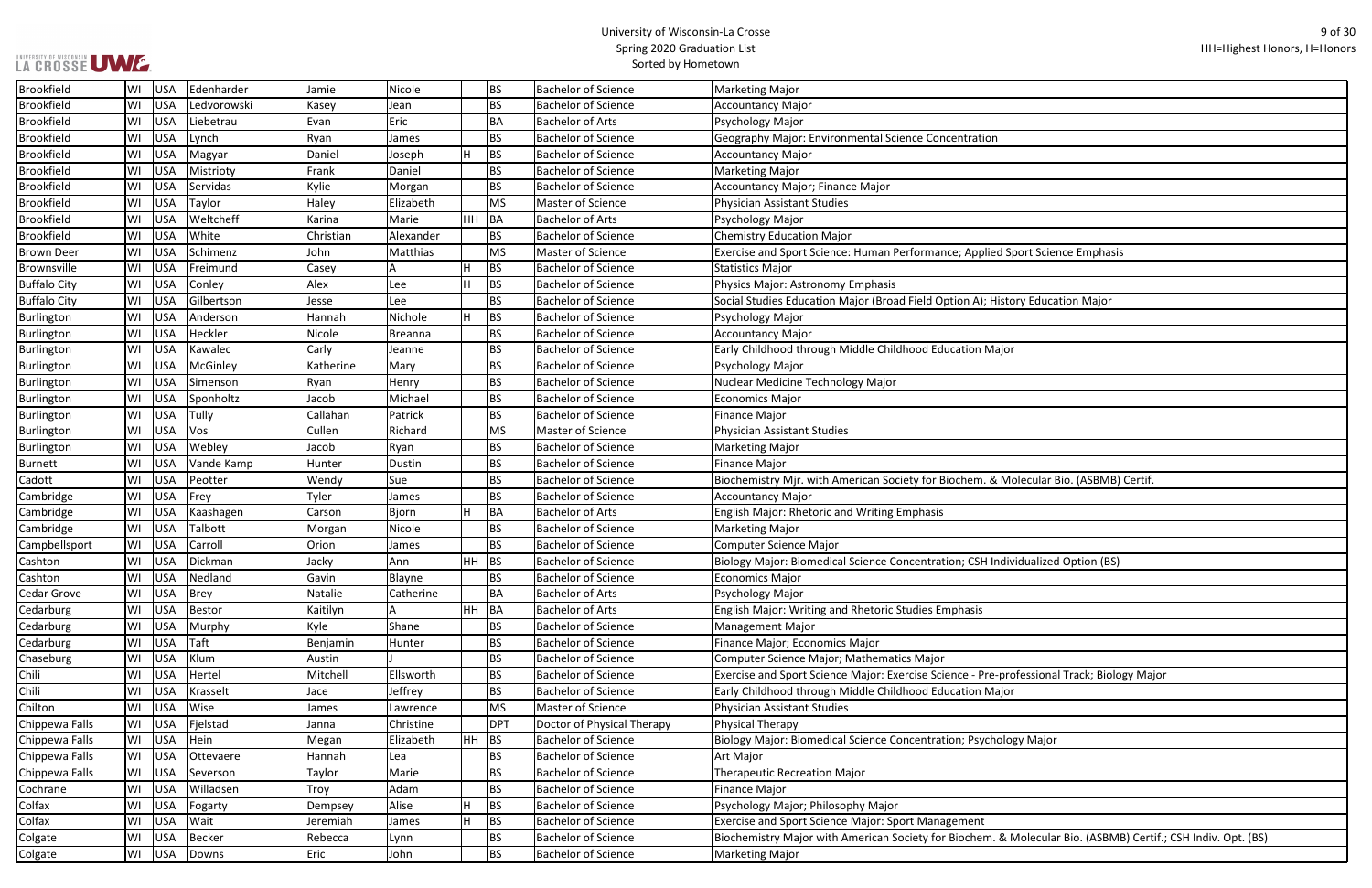| Coloma               | WI | <b>USA</b> | Byrne             | Tyanna      | Rae                 |           | BS         | <b>Bachelor of Science</b> | Marketing Major                                                                     |
|----------------------|----|------------|-------------------|-------------|---------------------|-----------|------------|----------------------------|-------------------------------------------------------------------------------------|
| Coloma               | WI | <b>USA</b> | Palazzolo         | Austin      | Joseph              |           | <b>DPT</b> | Doctor of Physical Therapy | Physical Therapy                                                                    |
| Columbus             | WI | <b>USA</b> | Kolb              | Alexis      | Ann                 |           | <b>BS</b>  | <b>Bachelor of Science</b> | Exercise and Sport Science Major: Exercise Science - Pre-professional Track         |
| Columbus             | WI | <b>USA</b> | Lietha            | Mikaela     | Rae                 |           | <b>BS</b>  | <b>Bachelor of Science</b> | <b>Finance Major</b>                                                                |
| Columbus             | WI | <b>USA</b> | O'Connell         | Benjamin    |                     | HH        | <b>BS</b>  | <b>Bachelor of Science</b> | Political Science Major; Advocacy and Communication Criticism Emphasis              |
| Columbus             | WI | <b>USA</b> | Osterloth         | Kohei       | Ambrose             | H         | <b>BS</b>  | <b>Bachelor of Science</b> | Statistics Major                                                                    |
| Columbus             | WI | <b>USA</b> | Taylor            | Katherine   | Frances             | H         | <b>BS</b>  | <b>Bachelor of Science</b> | Microbiology Major: Biomedical Concentration; CSH Individualized Option (BS)        |
| Comstock             | WI | <b>USA</b> | Jensen            | Jillian     | Kay                 | HH        | <b>BA</b>  | <b>Bachelor of Arts</b>    | Archaeological Studies Major                                                        |
| Coon Valley          | WI | <b>USA</b> | Clements          | Courtney    | Marie               |           | <b>BS</b>  | <b>Bachelor of Science</b> | Finance Major; Accountancy Major                                                    |
| Coon Valley          | WI | <b>USA</b> | Griffin           | Tim         |                     |           | <b>BS</b>  | <b>Bachelor of Science</b> | Computer Science Major: Computer Engineering Tech. Emphasis; Mathematics Major      |
| Coon Valley          | WI | <b>USA</b> | Murphy            | Cassidy     | Lee                 |           | BA         | <b>Bachelor of Arts</b>    | Psychology Major                                                                    |
| Coon Valley          | WI | <b>USA</b> | Pierce            | Zachary     |                     |           | <b>BS</b>  | <b>Bachelor of Science</b> | Finance Major                                                                       |
| Coon Valley          | WI | <b>USA</b> | Wehrs             | Avery       | Emma                |           | BA         | <b>Bachelor of Arts</b>    | <b>History Major</b>                                                                |
| Cornell              | WI | <b>USA</b> | <b>Boehm</b>      | Dustin      | Matthew             | H         | <b>BS</b>  | <b>Bachelor of Science</b> | <b>Biology Education Major</b>                                                      |
| Cornell              | WI | <b>USA</b> | <b>Stipek</b>     | Kiara       | Nicole              |           | <b>BS</b>  | <b>Bachelor of Science</b> | Biology Major; CSH Individualized Option (BS)                                       |
| <b>Cottage Grove</b> | WI | <b>USA</b> | Bishop            | Abby        | Joy                 | HH        | <b>BS</b>  | <b>Bachelor of Science</b> | <b>Biology Major</b>                                                                |
| <b>Cottage Grove</b> | WI | USA        | Oswald            | Alyssa      | Rose                | HH        | <b>BS</b>  | <b>Bachelor of Science</b> | Mathematics Major                                                                   |
| <b>Cottage Grove</b> | WI | <b>USA</b> | Weber             | Tristan     | <b>Miles</b>        |           | <b>BS</b>  | <b>Bachelor of Science</b> | Accountancy Major                                                                   |
| <b>Cross Plains</b>  | WI | <b>USA</b> | Gutzmer           | Seth        | Michael             |           | <b>BS</b>  | <b>Bachelor of Science</b> | Finance Major; Economics Major                                                      |
| <b>Cross Plains</b>  | WI | <b>USA</b> | <b>Hartung</b>    | Kristin     | Marie               | HH        | <b>BS</b>  | <b>Bachelor of Science</b> | Communication Studies Major: Organizational and Professional Communication Emphasis |
| <b>Cross Plains</b>  | WI | <b>USA</b> | Johnson-Schunk    | Daniel      | Steven              | ΙH        | <b>BS</b>  | <b>Bachelor of Science</b> | Geography Major: Geographic Information Science Concentration                       |
| <b>Cross Plains</b>  | WI | USA        | Keller            | Alex        | John                |           | <b>BS</b>  | <b>Bachelor of Science</b> | Middle Childhood through Early Adolescence Education Major                          |
| <b>Cross Plains</b>  | WI | <b>USA</b> | LaMasney          | Benjamin    | George              |           | <b>BS</b>  | <b>Bachelor of Science</b> | Computer Science Major                                                              |
| <b>Cross Plains</b>  | WI | <b>USA</b> | Lee               | Jackson     | Paul                |           | <b>BS</b>  | <b>Bachelor of Science</b> | <b>Computer Science Major</b>                                                       |
| <b>Cross Plains</b>  | WI | <b>USA</b> | Swanson           | Dana        |                     |           | <b>BS</b>  | <b>Bachelor of Science</b> | Middle Childhood through Early Adolescence Education Major                          |
| Cudahy               | WI | <b>USA</b> | Athy              | James       | Taylor              |           | <b>BS</b>  | <b>Bachelor of Science</b> | Biology Major: Biomedical Science Concentration; CSH Individualized Option (BS)     |
| Cudahy               | WI | <b>USA</b> | Maher             | Matalin     | Rae                 |           | BA         | <b>Bachelor of Arts</b>    | Psychology Major                                                                    |
| Cumberland           | WI | <b>USA</b> | Ault              | Jack        | <b>Henry Pierce</b> |           | <b>BS</b>  | <b>Bachelor of Science</b> | <b>Economics Major</b>                                                              |
| Cumberland           | WI | <b>USA</b> | Kupferschmidt     | Hannah      | Rae                 |           | <b>BS</b>  | <b>Bachelor of Science</b> | Exercise and Sport Science Major: Exercise Science - Pre-professional Track         |
| Cumberland           | WI | <b>USA</b> | Romanowski        | Jenna       | Elizabeth           | HH        | BS         | <b>Bachelor of Science</b> | Public Health and Community Health Education Major                                  |
| Dane                 | WI | USA        | Corey             | Austin      | James               | H         | <b>BA</b>  | <b>Bachelor of Arts</b>    | English Major: Literature Emphasis                                                  |
| Darlington           | WI | <b>USA</b> | Sniff             | Kimberly    | Maria               | H         | <b>BS</b>  | <b>Bachelor of Science</b> | Psychology Major; CASSH Program Option                                              |
| De Forest            | WI | USA        | <b>Endres</b>     | Jared       | Richard             |           | <b>BS</b>  | <b>Bachelor of Science</b> | Communication Studies Major: Organizational and Professional Communication Emphasis |
| De Forest            | WI | USA        | Falbo             | McKenna     | Leigh               |           | <b>BS</b>  | <b>Bachelor of Science</b> | Early Childhood through Middle Childhood Education Major                            |
| De Forest            | WI | USA        | Stewart           | Sarah       | Michelle            |           | <b>BS</b>  | <b>Bachelor of Science</b> | Psychology Major; CASSH Program Option                                              |
| De Pere              | WI | USA        | Bohrer            | Heidi       | Kathryn             |           | <b>DPT</b> | Doctor of Physical Therapy | Physical Therapy                                                                    |
| De Pere              | WI | <b>USA</b> | <b>Broeckel</b>   | Jacob       | Charles             | <b>HH</b> | BS         | <b>Bachelor of Science</b> | Exercise and Sport Science Major: Sport Management                                  |
| De Pere              | WI | <b>USA</b> | Jurgens-McGaughey | McKenzie    | Rae Jayd            |           | BS         | <b>Bachelor of Science</b> | <b>International Business Major</b>                                                 |
| De Pere              | WI | <b>USA</b> | Kellam            | Payton      | Nicole              |           | <b>BS</b>  | <b>Bachelor of Science</b> | Psychology Major; CASSH Program Option                                              |
| De Pere              | WI | USA        | Knight            | Cameron     | Michael             |           | <b>BS</b>  | <b>Bachelor of Science</b> | <b>Marketing Major</b>                                                              |
| De Pere              | WI | USA        | Kowalczyk         | <b>Tyus</b> | John                |           | <b>BS</b>  | <b>Bachelor of Science</b> | Exercise and Sport Science Major: Physical Education; Spanish Major                 |
| De Pere              | WI | USA        | Lemerond          | Hunter      |                     |           | <b>BS</b>  | <b>Bachelor of Science</b> | <b>Management Major</b>                                                             |
| De Pere              | WI | <b>USA</b> | Peeters           | Katie       | Lyn                 | H         | <b>BS</b>  | <b>Bachelor of Science</b> | <b>Therapeutic Recreation Major</b>                                                 |
| De Pere              | WI | <b>USA</b> | Reimer            | Luke        | Michael             |           | <b>BS</b>  | <b>Bachelor of Science</b> | Communication Studies Major: Media Studies Emphasis                                 |
| De Pere              | WI | <b>USA</b> | Richardson        | Matt        | Tyler               | HH        | <b>BS</b>  | <b>Bachelor of Science</b> | Marketing Major                                                                     |
| De Pere              | WI | <b>USA</b> | Rutter            | A.J.        | Jeffrey             | HH        | BS         | <b>Bachelor of Science</b> | Biology Education Major; General Science Education (Broad Field) Major              |
| De Pere              | WI | <b>USA</b> | Schaefer          | Heather     | Marie               | HH        | BS         | <b>Bachelor of Science</b> | Clinical Laboratory Science Major                                                   |
| De Pere              | WI | USA        | Schmidt           | Sara        | Marie               |           | BS         | <b>Bachelor of Science</b> | Archaeological Studies Major                                                        |
|                      |    |            |                   |             |                     |           |            |                            |                                                                                     |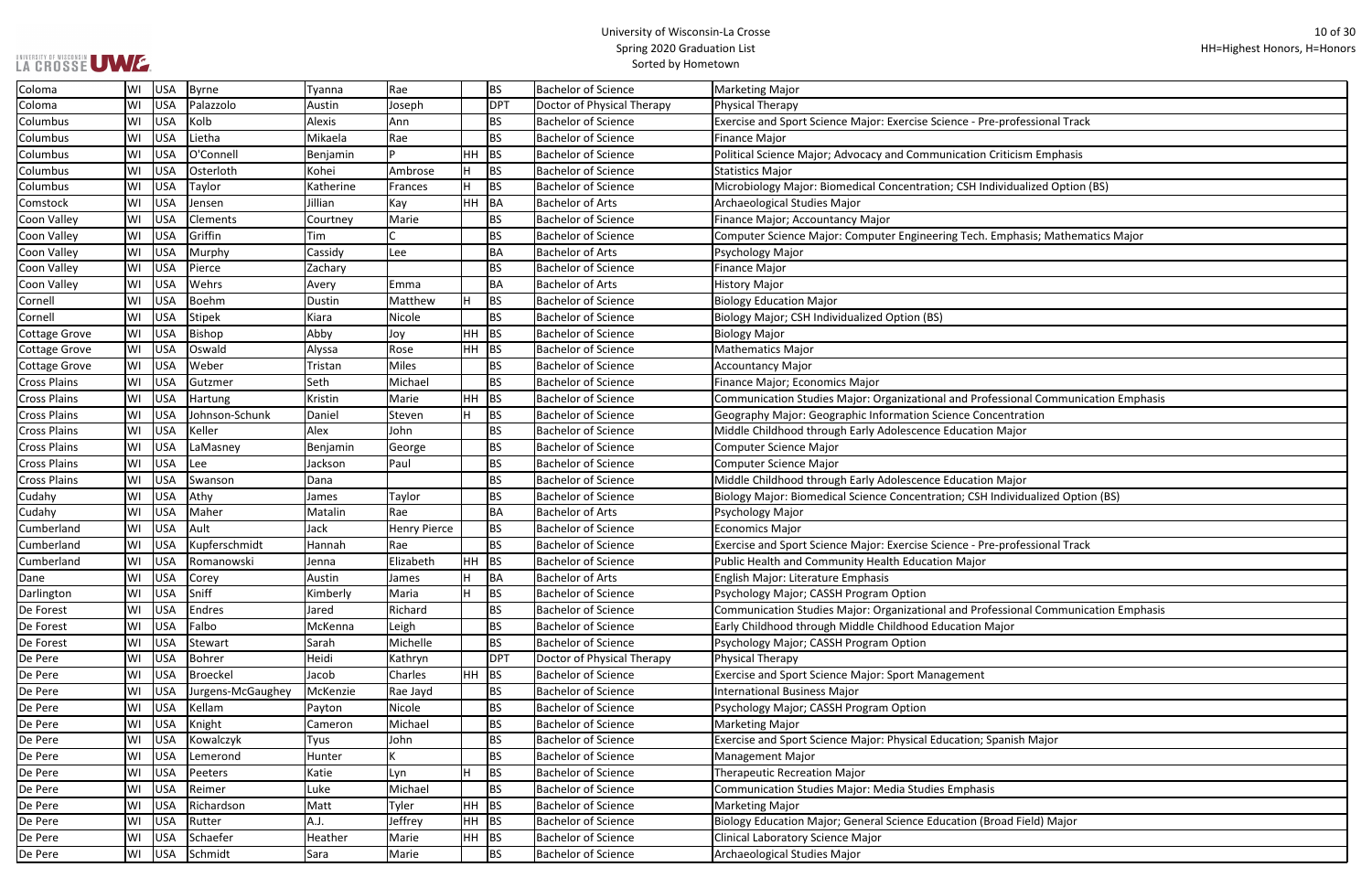| s Track                           |
|-----------------------------------|
|                                   |
|                                   |
|                                   |
|                                   |
|                                   |
| s Track                           |
| centration                        |
|                                   |
|                                   |
|                                   |
|                                   |
| nasis; CASSH Program Option       |
|                                   |
| ajor                              |
|                                   |
|                                   |
|                                   |
|                                   |
|                                   |
|                                   |
|                                   |
|                                   |
| ack; CSH Indiv. Option (BS)       |
|                                   |
|                                   |
|                                   |
|                                   |
| ajor                              |
|                                   |
| of. Track; CSH Indiv. Option (BS) |
|                                   |
|                                   |
|                                   |
|                                   |
|                                   |
|                                   |
|                                   |
|                                   |
|                                   |
|                                   |
|                                   |
|                                   |
|                                   |
|                                   |
| of. Track; CSH Indiv. Option (BS) |
|                                   |
|                                   |
|                                   |
|                                   |

| De Pere            | WI | USA        | Smits        | Ashley       | lAnn        |           | <b>BS</b>   | <b>Bachelor of Science</b>     | <b>Management Major</b>                                                                      |
|--------------------|----|------------|--------------|--------------|-------------|-----------|-------------|--------------------------------|----------------------------------------------------------------------------------------------|
| De Pere            | WI | <b>USA</b> | Van Drisse   | Hannah       | McKenzie    |           | <b>BS</b>   | <b>Bachelor of Science</b>     | Biology Major; CSH Individualized Option (BS)                                                |
| De Soto            | WI | <b>USA</b> | Stevenson    | Alex         | Robert      |           | <b>BS</b>   | <b>Bachelor of Science</b>     | <b>Finance Major</b>                                                                         |
| De Soto            | WI | <b>USA</b> | Wellman      | Zach         | Craig       |           | <b>BS</b>   | <b>Bachelor of Science</b>     | Sociology Major                                                                              |
| Deerfield          | WI | <b>USA</b> | Erickson     | Adam         | John        |           | <b>BS</b>   | <b>Bachelor of Science</b>     | Exercise and Sport Science Major: Exercise Science - Fitness Track                           |
| Deerfield          | WI | <b>USA</b> | Nickerson    | Cole         | Thomas      |           | <b>BS</b>   | <b>Bachelor of Science</b>     | <b>Finance Major</b>                                                                         |
| Deerfield          | WI | <b>USA</b> | Spaanem      | Abigail      | Marie       |           | <b>BS</b>   | <b>Bachelor of Science</b>     | <b>Exercise and Sport Science Major: Sport Management</b>                                    |
| Deforest           | WI | <b>USA</b> | Langdon      | Anna         | Cordelia    | H.        | <b>BA</b>   | <b>Bachelor of Arts</b>        | <b>Economics Major</b>                                                                       |
| Delafield          | WI | <b>USA</b> | Anderson     | Ally         | Marie       |           | <b>BS</b>   | <b>Bachelor of Science</b>     | <b>Marketing Major</b>                                                                       |
| Delavan            | WI | <b>USA</b> | <b>Breen</b> | Joseph       | Paul        |           | <b>BS</b>   | <b>Bachelor of Science</b>     | Exercise and Sport Science Major: Exercise Science - Fitness Track                           |
| Denmark            | WI | <b>USA</b> | Kropp        | Chad         | Donald      |           | <b>BS</b>   | <b>Bachelor of Science</b>     | Finance Major: Risk, Insurance and Financial Planning Concentration                          |
| Denmark            | WI | <b>USA</b> | Rabas        | Nathan       | Charles     |           | <b>BS</b>   | <b>Bachelor of Science</b>     | <b>Finance Major</b>                                                                         |
| Denmark            | WI | USA        | Tasch        | Olivia       | l Ann       |           | <b>BS</b>   | <b>Bachelor of Science</b>     | Public Health and Community Health Education Major                                           |
| Denmark            | WI | <b>USA</b> | Van Oss      | Cole         | Mitchell    |           | <b>BS</b>   | <b>Bachelor of Science</b>     | <b>Finance Major</b>                                                                         |
| Dodge              | WI | <b>USA</b> | Miller       | Demi         | Mae         |           | <b>BS</b>   | <b>Bachelor of Science</b>     | Communication Studies Major: Interpersonal Comm. Emphasis; CASSH Program Option              |
| Dodgeville         | WI | <b>USA</b> | Bohnsack     | Alexa        | Rae         |           | <b>BS</b>   | <b>Bachelor of Science</b>     | Biology Major; CSH Individualized Option (BS)                                                |
| Dodgeville         | WI | <b>USA</b> | Dochnahl     | Kaitlyn      | Ann         | HH        | <b>BS</b>   | <b>Bachelor of Science</b>     | Middle Childhood through Early Adolescence Education Major                                   |
| Dousman            | WI | <b>USA</b> | Johnson      | Krista       | Loren       | HH        | <b>BS</b>   | <b>Bachelor of Science</b>     | Psychology Major; CASSH Program Option                                                       |
| Dousman            | WI | <b>USA</b> | Ludtke       | Halle        | Alana-Marie |           | <b>BS</b>   | <b>Bachelor of Science</b>     | <b>Management Major</b>                                                                      |
| Dousman            | WI | <b>USA</b> | Roofe        | Carly        |             |           | <b>BS</b>   | <b>Bachelor of Science</b>     | <b>Marketing Major</b>                                                                       |
| Dousman            | WI | <b>USA</b> | Scherwinski  | Spencer      | John        |           | <b>BS</b>   | <b>Bachelor of Science</b>     | <b>Biology Major</b>                                                                         |
| Dousman            | WI | <b>USA</b> | Zuba         | Michael      | Keagan      |           | <b>BS</b>   | <b>Bachelor of Science</b>     | <b>Marketing Major</b>                                                                       |
| Downing            | WI | <b>USA</b> | Kadinger     | Morgan       | Rachel      | HH        | <b>BS</b>   | <b>Bachelor of Science</b>     | <b>Biology Major</b>                                                                         |
| Eagle              | WI | <b>USA</b> | Christenson  | Sarah        | Lynn        |           | <b>MSED</b> | Master of Science in Education | School Psychology                                                                            |
| <b>Eagle River</b> | WI | <b>USA</b> | Yuds         | Hannah       | Marie       |           | <b>BS</b>   | <b>Bachelor of Science</b>     | Exercise and Sport Science Major: Exerc. Sci. - Pre-prof. Track; CSH Indiv. Option (BS)      |
| Eau Claire         | WI | USA        | Anason       | Jacob        | Daniel      |           | <b>DPT</b>  | Doctor of Physical Therapy     | <b>Physical Therapy</b>                                                                      |
| Eau Claire         | WI | <b>USA</b> | Bachmeier    | Natalie      | Ann         |           | BS          | <b>Bachelor of Science</b>     | Public Health and Community Health Education Major                                           |
| Eau Claire         | WI | <b>USA</b> | Cater        | Isabella     | Audrey      |           | <b>BS</b>   | <b>Bachelor of Science</b>     | Biology Major; Psychology Major                                                              |
| Eau Claire         | WI | <b>USA</b> | Everson      | Erica        | Grace       |           | <b>BS</b>   | <b>Bachelor of Science</b>     | Physics Major: Biomedical Concentration                                                      |
| Eau Claire         | WI | <b>USA</b> | Farber       | Matelyn      | Rae         | HH        | BS          | <b>Bachelor of Science</b>     | Middle Childhood through Early Adolescence Education Major                                   |
| Eau Claire         | WI |            | USA Hayden   | Carter       | Scott       |           | <b>BS</b>   | <b>Bachelor of Science</b>     | Exercise and Sport Science Major: Exercise Science - Pre-prof. Track; CSH Indiv. Option (BS) |
| Eau Claire         | WI | USA        | Hinden       | Kelly        |             |           | BS          | <b>Bachelor of Science</b>     | Psychology Major                                                                             |
| Eau Claire         | WI | USA        | Jones        | Sterling     | Lee Tate    |           | <b>BS</b>   | <b>Bachelor of Science</b>     | <b>Biology Major: Biomedical Science Concentration</b>                                       |
| Eau Claire         | WI | USA        | Jorgenson    | Christopher  | Jean        |           | <b>EDD</b>  | Doctor of Education            | Student Affairs Admin/Leadrshp                                                               |
| Eau Claire         | WI | <b>USA</b> | Klein        | Isaiah       | Peter       |           | <b>BS</b>   | <b>Bachelor of Science</b>     | <b>Marketing Major</b>                                                                       |
| Eau Claire         | WI | USA        | Martin       | <b>Brady</b> | Allen       | HH        | <b>BS</b>   | <b>Bachelor of Science</b>     | <b>Exercise and Sport Science Major: Physical Education</b>                                  |
| Eau Claire         | WI | USA        | Mounir       | Ibrahim      |             |           | <b>BS</b>   | <b>Bachelor of Science</b>     | <b>Marketing Major</b>                                                                       |
| <b>Eau Claire</b>  | WI | USA        | Peterson     | Taylor       | Alexis      | H.        | <b>BS</b>   | <b>Bachelor of Science</b>     | Psychology Major                                                                             |
| Eau Claire         | WI | USA        | Quade        | Nathanial    | Chadwick    |           | <b>BS</b>   | <b>Bachelor of Science</b>     | Accountancy Major; Finance Major                                                             |
| Eau Claire         | WI | USA        | Rubeck       | Sawyer       |             |           | <b>BS</b>   | <b>Bachelor of Science</b>     | <b>Biology Major: Environmental Science Concentration</b>                                    |
| Eau Claire         | WI | USA        | Sievers      | Alina        | Brooke      |           | <b>MS</b>   | Master of Science              | Physician Assistant Studies                                                                  |
| Eau Claire         | WI | <b>USA</b> | Sluis        | Kayla        | Louise      | <b>HH</b> | <b>BS</b>   | <b>Bachelor of Science</b>     | <b>Accountancy Major; Finance Major</b>                                                      |
| Eau Claire         | WI | USA        | Suralski     | Amy          | Katherine   |           | <b>MSED</b> | Master of Science in Education | Reading                                                                                      |
| Edgar              | WI | USA        | Mueller      | Maverick     | Ryan        |           | <b>BS</b>   | <b>Bachelor of Science</b>     | <b>Management Major</b>                                                                      |
| Edgerton           | WI | USA        | Kellner      | Makayla      | Nicole      |           | <b>BS</b>   | <b>Bachelor of Science</b>     | Exercise and Sport Science Major: Exercise Science - Pre-prof. Track; CSH Indiv. Option (BS) |
| Edgerton           | WI | USA        | Wilkinson    | Katherine    | Ann         |           | <b>BS</b>   | <b>Bachelor of Science</b>     | <b>Management Major</b>                                                                      |
| Edgerton           | WI | <b>USA</b> | Wittmann     | Alexandria   | Christine   |           | <b>BA</b>   | <b>Bachelor of Arts</b>        | Art Major; VPA BA Degree Prog Opt-Hum                                                        |
| Eleva              | WI | USA        | Olson        | Josie        | Ann         | HH        | <b>BS</b>   | <b>Bachelor of Science</b>     | Biology Major                                                                                |
|                    |    |            |              |              |             |           |             |                                |                                                                                              |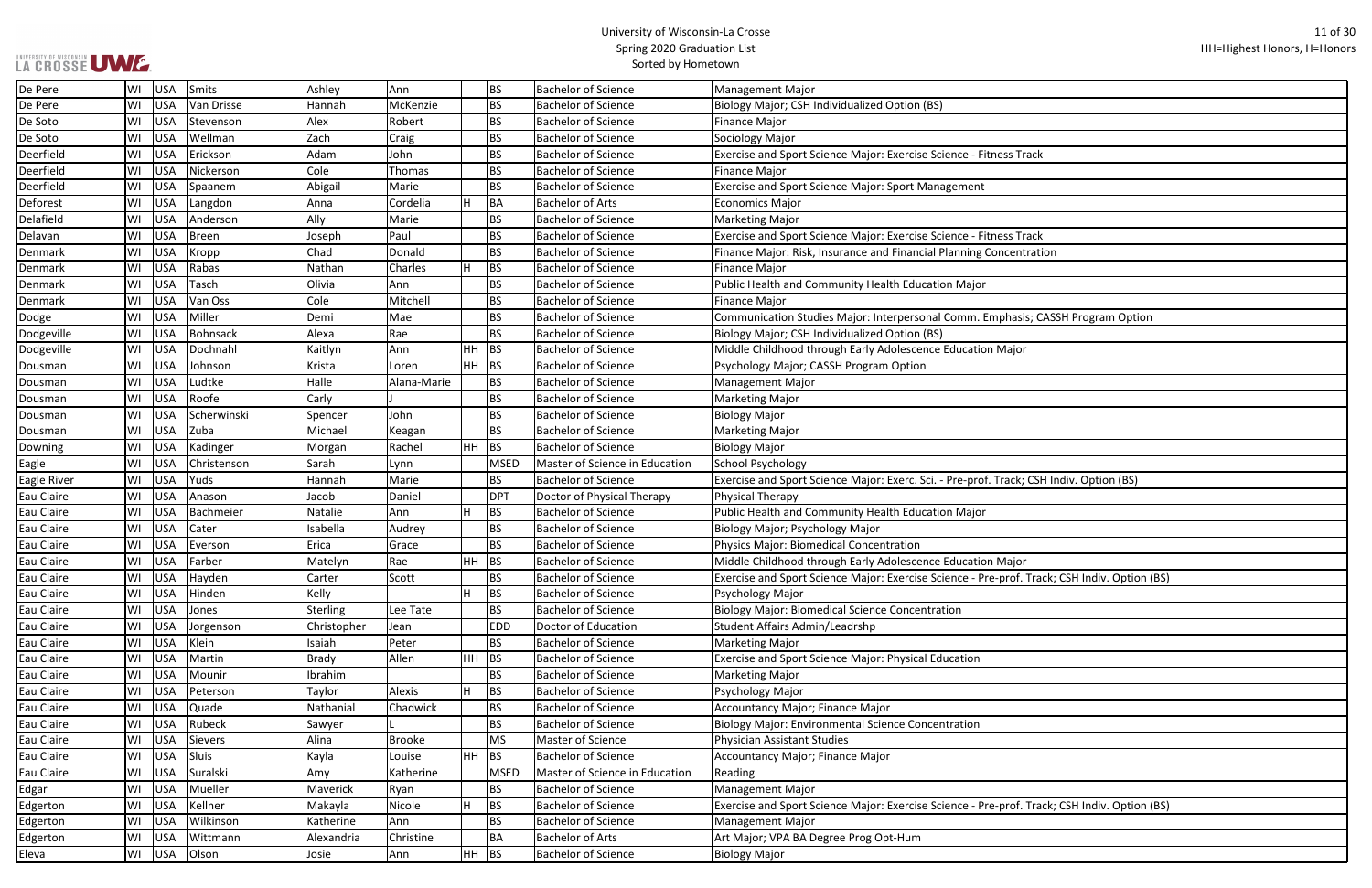| Ellsworth            | WI     | USA        | Achenbach      | Benjamin       | Denton      |           | <b>BS</b>  | <b>Bachelor of Science</b> | <b>Management Major</b>                                                                                      |
|----------------------|--------|------------|----------------|----------------|-------------|-----------|------------|----------------------------|--------------------------------------------------------------------------------------------------------------|
| Ellsworth            | WI     | <b>USA</b> | Degross        | Darby          | Marie       |           | <b>BS</b>  | <b>Bachelor of Science</b> | Public Health and Community Health Education Major                                                           |
| Ellsworth            | WI     | <b>USA</b> | Janovec        | Gabrielle      | Rose        | $HH$ BS   |            | <b>Bachelor of Science</b> | Public Health and Community Health Education Major                                                           |
| Ellsworth            | WI     | <b>USA</b> | Klawitter      | Evan           | Jon         |           | <b>BS</b>  | <b>Bachelor of Science</b> | Accountancy Major; Finance Major                                                                             |
| Elm Grove            | WI     | <b>USA</b> | Mihm           | Madeline       | Elizabeth   |           | BS         | <b>Bachelor of Science</b> | Psychology Major                                                                                             |
| Elmwood              | WI     | <b>USA</b> | Wells          | Noah           | Benjamin    |           | <b>BS</b>  | <b>Bachelor of Science</b> | Physics Major                                                                                                |
| Elmwood Park         | WI     | USA        | Scholzen       | Amanda         | Lynn        |           | <b>BS</b>  | <b>Bachelor of Science</b> | Communication Studies Major: Media Studies Emphasis                                                          |
| Ettrick              | WI     | <b>USA</b> | Lebakken       | Craig          | Blaine      |           | <b>BS</b>  | <b>Bachelor of Science</b> | Chemistry Education Major; General Science Education (Broad Field) Major                                     |
| Ettrick              | WI     | <b>USA</b> | Scherr         | Lucas          |             |           | <b>BS</b>  | <b>Bachelor of Science</b> | <b>Marketing Major</b>                                                                                       |
| Evansville           | WI     | <b>USA</b> | Aliaga         | Benjamin       | Mauricio    |           | BA         | <b>Bachelor of Arts</b>    | Spanish Major; CASSH Program Option                                                                          |
| Exeland              | WI     | <b>USA</b> | Kopras         | Kelsie         | Ann         |           | <b>BS</b>  | <b>Bachelor of Science</b> | <b>Biology Major</b>                                                                                         |
| Fairchild            | WI     | <b>USA</b> | Davis          | Rachel         | Lynn        |           | <b>DPT</b> | Doctor of Physical Therapy | Physical Therapy                                                                                             |
| <b>Fall River</b>    | WI     | USA        | Engebretson    | <b>Brianna</b> | Lynae       |           | <b>BS</b>  | <b>Bachelor of Science</b> | <b>Biology Major</b>                                                                                         |
| <b>Fall River</b>    | WI     | USA        | Miller         | Travis         | Harold      |           | BS         | <b>Bachelor of Science</b> | <b>Finance Major</b>                                                                                         |
| <b>Fall River</b>    | WI     | <b>USA</b> | Moore          | Taylor         | Simoneau    |           | <b>BS</b>  | <b>Bachelor of Science</b> | <b>Marketing Major</b>                                                                                       |
| Fennimore            | WI     | <b>USA</b> | Napp           | Trenton        |             |           | <b>DPT</b> | Doctor of Physical Therapy | Physical Therapy                                                                                             |
| Fitchburg            | WI     | <b>USA</b> | Bach           | Kathrynn       | Sarah       |           | <b>BS</b>  | <b>Bachelor of Science</b> | Public Health and Community Health Education Major                                                           |
| Fitchburg            | WI     | <b>USA</b> | Dawson         | Julia          | May         |           | <b>BS</b>  | <b>Bachelor of Science</b> | Psychology Major                                                                                             |
| Fitchburg            | WI     | <b>USA</b> | Kalinka        | Christopher    | Patrick     |           | <b>MS</b>  | Master of Science          | Microbiology                                                                                                 |
| Fitchburg            | WI     | <b>USA</b> | Nelson         | Chris          | Paul        |           | <b>MS</b>  | Master of Science          | Biology: Nurse Anesthesia Concentration                                                                      |
| Fitchburg            | WI     | <b>USA</b> | Tower          | Lauren         | Ashley      |           | <b>BS</b>  | <b>Bachelor of Science</b> | Microbiology Major                                                                                           |
| Fond du Lac          | WI     | USA        | Acheson        | Kendalynn      | Alivia      |           | <b>BS</b>  | <b>Bachelor of Science</b> | <b>Biology Major</b>                                                                                         |
| Fond du Lac          | WI     | <b>USA</b> | Adelmeyer      | Hope           | Marie       |           | <b>BS</b>  | <b>Bachelor of Science</b> | Psychology Major                                                                                             |
| Fond du Lac          | WI     | <b>USA</b> | Anhalt         | Alyssa         | Marie       | <b>HH</b> | BS         | <b>Bachelor of Science</b> | <b>Information Systems Major</b>                                                                             |
| Fond du Lac          | WI     | <b>USA</b> | Dahlke         | Hannah         | Dee         |           | <b>BS</b>  | <b>Bachelor of Science</b> | <b>Marketing Major</b>                                                                                       |
| Fond du Lac          | WI     | USA        | Hendrix        | McKensey       | Joyce       |           | <b>BS</b>  | <b>Bachelor of Science</b> | <b>Marketing Major</b>                                                                                       |
| Fond du Lac          | WI     | USA        | Nolan          | Carver         | Michael     |           | <b>BS</b>  | <b>Bachelor of Science</b> | Management Major                                                                                             |
| Fond du Lac          | WI     | USA        | Raddatz        | Savannah       | Ann         |           | <b>BS</b>  | <b>Bachelor of Science</b> | <b>Marketing Major</b>                                                                                       |
| Fond du Lac          | WI     | <b>USA</b> | Scarpita       | Victoria       | Adriana     |           | <b>BS</b>  | <b>Bachelor of Science</b> | <b>Therapeutic Recreation Major</b>                                                                          |
| Fond du Lac          | WI     | <b>USA</b> | Schmitz        | Lindsay        | Rose        |           | <b>BS</b>  | <b>Bachelor of Science</b> | Clinical Laboratory Science Major                                                                            |
| Fond du Lac          |        | WI USA     | Theisen        | Alex           | Thomas      |           | MS         | Master of Science          | Biology: Nurse Anesthesia Concentration                                                                      |
| Fond du Lac          | WI     | USA        | Veness         | Kassidy        | Loren       | $HH$ BS   |            | <b>Bachelor of Science</b> | Psychology Major                                                                                             |
| Fond du Lac          |        | WI USA     | Zipp           | Madison        | Rose        | H         | BS         | <b>Bachelor of Science</b> | Exercise and Sport Science Major: Physical Education                                                         |
| Fort Atkinson        | WI     | USA        | England        | Ryan           | Thomas      |           | BS.        | <b>Bachelor of Science</b> | Clinical Laboratory Science Major                                                                            |
| Fort Atkinson        | WI     | <b>USA</b> | Stiemke        | Caitlin        | Elizabeth   |           | <b>BS</b>  | <b>Bachelor of Science</b> | <b>Biology Major</b>                                                                                         |
| <b>Fountain City</b> | WI USA |            | Hoesley        | James          | Gordon      |           | <b>BS</b>  | <b>Bachelor of Science</b> | Management Major                                                                                             |
| Fox Lake             | WI     | USA        | Marthaler      | Dominic        | Patrick     |           | BS         | <b>Bachelor of Science</b> | <b>Finance Major</b>                                                                                         |
| <b>Fox Point</b>     | WI     | USA        | Agterberg      | Sita           | Anajis      |           | BS         | <b>Bachelor of Science</b> | <b>Biology Major</b>                                                                                         |
| <b>Fox Point</b>     | WI     | USA        | Benson         | Elizabeth      | Dana        |           | <b>BS</b>  | <b>Bachelor of Science</b> | <b>Therapeutic Recreation Major</b>                                                                          |
| <b>Fox Point</b>     | WI     | USA        | Firer          | Jackson        | Thomas      | HH BS     |            | <b>Bachelor of Science</b> | Social Studies Education Major (Broad Field Option A); History Education Major                               |
| <b>Fox Point</b>     | WI     | USA        | Kloehn         | Jaime          | Caitlin     |           | <b>BS</b>  | <b>Bachelor of Science</b> | Biochemistry Major with American Society for Biochem. & Molecular Bio. (ASBMB) Certif.; CSH Indiv. Opt. (BS) |
| Franklin             | WI     | <b>USA</b> | Brown          | Louden         | Thomas      |           | <b>BS</b>  | <b>Bachelor of Science</b> | <b>Mathematics Education Major</b>                                                                           |
| Franklin             | WI     | <b>USA</b> | Kobayashi      | Miki           |             | $HH$ BS   |            | <b>Bachelor of Science</b> | Exercise and Sport Science Major: Exercise Science - Pre-professional Track                                  |
| Franklin             | WI     | USA        | Konkel         | Elizabeth      | Ann         |           | BS         | <b>Bachelor of Science</b> | <b>Biology Major</b>                                                                                         |
| Franklin             | WI     | USA        | Plume          | Parker         | James       | HH BS     |            | <b>Bachelor of Science</b> | Exercise and Sport Science Major: Exercise Science - Pre-professional Track                                  |
| Franklin             | WI     | <b>USA</b> | <b>Ruffing</b> | Rayce          | Andrew      |           | BS         | <b>Bachelor of Science</b> | Recreation Management Major: Outdoor Recreation Emphasis                                                     |
| Franklin             | WI     | <b>USA</b> | Valdez         | Andrew         | Lee         |           | BS.        | <b>Bachelor of Science</b> | <b>Computer Science Major</b>                                                                                |
| Franksville          |        | WI USA     | Karegeannes    | Olivia         | <b>Bess</b> |           | <b>BS</b>  | <b>Bachelor of Science</b> | Middle Childhood through Early Adolescence Education Major                                                   |
|                      |        |            |                |                |             |           |            |                            |                                                                                                              |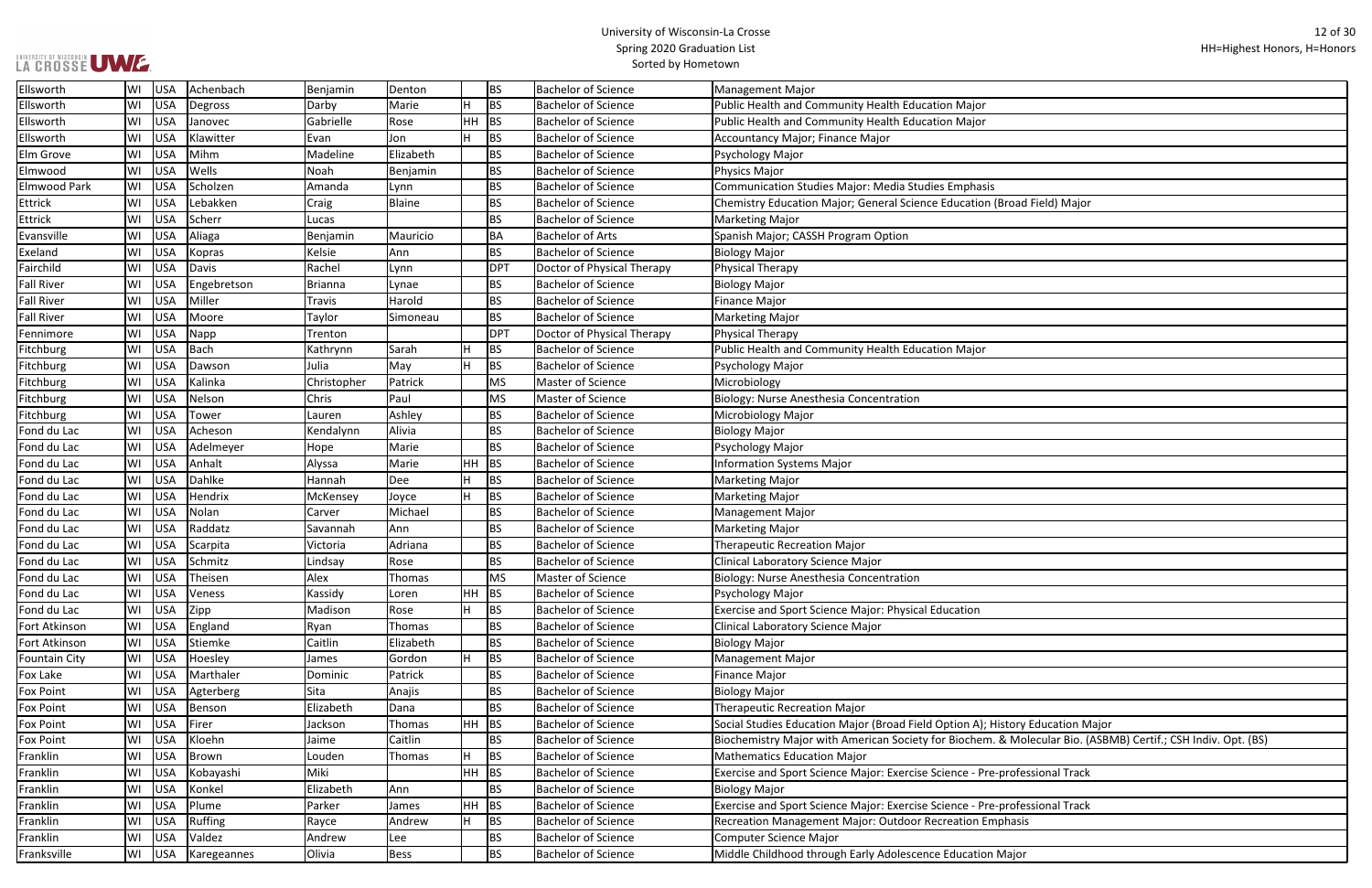| asis; Honors Program              |
|-----------------------------------|
|                                   |
|                                   |
|                                   |
|                                   |
| ional Communication Emphasis      |
|                                   |
|                                   |
| iasis                             |
| of. Track; CSH Indiv. Option (BS) |
|                                   |
|                                   |
|                                   |
|                                   |
| ajor                              |
|                                   |
| ajor                              |
|                                   |
|                                   |
|                                   |
|                                   |
|                                   |
| ofessional Track                  |
|                                   |
| nish Major                        |
|                                   |
|                                   |
|                                   |
|                                   |
|                                   |
|                                   |
|                                   |
| ional Communication Emphasis      |
|                                   |
| asis                              |
|                                   |
|                                   |
|                                   |
|                                   |
|                                   |
|                                   |
|                                   |
|                                   |
|                                   |
|                                   |
| alized Option (BS)                |
| ional Communication Emphasis      |
|                                   |
| itration                          |

| Franksville       | WI | USA        | Laznicka          | Benjamin        | Avery                  |    | <b>BS</b>   | <b>Bachelor of Science</b>     | Biology Major                                                                                |
|-------------------|----|------------|-------------------|-----------------|------------------------|----|-------------|--------------------------------|----------------------------------------------------------------------------------------------|
| Franksville       | WI | USA        | Waddell           | Conner          | James                  |    | <b>BS</b>   | <b>Bachelor of Science</b>     | <b>Information Systems Major</b>                                                             |
| Frederic          | WI | USA        | <b>Schauls</b>    | Olivia          | <b>Beverly</b>         |    | <b>BS</b>   | <b>Bachelor of Science</b>     | Archaeological Studies Major: Cultural Anthropology Emphasis; Honors Program                 |
| Freedom           | WI | <b>USA</b> | Hinz              | Samuel          | Robert                 |    | <b>BS</b>   | <b>Bachelor of Science</b>     | Art Major; Computer Science Major                                                            |
| Freedom           | WI | <b>USA</b> | Johnson           | Brandyn         | Tyler                  |    | BS          | <b>Bachelor of Science</b>     | <b>Management Major</b>                                                                      |
| Freedom           | WI | <b>USA</b> | Lambrecht         | Aaron           | Franklin               | HH | <b>BS</b>   | <b>Bachelor of Science</b>     | Economics Major; Accountancy Major                                                           |
| Freedom           | WI | USA        | LeClair           | Megan           | Elizabeth              | HH | <b>BS</b>   | <b>Bachelor of Science</b>     | <b>Athletic Training Major</b>                                                               |
| Freedom           | WI | USA        | Sedo              | Zachery         | Chad                   |    | BA          | <b>Bachelor of Arts</b>        | Communication Studies Major: Organizational and Professional Communication Emphasis          |
| Freedom           | WI | <b>USA</b> | <b>Siebers</b>    | Lyndsey         | Marie                  |    | <b>BS</b>   | <b>Bachelor of Science</b>     | <b>Art Education Major</b>                                                                   |
| Freedom           | WI | <b>USA</b> | Vosters           | Jacob           | Peter                  |    | <b>BS</b>   | <b>Bachelor of Science</b>     | Social Studies Education Major (Broad Field Option B)                                        |
| Freedom           | WI | <b>USA</b> | Williamson        | Emilie          | Margaret               |    | <b>BS</b>   | <b>Bachelor of Science</b>     | Archaeological Studies Major: Cultural Anthropology Emphasis                                 |
| Friendship        | WI | <b>USA</b> | <b>Teunas</b>     | Jacob           | Thomas                 |    | <b>BS</b>   | <b>Bachelor of Science</b>     | Exercise and Sport Science Major: Exercise Science - Pre-prof. Track; CSH Indiv. Option (BS) |
| Galesville        | WI | USA        | Dunkle            | Thomas          | <b>Donald Douglass</b> |    | <b>BS</b>   | <b>Bachelor of Science</b>     | Social Studies Education Major (Broad Field Option B)                                        |
| Galesville        | WI | USA        | Hammond           | Noah            | Scott                  |    | <b>BS</b>   | <b>Bachelor of Science</b>     | <b>Marketing Major</b>                                                                       |
| Galesville        | WI | USA        | Johnson           | Kimberlyn       | Nicole                 |    | <b>BS</b>   | <b>Bachelor of Science</b>     | Marketing Major                                                                              |
| Galesville        | WI | <b>USA</b> | Miller            | James           |                        |    | <b>BS</b>   | <b>Bachelor of Science</b>     | Middle Childhood through Early Adolescence Education Major                                   |
| <b>Gays Mills</b> | WI | <b>USA</b> | <b>Boland</b>     | Kilian          | Michael                | Н  | <b>BS</b>   | <b>Bachelor of Science</b>     | Sociology Major                                                                              |
| <b>Gays Mills</b> | WI | <b>USA</b> | Ostrander         | Cacey           |                        |    | <b>BS</b>   | <b>Bachelor of Science</b>     | Middle Childhood through Early Adolescence Education Major                                   |
| Genoa             | WI | <b>USA</b> | Malin             | <b>Nicholas</b> | Philip                 |    | <b>BS</b>   | <b>Bachelor of Science</b>     | <b>Finance Major</b>                                                                         |
| Genoa City        | WI | USA        | Calandra-Jackson  | Akil            | Chinua                 |    | <b>BS</b>   | <b>Bachelor of Science</b>     | <b>Management Major</b>                                                                      |
| Genoa City        | WI | USA        | Zelinski          | Leslie          | Ann                    |    | <b>BS</b>   | <b>Bachelor of Science</b>     | <b>Biology Major</b>                                                                         |
| Germantown        | WI | USA        | <b>Bauer</b>      | Veronica        | Ann                    |    | <b>BS</b>   | <b>Bachelor of Science</b>     | Biology Major                                                                                |
| Germantown        | WI | <b>USA</b> | De la Pena Alanis | Rodrigo         |                        |    | <b>BS</b>   | <b>Bachelor of Science</b>     | Economics Major; Finance Major                                                               |
| Germantown        | WI | <b>USA</b> | Jenkin            | Jacob           | Ryan                   | н  | <b>BS</b>   | <b>Bachelor of Science</b>     | Exercise and Sport Science Major: Exercise Science - Pre-professional Track                  |
| Germantown        | WI | <b>USA</b> | Klopfer           | Brianna         | Laura                  |    | <b>BS</b>   | <b>Bachelor of Science</b>     | Biology Major                                                                                |
| Germantown        | WI | USA        | Koski             | Jessica         | Lynn                   | HH | <b>BA</b>   | <b>Bachelor of Arts</b>        | English Major: Writing and Rhetoric Studies Emphasis; Spanish Major                          |
| Glendale          | WI | USA        | <b>Meyers</b>     | Cassandra       |                        |    | ΒS          | <b>Bachelor of Science</b>     | International Business Major                                                                 |
| Glenwood City     | WI | <b>USA</b> | Strong            | Carlee          | Elizabeth              |    | <b>BS</b>   | <b>Bachelor of Science</b>     | <b>Management Major</b>                                                                      |
| Grafton           | WI | <b>USA</b> | O'Brien           | Michael         | Ciprian                |    | <b>BA</b>   | <b>Bachelor of Arts</b>        | Communication Studies Major: Media Studies Emphasis                                          |
| <b>Green Bay</b>  | WI | <b>USA</b> | Arndt             | Drew            | Daniel                 | H  | <b>BS</b>   | <b>Bachelor of Science</b>     | <b>Finance Major</b>                                                                         |
| Green Bay         | WI | USA        | Balakrishnan      | Mathawan        |                        |    | BS          | <b>Bachelor of Science</b>     | Biology Major                                                                                |
| <b>Green Bay</b>  | WI | USA        | Bents             | Lindsay         | Rose                   |    | ΒS          | <b>Bachelor of Science</b>     | <b>Marketing Major</b>                                                                       |
| <b>Green Bay</b>  | WI | USA        | Bertrand          | Noah            | William                |    | <b>BS</b>   | <b>Bachelor of Science</b>     | Communication Studies Major: Organizational and Professional Communication Emphasis          |
| <b>Green Bay</b>  | WI | USA        | Blindauer         | Kyle            | Raymond                | н  | <b>BS</b>   | <b>Bachelor of Science</b>     | <b>Athletic Training Major</b>                                                               |
| Green Bay         | WI | USA        | <b>Brault</b>     | Kennedy         | Lee                    |    | <b>BS</b>   | <b>Bachelor of Science</b>     | Archaeological Studies Major: Cultural Anthropology Emphasis                                 |
| <b>Green Bay</b>  | WI | USA        | <b>Broeckel</b>   | Grant           | Dylan                  |    | <b>MS</b>   | Master of Science              | <b>Biology: Physiology Concentration</b>                                                     |
| Green Bay         | WI | <b>USA</b> | Daane             | Julia           | Brianne                |    | <b>BS</b>   | <b>Bachelor of Science</b>     | Marketing Major; Management Major                                                            |
| Green Bay         | WI | USA        | De Starkey        | Katelyn         | Rose                   |    | <b>DPT</b>  | Doctor of Physical Therapy     | Physical Therapy                                                                             |
| <b>Green Bay</b>  | WI | USA        | Dekeyser          | Nic             | Allan                  |    | <b>MSED</b> | Master of Science in Education | School Psychology                                                                            |
| Green Bay         | WI | USA        | Draghicchio       | Natalia         | Marie                  | HH | BA          | <b>Bachelor of Arts</b>        | Spanish Major                                                                                |
| <b>Green Bay</b>  | WI | USA        | Englebert         | Violet          | Marie                  |    | BA          | <b>Bachelor of Arts</b>        | Theatre Arts Major: Musical Theatre Emphasis                                                 |
| Green Bay         | WI | USA        | Hill              | Crystal         | Diane                  |    | ΒS          | <b>Bachelor of Science</b>     | Psychology Major                                                                             |
| <b>Green Bay</b>  | WI | USA        | <b>Imig</b>       | Zachary         | David                  |    | ΒS          | <b>Bachelor of Science</b>     | <b>Finance Major</b>                                                                         |
| <b>Green Bay</b>  | WI | USA        | Janquart          | Benjamin        | Joseph                 |    | <b>BS</b>   | <b>Bachelor of Science</b>     | <b>Physics Major</b>                                                                         |
| <b>Green Bay</b>  | WI | USA        | Krueger           | Jakob           | Oscar                  |    | ΒS          | <b>Bachelor of Science</b>     | Microbiology Major: Business Concentration; CSH Individualized Option (BS)                   |
| <b>Green Bay</b>  | WI | USA        | Kuske             | Morgan          | Rose                   | HH | <b>BA</b>   | <b>Bachelor of Arts</b>        | Communication Studies Major: Organizational and Professional Communication Emphasis          |
| Green Bay         | WI | USA        | Lee               | Mai             |                        |    | <b>MSED</b> | Master of Science in Education | Student Affairs Administration in Higher Education                                           |
| Green Bay         | WI | USA        | Mittag            | Mitchell        | Gage                   |    | BS          | <b>Bachelor of Science</b>     | Geography Major: Geographic Information Science Concentration                                |
|                   |    |            |                   |                 |                        |    |             |                                |                                                                                              |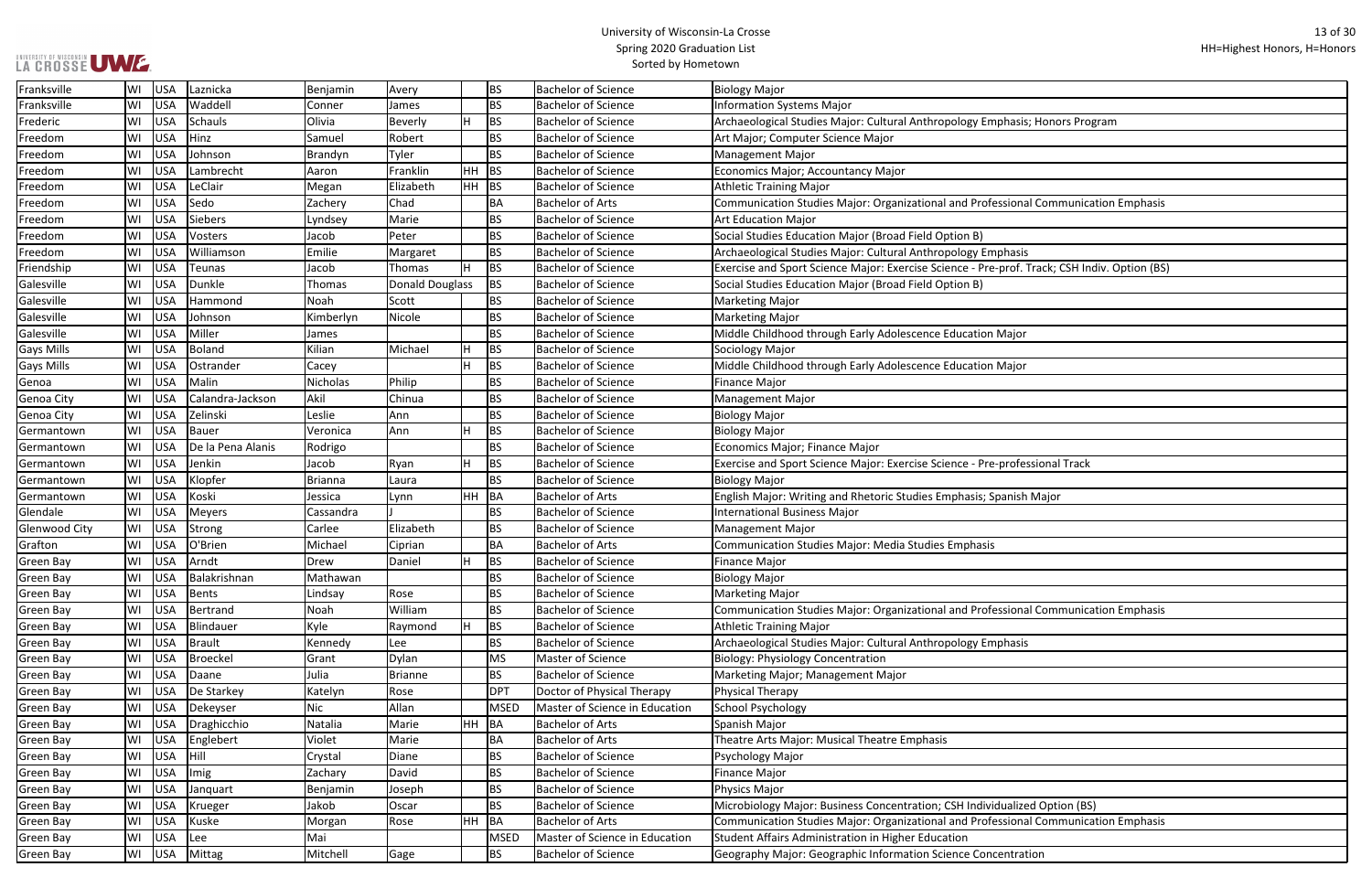| ajor                         |  |
|------------------------------|--|
|                              |  |
|                              |  |
|                              |  |
|                              |  |
|                              |  |
| ional Communication Emphasis |  |
|                              |  |
|                              |  |
|                              |  |
|                              |  |
|                              |  |
|                              |  |
|                              |  |
|                              |  |
|                              |  |
|                              |  |
|                              |  |
| рr                           |  |
|                              |  |
| ١                            |  |
|                              |  |
|                              |  |
|                              |  |
| рr                           |  |
|                              |  |
|                              |  |
|                              |  |
|                              |  |
|                              |  |
|                              |  |
|                              |  |
|                              |  |
|                              |  |
|                              |  |
|                              |  |
|                              |  |
|                              |  |
| ajor                         |  |
|                              |  |
|                              |  |
|                              |  |
|                              |  |
|                              |  |
|                              |  |
|                              |  |
|                              |  |
|                              |  |
|                              |  |
|                              |  |
|                              |  |
| rofessional Track            |  |
|                              |  |
|                              |  |
| ion Emphasis                 |  |
|                              |  |
|                              |  |

| LA CROSSE UWE |    |            |                  |          |                |         |                 | <b>Spring ZOZO Graudation List</b><br>Sorted by Hometown |                                                                                     |
|---------------|----|------------|------------------|----------|----------------|---------|-----------------|----------------------------------------------------------|-------------------------------------------------------------------------------------|
| Green Bay     | WI | <b>USA</b> | Morrow           | McKenna  | Kay            | $HH$ BS |                 | <b>Bachelor of Science</b>                               | Biology Major: Biomedical Science Concentration                                     |
| Green Bay     | WI | <b>USA</b> | Phillips         | Austin   | Thomas         |         | <b>BS</b>       | <b>Bachelor of Science</b>                               | <b>Finance Major</b>                                                                |
| Green Bay     | WI | <b>USA</b> | Reimer           | Brittany | Lee            | HH      | BS              | <b>Bachelor of Science</b>                               | Middle Childhood through Early Adolescence Education Major                          |
| Green Bay     | WI | <b>USA</b> | Renier           | Darrel   | Joseph         |         | <b>EDD</b>      | Doctor of Education                                      | Student Affairs Admin/Leadrshp                                                      |
| Green Bay     | WI | <b>USA</b> | Schaut           | Anna     | Marie          | HH      | $\overline{BA}$ | <b>Bachelor of Arts</b>                                  | Spanish Major                                                                       |
| Green Bay     | WI | <b>USA</b> | Spelman          | Luke     | Michael        |         | <b>BS</b>       | <b>Bachelor of Science</b>                               | <b>Finance Major</b>                                                                |
| Green Bay     | WI | <b>USA</b> | Steele           | Hannah   | Lydia          |         | BA              | <b>Bachelor of Arts</b>                                  | Theatre Arts Major: Stage Management Emphasis                                       |
| Green Bay     | WI | <b>USA</b> | Strohl           | Jacob    | Riley          |         | <b>BS</b>       | <b>Bachelor of Science</b>                               | Communication Studies Major: Organizational and Professional Communication Emphasis |
| Green Bay     | WI | <b>USA</b> | Strom            | Courtney | Elizabeth      |         | <b>MS</b>       | Master of Science                                        | <b>Physician Assistant Studies</b>                                                  |
| Green Bay     | WI | <b>USA</b> | Thompson         | Breanne  | Mary           |         | <b>DPT</b>      | Doctor of Physical Therapy                               | Physical Therapy                                                                    |
| Green Bay     | WI | <b>USA</b> | <b>Timmers</b>   | Megan    | Jean           |         | <b>BS</b>       | <b>Bachelor of Science</b>                               | <b>Chemistry Major: ACS Certification</b>                                           |
| Green Bay     | WI | <b>USA</b> | VanElzen         | Rose     | Mikayla        | н       | <b>BS</b>       | <b>Bachelor of Science</b>                               | <b>Biology Major</b>                                                                |
| Green Bay     | WI | <b>USA</b> | Vogt             | Will     |                |         | <b>EDS</b>      | <b>Education Specialist</b>                              | <b>School Psychology</b>                                                            |
| Green Bay     | WI | <b>USA</b> | Walle            | Anna     | Helen          |         | <b>BS</b>       | <b>Bachelor of Science</b>                               | <b>English Education Major</b>                                                      |
| Green Bay     | WI | <b>USA</b> | Wentworth        | Alyssa   | Mae            |         | <b>MS</b>       | Master of Science                                        | <b>Physician Assistant Studies</b>                                                  |
| Green Lake    | WI | <b>USA</b> | Baranowski       | Kristen  | Nicole         |         | <b>BS</b>       | <b>Bachelor of Science</b>                               | <b>Biology Major: Environmental Science Concentration</b>                           |
| Greenfield    | WI | <b>USA</b> | Green            | Addy     | Rae            |         | <b>EDS</b>      | <b>Education Specialist</b>                              | <b>School Psychology</b>                                                            |
| Greenfield    | WI | <b>USA</b> | <b>Treuer</b>    | Rebecca  | Savannah       |         | BS              | <b>Bachelor of Science</b>                               | Early Childhood through Middle Childhood Education Major                            |
| Greenleaf     | WI | <b>USA</b> | Dobberpuhl       | Molly    |                |         | <b>BS</b>       | <b>Bachelor of Science</b>                               | Microbiology Major: Environmental Science Concentration                             |
| Greenville    | WI | <b>USA</b> | <b>Breidel</b>   | Ethan    | Samuel         |         | <b>BS</b>       | <b>Bachelor of Science</b>                               | <b>Finance Major</b>                                                                |
| Greenville    | WI | <b>USA</b> | Loveland         | Dylan    | James          |         | <b>BS</b>       | <b>Bachelor of Science</b>                               | <b>Marketing Major</b>                                                              |
| Hammond       | WI | <b>USA</b> | Hanson           | Gabby    | Ileen          |         | <b>BS</b>       | <b>Bachelor of Science</b>                               | <b>Economics Major</b>                                                              |
| Hartford      | WI | <b>USA</b> | Groonwald        | Emily    | Ann            |         | <b>BS</b>       | <b>Bachelor of Science</b>                               | Early Childhood through Middle Childhood Education Major                            |
| Hartford      | WI | <b>USA</b> | Gur              | Alina    | Lucia          |         | <b>DPT</b>      | Doctor of Physical Therapy                               | Physical Therapy                                                                    |
| Hartford      | WI | <b>USA</b> | Johnson          | Kim      | Anne           | HH      | BS              | <b>Bachelor of Science</b>                               | <b>English Education Major</b>                                                      |
| Hartford      | WI | <b>USA</b> | <b>Terbilcox</b> | Taylor   | Renae          |         | <b>DPT</b>      | Doctor of Physical Therapy                               | <b>Physical Therapy</b>                                                             |
| Hartford      | WI | <b>USA</b> | Wetor            | Olivia   |                |         | <b>BS</b>       | <b>Bachelor of Science</b>                               | <b>Accountancy Major</b>                                                            |
| Hartland      | WI | <b>USA</b> | <b>Bader</b>     | Ben      | Scott          |         | <b>BS</b>       | <b>Bachelor of Science</b>                               | <b>Accountancy Major</b>                                                            |
| Hartland      | WI | <b>USA</b> | Baumgartner      | Elise    | Marie          |         | <b>BS</b>       | <b>Bachelor of Science</b>                               | Computer Science Major                                                              |
| Hartland      | WI | <b>USA</b> | Boler            | Samuel   | David          |         | <b>BS</b>       | <b>Bachelor of Science</b>                               | <b>Marketing Major</b>                                                              |
| Hartland      | WI | <b>USA</b> | Geis             | Audra    | Marie          |         | <b>BS</b>       | <b>Bachelor of Science</b>                               | Communication Studies Major: Media Studies Emphasis                                 |
| Hartland      | WI | <b>USA</b> | Graff            | Sydney   | M              |         | <b>BS</b>       | <b>Bachelor of Science</b>                               | Geography Major: Environmental Science Concentration                                |
| Hartland      | WI | <b>USA</b> | Harmelink        | Everett  | Hunter         |         | <b>BS</b>       | <b>Bachelor of Science</b>                               | Marketing Major; Management Major                                                   |
| Hartland      | WI | <b>USA</b> | Mohr             | Katelyn  | Nicole         |         | <b>BS</b>       | <b>Bachelor of Science</b>                               | Middle Childhood through Early Adolescence Education Major                          |
| Hartland      | WI | <b>USA</b> | Robbins          | Patrick  | James          |         | <b>BS</b>       | <b>Bachelor of Science</b>                               | <b>Marketing Major</b>                                                              |
| Hartland      | WI | <b>USA</b> | Stich            | Colette  | Mary Elizabeth |         | <b>BS</b>       | <b>Bachelor of Science</b>                               | Public Health and Community Health Education Major                                  |
| Hartland      | WI | <b>USA</b> | Whelan           | Maiya    | Lindsi         |         | <b>BS</b>       | <b>Bachelor of Science</b>                               | <b>Marketing Major</b>                                                              |
| Hayward       | WI | <b>USA</b> | Cochran          | Linnea   | Marie          | HH      | BS              | <b>Bachelor of Science</b>                               | Psychology Major                                                                    |
| Helenville    | WI | <b>USA</b> | Sievers          | Luke     |                |         | <b>DPT</b>      | Doctor of Physical Therapy                               | Physical Therapy                                                                    |
| Highland      | WI | <b>USA</b> | Gies             | Nicole   | Amber          |         | <b>BS</b>       | <b>Bachelor of Science</b>                               | <b>Accountancy Major</b>                                                            |
| Hillsboro     | WI | <b>USA</b> | Raspiller        | Jessica  | Lee            |         | <b>BS</b>       | <b>Bachelor of Science</b>                               | Accountancy Major                                                                   |
| Holmen        | WI | <b>USA</b> | Adams            | Sara     |                |         | BA              | <b>Bachelor of Arts</b>                                  | Theatre Arts Major: Arts Administration Emphasis                                    |
| Holmen        | WI | <b>USA</b> | Anderson         | Mara     | Jean           |         | <b>BS</b>       | <b>Bachelor of Science</b>                               | International Business Major                                                        |
| Holmen        | WI | <b>USA</b> | Bekkum           | Taylor   | Lee            |         | BS              | <b>Bachelor of Science</b>                               | <b>Accountancy Major</b>                                                            |
| Holmen        | WI | <b>USA</b> | <b>Burds</b>     | Jarod    | Matthew        | H       | BS              | <b>Bachelor of Science</b>                               | Exercise and Sport Science Major: Exercise Science - Pre-professional Track         |
| Holmen        | WI | <b>USA</b> | <b>Butzler</b>   | Jenna    | Elise          |         | <b>BA</b>       | <b>Bachelor of Arts</b>                                  | Sociology Major                                                                     |
| Holmen        | WI | <b>USA</b> | Chalsma          | Whitley  | Ruthanne       |         | <b>BS</b>       | <b>Bachelor of Science</b>                               | Communication Studies Major: Interpersonal Communication Emphasis                   |
| Holmen        | WI | USA        | Dundukov         | Dmytro   | Igorovych      |         | <b>BS</b>       | <b>Bachelor of Science</b>                               | Computer Science Major                                                              |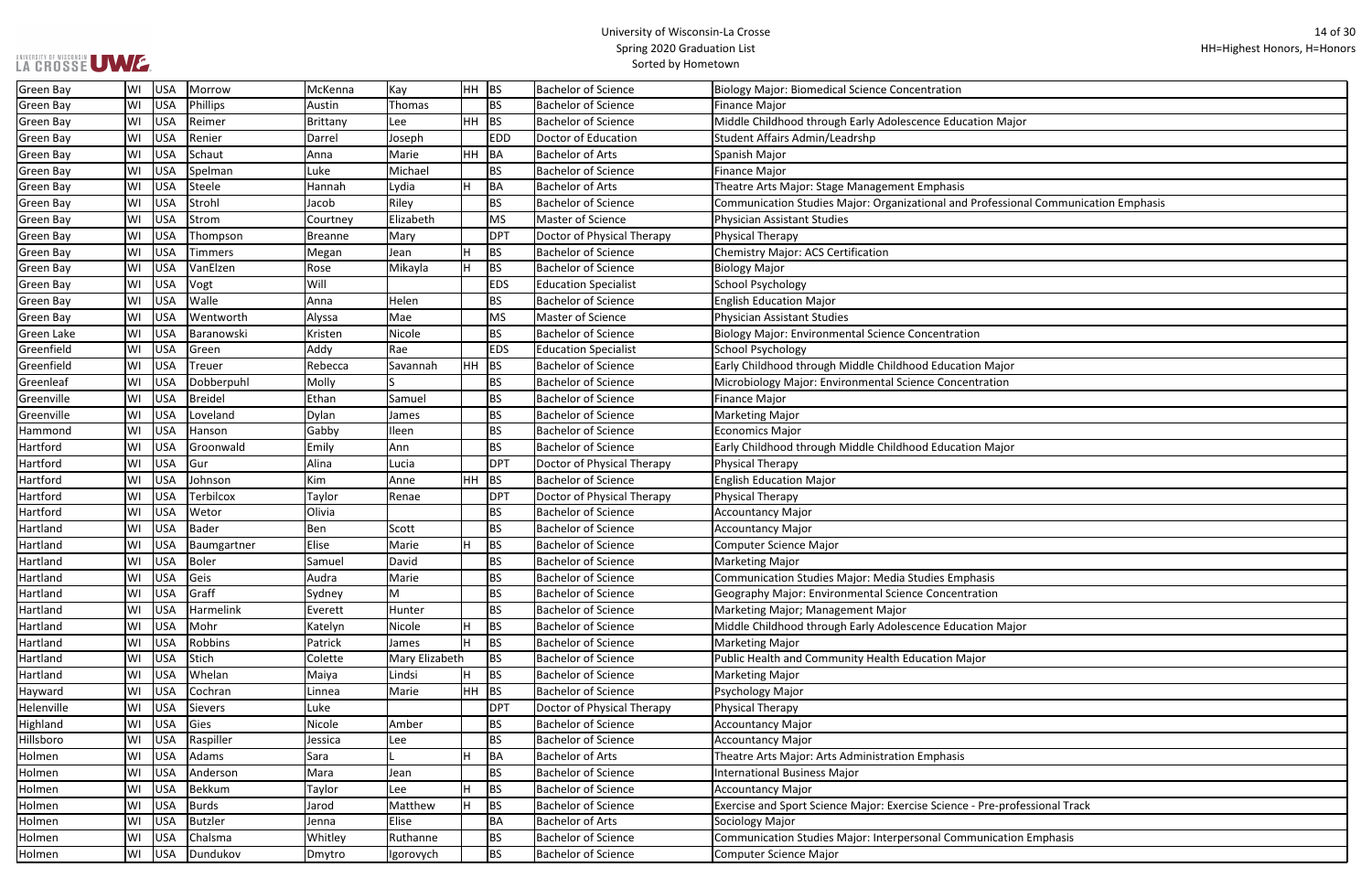┓

| ional Communication Emphasis    |
|---------------------------------|
|                                 |
|                                 |
|                                 |
|                                 |
|                                 |
| ajor                            |
|                                 |
|                                 |
|                                 |
| and Conditioning Emphasis       |
|                                 |
|                                 |
|                                 |
|                                 |
|                                 |
| ofessional Track                |
| s Track                         |
|                                 |
|                                 |
| ofessional Track                |
|                                 |
|                                 |
|                                 |
|                                 |
|                                 |
|                                 |
| ofessional Track                |
|                                 |
|                                 |
|                                 |
|                                 |
|                                 |
|                                 |
| ofessional Track                |
|                                 |
| riting and Rhetoric Stud. Emph. |
|                                 |
|                                 |
|                                 |
|                                 |
|                                 |
|                                 |
|                                 |
|                                 |
|                                 |
|                                 |
|                                 |
|                                 |
|                                 |
|                                 |
|                                 |
|                                 |
| วท                              |
| ional Communication Emphasis    |
|                                 |
|                                 |
|                                 |
|                                 |
|                                 |

| Holmen            | WI | <b>USA</b> | Heerts         | Seth         | Daniel         |           | ВS          | <b>Bachelor of Science</b>     | Psychology Major                                                                       |
|-------------------|----|------------|----------------|--------------|----------------|-----------|-------------|--------------------------------|----------------------------------------------------------------------------------------|
| Holmen            | WI | USA        | Kalander       | Cade         | Benjamin       |           | <b>BS</b>   | <b>Bachelor of Science</b>     | Finance Major                                                                          |
| Holmen            | WI | USA        | Koelbl         | Kyle         | John           |           | BS          | <b>Bachelor of Science</b>     | Finance Major                                                                          |
| Holmen            | WI | USA        | Larson         | Andrew       | Joseph         |           | <b>MS</b>   | <b>Master of Science</b>       | <b>Biology: Nurse Anesthesia Concentration</b>                                         |
| Holmen            | WI | <b>USA</b> | Lor            | Mai Nue      |                |           | <b>MSED</b> | Master of Science in Education | Student Affairs Administration in Higher Education                                     |
| Holmen            | WI | <b>USA</b> | Mahlum         | Marcus       | Dwight         | HH        | BA          | <b>Bachelor of Arts</b>        | Political Science Major; CASSH BA Degree Prog Opt-Hum                                  |
| Holmen            | WI | <b>USA</b> | Mayer          | Anna         | Grace          | HH        | <b>BS</b>   | <b>Bachelor of Science</b>     | Communication Studies Major: Organizational and Professional Communication Emphasis    |
| Holmen            | WI | <b>USA</b> | Molstad        | Elli         | Selina         |           | <b>MS</b>   | <b>Master of Science</b>       | Data Science                                                                           |
| Holmen            | WI | USA        | Molstad        | Paul         | Tillman        |           | BS          | Bachelor of Science            | Microbiology Major                                                                     |
| Holmen            | WI | USA        | Moua           | Katherine    | Pajkub         |           | <b>MSED</b> | Master of Science in Education | Student Affairs Administration in Higher Education                                     |
| Holmen            | WI | <b>USA</b> | Murphy         | Krissie      |                | HH        | <b>BS</b>   | <b>Bachelor of Science</b>     | Middle Childhood through Early Adolescence Education Major                             |
| Holmen            | WI | <b>USA</b> | Musgjerd       | Taylor       | Lee            |           | <b>DPT</b>  | Doctor of Physical Therapy     | Physical Therapy                                                                       |
| Holmen            | WI | <b>USA</b> | Sather         | Chase        | Michael        |           | BS          | <b>Bachelor of Science</b>     | Management Major                                                                       |
| Holmen            | WI | <b>USA</b> | Wendt          | Jacob        |                |           | <b>MS</b>   | <b>Master of Science</b>       | Exercise and Sport Science: Human Performance; Strength and Conditioning Emphasis      |
| Holmen            | WI | <b>USA</b> | Zimmerman      | Camryn       | William        |           | <b>BS</b>   | <b>Bachelor of Science</b>     | Finance Major; Accountancy Major                                                       |
| Horicon           | WI | USA        | Kurtz          | Ally         | Sue            | HH        | BA          | <b>Bachelor of Arts</b>        | Psychology Major                                                                       |
| Horicon           | WI | USA        | Wanie          | Alexa        | Kay            | lн        | <b>BS</b>   | <b>Bachelor of Science</b>     | Management Major                                                                       |
| Hortonville       | WI | <b>USA</b> | Weyenberg      | Hailey       | Anne           | <b>HH</b> | <b>BS</b>   | <b>Bachelor of Science</b>     | Exercise and Sport Science Major: Exercise Science - Pre-professional Track            |
| Hortonville       | WI | <b>USA</b> | Ziegler        | Jared        | James          |           | <b>BS</b>   | <b>Bachelor of Science</b>     | Exercise and Sport Science Major: Exercise Science - Fitness Track                     |
| <b>Hubertus</b>   | WI | <b>USA</b> | Volden         | Chloe        |                |           | <b>BS</b>   | <b>Bachelor of Science</b>     | <b>Biology Major: Environmental Science Concentration</b>                              |
| <b>Hubertus</b>   | WI | <b>USA</b> | Woltmann       | Ashley       | Claire-Rose    | HH        | <b>BS</b>   | <b>Bachelor of Science</b>     | Exercise and Sport Science Major: Exercise Science - Pre-professional Track            |
| Hudson            | WI | USA        | Coppenbarger   | Sarah        | Joyce          |           | ΒA          | <b>Bachelor of Arts</b>        | Theatre Arts Major: Performance Emphasis                                               |
| Hudson            | WI | <b>USA</b> | Dardine        | Isaac        |                |           | <b>BS</b>   | <b>Bachelor of Science</b>     | <b>Finance Major</b>                                                                   |
| Hudson            | WI | <b>USA</b> | Hawke          | Haylee       |                |           | <b>BS</b>   | <b>Bachelor of Science</b>     | Public Health and Community Health Education Major                                     |
| Hudson            | WI | <b>USA</b> | Massie         | Sawyer       | Jewett         |           | <b>BS</b>   | <b>Bachelor of Science</b>     | Biology Major                                                                          |
| Hudson            | WI | <b>USA</b> | McKenzie       | Kaitlyn      | И              |           | BS          | <b>Bachelor of Science</b>     | Exercise and Sport Science Major: Exercise Science - Pre-professional Track            |
| Hudson            | W١ | <b>USA</b> | Merchak        | Konnor       | Joseph         |           | <b>BS</b>   | <b>Bachelor of Science</b>     | Accountancy Major                                                                      |
| Hudson            | WI | <b>USA</b> | Quade          | Trevor       | Gregory        |           | BS          | <b>Bachelor of Science</b>     | <b>Finance Major</b>                                                                   |
| Hudson            | WI | USA        | Richards       | Stephan      | Charles        | lH        | <b>BS</b>   | <b>Bachelor of Science</b>     | Finance Major                                                                          |
| Hudson            | WI | USA        | Schock         | <b>Dylan</b> | James          |           | BS          | <b>Bachelor of Science</b>     | Physics Major: Biomedical Concentration                                                |
| Hudson            | WI | USA        | Stich          | Alyssa       | Marie          |           | BS          | <b>Bachelor of Science</b>     | Exercise and Sport Science Major: Exercise Science - Pre-professional Track            |
| Hudson            | WI | <b>USA</b> | Stroozas       | Samantha     | Veronica       | <b>HH</b> | BS          | <b>Bachelor of Science</b>     | Comm. Studies Majr: Media Stud. Emph.; English Major: Writing and Rhetoric Stud. Emph. |
| Hudson            | WI | USA        | <b>Toles</b>   | David        |                |           | <b>MSED</b> | Master of Science in Education | Student Affairs Administration in Higher Education                                     |
| Independence      | WI | USA        | <b>Bragger</b> | Tessa        | Marie          |           | BS          | <b>Bachelor of Science</b>     | <b>Mathematics Education Major</b>                                                     |
| Independence      | WI | USA        | Gierok         | Justin       | James          |           | BS          | <b>Bachelor of Science</b>     | Physics Major: Business Concentration                                                  |
| Independence      | WI | USA        | Skroch         | Anna         | Frances        |           | ΒS          | <b>Bachelor of Science</b>     | Clinical Laboratory Science Major                                                      |
| Iron Ridge        | WI | USA        | Wheaton        | Hannah       | Nicole         |           | BS          | <b>Bachelor of Science</b>     | Biology Major; Micro                                                                   |
| <b>Iron River</b> | WI | USA        | Reichard       | James        | Edward         |           | BS          | <b>Bachelor of Science</b>     | Archaeological Studies Major                                                           |
| Jackson           | WI | <b>USA</b> | Groth          | Ashley       | Marie          |           | <b>DPT</b>  | Doctor of Physical Therapy     | Physical Therapy                                                                       |
| Jackson           | WI | USA        | Wilger         | Abigaile     | Elizabeth      | н         | <b>BS</b>   | <b>Bachelor of Science</b>     | <b>Biology Major</b>                                                                   |
| Janesville        | WI | USA        | Dubanowich     | Kathryn      |                |           | <b>BS</b>   | <b>Bachelor of Science</b>     | Spanish Education Major (Early Childhood - Adolescence)                                |
| Janesville        | WI | USA        | <b>Ellis</b>   | Shayne       | <b>Bradley</b> |           | BS          | <b>Bachelor of Science</b>     | <b>Biology Major</b>                                                                   |
| Janesville        | WI | USA        | Kaufman        | Kayla        | Mary           | lн        | <b>BS</b>   | <b>Bachelor of Science</b>     | Statistics Major: Actuarial Science Concentration                                      |
| Janesville        | WI | <b>USA</b> | Lester         | Ashley       | Rose           |           | <b>BS</b>   | <b>Bachelor of Science</b>     | Biology Major: Cellular and Molecular Biology Concentration                            |
| Janesville        | WI | USA        | McGrath        | Carly        | Hope           |           | <b>BS</b>   | <b>Bachelor of Science</b>     | Communication Studies Major: Organizational and Professional Communication Emphasis    |
| Janesville        | WI | <b>USA</b> | Schoenenberger | Delaney      | Corrin         |           | BS          | <b>Bachelor of Science</b>     | Biology Major                                                                          |
| Janesville        | WI | USA        | Schumacher     | Anne         | Katherine      |           | BS          | <b>Bachelor of Science</b>     | <b>Biology Major: Biomedical Science Concentration</b>                                 |
| Jefferson         | WI | USA        | Meyers         | Michael      | Patrick        |           | ВA          | <b>Bachelor of Arts</b>        | Political Science Major                                                                |
|                   |    |            |                |              |                |           |             |                                |                                                                                        |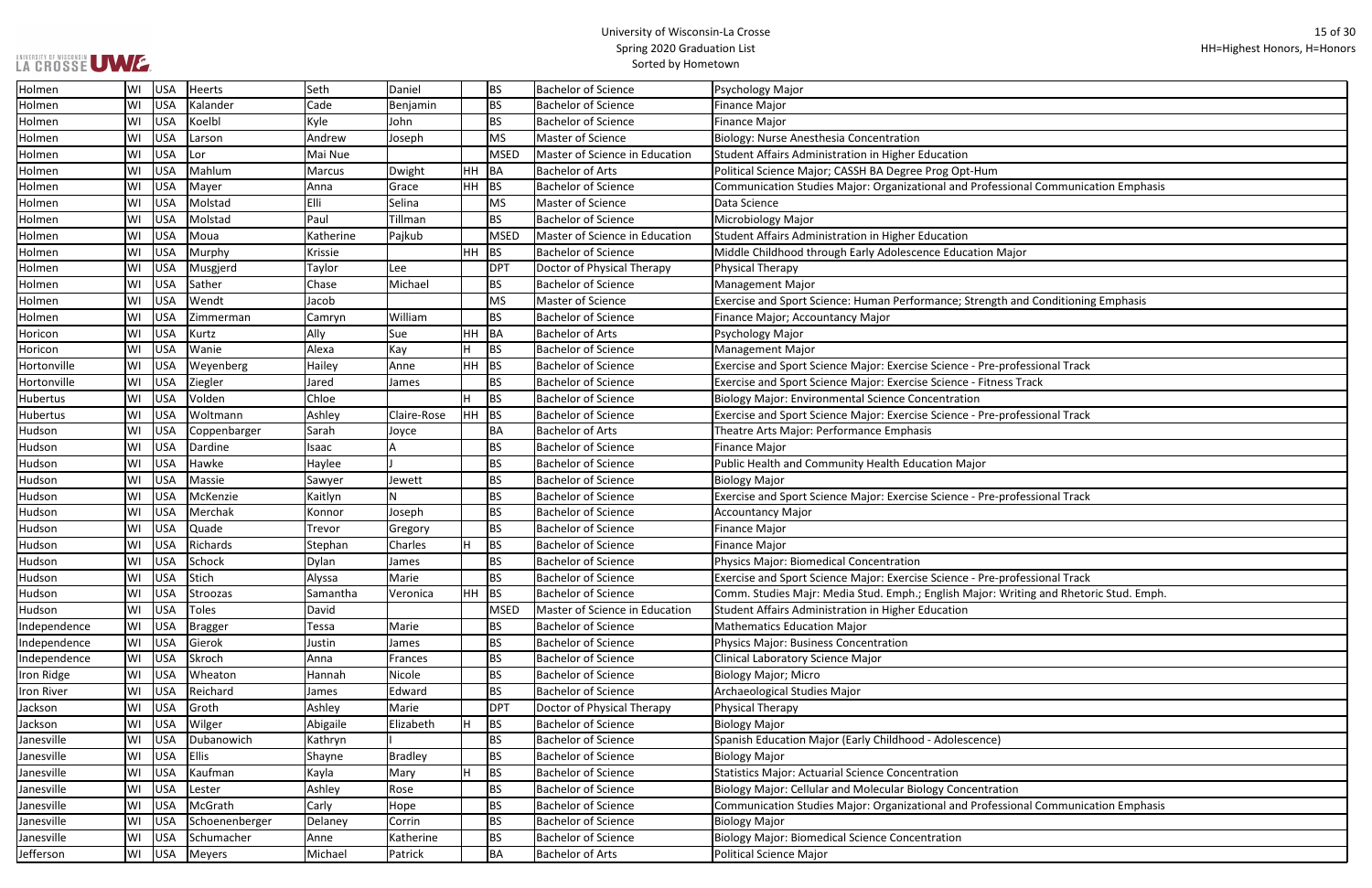|  |  |  | LA CROSSE UWE. |
|--|--|--|----------------|

| ofessional Track                  |
|-----------------------------------|
|                                   |
|                                   |
|                                   |
|                                   |
|                                   |
|                                   |
| ol Health Education Major         |
|                                   |
| ecular Bio.Certif.; Biology Major |
|                                   |
|                                   |
|                                   |
|                                   |
| s Major                           |
|                                   |
| $\sqrt{3}$ Track                  |
|                                   |
| asis; CASSH Program Option        |
| ıjor                              |
|                                   |
|                                   |
| ofessional Track                  |
|                                   |
|                                   |
|                                   |
|                                   |
|                                   |
|                                   |
|                                   |
|                                   |
|                                   |
|                                   |
|                                   |
|                                   |
|                                   |
|                                   |
| ıjor                              |
|                                   |
|                                   |
| al Communication Emphasis         |
|                                   |
| ıjor                              |
| ٦                                 |
|                                   |
|                                   |

| Kaukauna  | WI | USA        | Brochtrup      | Rachael      | Elizabeth             | HH BS     |             | <b>Bachelor of Science</b>     | Exercise and Sport Science Major: Exercise Science - Pre-professional Track               |
|-----------|----|------------|----------------|--------------|-----------------------|-----------|-------------|--------------------------------|-------------------------------------------------------------------------------------------|
| Kaukauna  | W١ | USA        | Hopfensperger  | Amy          | Jo                    |           | ΒA          | <b>Bachelor of Arts</b>        | Spanish Major                                                                             |
| Kaukauna  | WI | USA        | Schmitt        | David        | M                     | HH        | BS          | <b>Bachelor of Science</b>     | <b>English Education Major</b>                                                            |
| Kendall   | WI | <b>USA</b> | Woggon         | Lauren       | Ann                   | <b>HH</b> | BS          | <b>Bachelor of Science</b>     | <b>English Education Major</b>                                                            |
| Kenosha   | WI | USA        | Eisenhauer     | Cerena       | Jean-Ann              |           | ΒA          | <b>Bachelor of Arts</b>        | Psychology Major                                                                          |
| Kenosha   | WI | USA        | Foster         | Matthew      | Ryan                  |           | <b>BS</b>   | <b>Bachelor of Science</b>     | Sociology Major                                                                           |
| Kenosha   | W١ | USA        | <b>Hawkins</b> | Beck         | Lynn                  |           | <b>MSED</b> | Master of Science in Education | Student Affairs Administration in Higher Education                                        |
| Kenosha   | WI | USA        | Marko          | Robert       | Alex                  |           | <b>BS</b>   | <b>Bachelor of Science</b>     | Exercise and Sport Science Major: Physical Education; School Health Education Major       |
| Kenosha   | WI | USA        | <b>Orth</b>    | Renata       | Zoe                   |           | BA          | <b>Bachelor of Arts</b>        | Theatre Arts Major: Design / Technical Emphasis                                           |
| Kenosha   | WI | USA        | Ruge           | Madilyn      | Elizabeth             |           | <b>BS</b>   | <b>Bachelor of Science</b>     | Biochemistry Mjr. w. American Society for Biochem. & Molecular Bio.Certif.; Biology Major |
| Kenosha   | WI | USA        | Thomas         | Ariel        | Nichole               | H         | <b>BS</b>   | <b>Bachelor of Science</b>     | Geography Major: Environmental Science Concentration                                      |
| Kewaunee  | WI | USA        | Wiley          | Brandon      | Daniel                |           | <b>DPT</b>  | Doctor of Physical Therapy     | <b>Physical Therapy</b>                                                                   |
| Kohler    | WI | USA        | Bourland       | Matthew      | Richard               | HH        | BS          | <b>Bachelor of Science</b>     | Marketing Major                                                                           |
| La Crosse | WI | USA        | Abellera       | Laura        |                       |           | <b>MSED</b> | Master of Science in Education | Student Affairs Administration in Higher Education                                        |
| La Crosse | WI | USA        | Akheri         | Ako          |                       |           | <b>BS</b>   | <b>Bachelor of Science</b>     | Sociology Major; Political Science Major                                                  |
| La Crosse | WI | <b>USA</b> | Andersen       | Maura        | Lynne                 | HH.       | BS          | <b>Bachelor of Science</b>     | Statistics Major: Actuarial Science Concentration; Economics Major                        |
| La Crosse | WI | <b>USA</b> | Bartsch        | Cassondra    | Lynn                  |           | BS          | <b>Bachelor of Science</b>     | Sociology Major                                                                           |
| La Crosse | WI | USA        | Besl           | Jarrod       | Timothy               | lн        | <b>BS</b>   | <b>Bachelor of Science</b>     | Exercise and Sport Science Major: Exercise Science - Fitness Track                        |
| La Crosse | WI | USA        | Bisson         | Megan        | Grace                 |           | <b>MS</b>   | Master of Science              | Biology: Nurse Anesthesia Concentration                                                   |
| La Crosse | WI | USA        | Brown          | Jackie       | Claire                |           | <b>BS</b>   | <b>Bachelor of Science</b>     | Communication Studies Major: Interpersonal Comm. Emphasis; CASSH Program Option           |
| La Crosse | WI | USA        | Busch          | Shira        | Lea                   |           | BS          | <b>Bachelor of Science</b>     | Middle Childhood through Early Adolescence Education Major                                |
| La Crosse | WI | USA        | Carpenter      | Cedric       | Khumo                 |           | <b>BA</b>   | <b>Bachelor of Arts</b>        | English Major: Writing and Rhetoric Studies Emphasis                                      |
| La Crosse | WI | USA        | Click          | Bailey       | Maddison              |           | <b>BA</b>   | <b>Bachelor of Arts</b>        | Psychology Major; French Major                                                            |
| La Crosse | WI | USA        | Costic         | Ellen        |                       | HH        | <b>BS</b>   | <b>Bachelor of Science</b>     | Exercise and Sport Science Major: Exercise Science - Pre-professional Track               |
| La Crosse | WI | USA        | Dillman        | Corinne      | Queenan               |           | <b>MSED</b> | Master of Science in Education | Student Affairs Administration in Higher Education                                        |
| La Crosse | WI | USA        | Douglass       | Tony         | Joseph                |           | <b>BS</b>   | <b>Bachelor of Science</b>     | History Major: World History Emphasis                                                     |
| La Crosse | WI | USA        | Dubel          | Justine      | <b>Florence Renee</b> |           | <b>BS</b>   | <b>Bachelor of Science</b>     | Marketing Major                                                                           |
| La Crosse | WI | USA        | Flottmeyer     | Anna         | Catherine             |           | <b>DPT</b>  | Doctor of Physical Therapy     | <b>Physical Therapy</b>                                                                   |
| La Crosse | WI | USA        | Foley          | Linkon       | Francis               |           | <b>BS</b>   | <b>Bachelor of Science</b>     | Management Major                                                                          |
| La Crosse | W١ | USA        | Frankki        | <b>Susan</b> | Marcella              |           | <b>MS</b>   | Master of Science              | <b>Applied Statistics</b>                                                                 |
| La Crosse | WI | USA        | Galbraith      | Alexandra    | Rose                  | H         | <b>BS</b>   | <b>Bachelor of Science</b>     | Chemistry Major: Environmental Science Concentration                                      |
| La Crosse | WI | USA        | Hackett        | Richard      | James                 |           | <b>BS</b>   | <b>Bachelor of Science</b>     | Physics Major: Applied Physics Emphasis                                                   |
| La Crosse | WI | USA        | Hartleip       | Derek        | James                 |           | <b>BS</b>   | <b>Bachelor of Science</b>     | <b>Management Major</b>                                                                   |
| La Crosse | WI | USA        | Hembd          | Macy         | Jean                  |           | <b>BA</b>   | <b>Bachelor of Arts</b>        | Psychology Major                                                                          |
| La Crosse | WI | <b>USA</b> | Henke          | Ryan         |                       |           | <b>DPT</b>  | Doctor of Physical Therapy     | Physical Therapy                                                                          |
| La Crosse | WI | USA        | Horth          | Peter        | <b>Davies</b>         | HH        | BA          | <b>Bachelor of Arts</b>        | Sociology Major                                                                           |
| La Crosse | WI | USA        | Horton         | Kallie       | Elizabeth             |           | <b>MSED</b> | Master of Science in Education | School Psychology                                                                         |
| La Crosse | WI | USA        | Houman         | Melissa      | Elizabeth             |           | <b>BS</b>   | <b>Bachelor of Science</b>     | Psychology Major                                                                          |
| La Crosse | WI | USA        | Jarrett        | Andrew       | Anthony               |           | <b>BS</b>   | <b>Bachelor of Science</b>     | Geography Major                                                                           |
| La Crosse | WI | USA        | Johnson        | Ben          |                       | HH        | BS          | <b>Bachelor of Science</b>     | Middle Childhood through Early Adolescence Education Major                                |
| La Crosse | WI | USA        | Johnson        | Dakota       | Keith                 |           | <b>BS</b>   | <b>Bachelor of Science</b>     | Accountancy Major; Finance Major                                                          |
| La Crosse | WI | USA        | Jones          | Andrew       | Michael               |           | BS          | <b>Bachelor of Science</b>     | Music Major: Instrumental Emphasis                                                        |
| La Crosse | WI | USA        | Kapanke        | Evangelina   | Ruth                  |           | <b>BA</b>   | <b>Bachelor of Arts</b>        | Spanish Major; Communication Studies Major: Interpersonal Communication Emphasis          |
| La Crosse | WI | USA        | Kidd           | Ashleigh     | Sophia                |           | <b>BS</b>   | <b>Bachelor of Science</b>     | <b>Marketing Major</b>                                                                    |
| La Crosse | WI | <b>USA</b> | Kittleson      | Madeline     | Marie                 | H         | <b>BS</b>   | <b>Bachelor of Science</b>     | Middle Childhood through Early Adolescence Education Major                                |
| La Crosse | WI | USA        | Kolly          | Amy          |                       | HH        | BS          | <b>Bachelor of Science</b>     | Archaeological Studies Major; Archaeology Honors Program                                  |
| La Crosse | WI | USA        | Krause         | Mattie       | Mae                   |           | ВS          | <b>Bachelor of Science</b>     | <b>Biology Major: Biomedical Science Concentration</b>                                    |
| La Crosse | WI | USA        | Krecak         | Hannah       | Elizabeth             |           | BA          | <b>Bachelor of Arts</b>        | Spanish Major                                                                             |
|           |    |            |                |              |                       |           |             |                                |                                                                                           |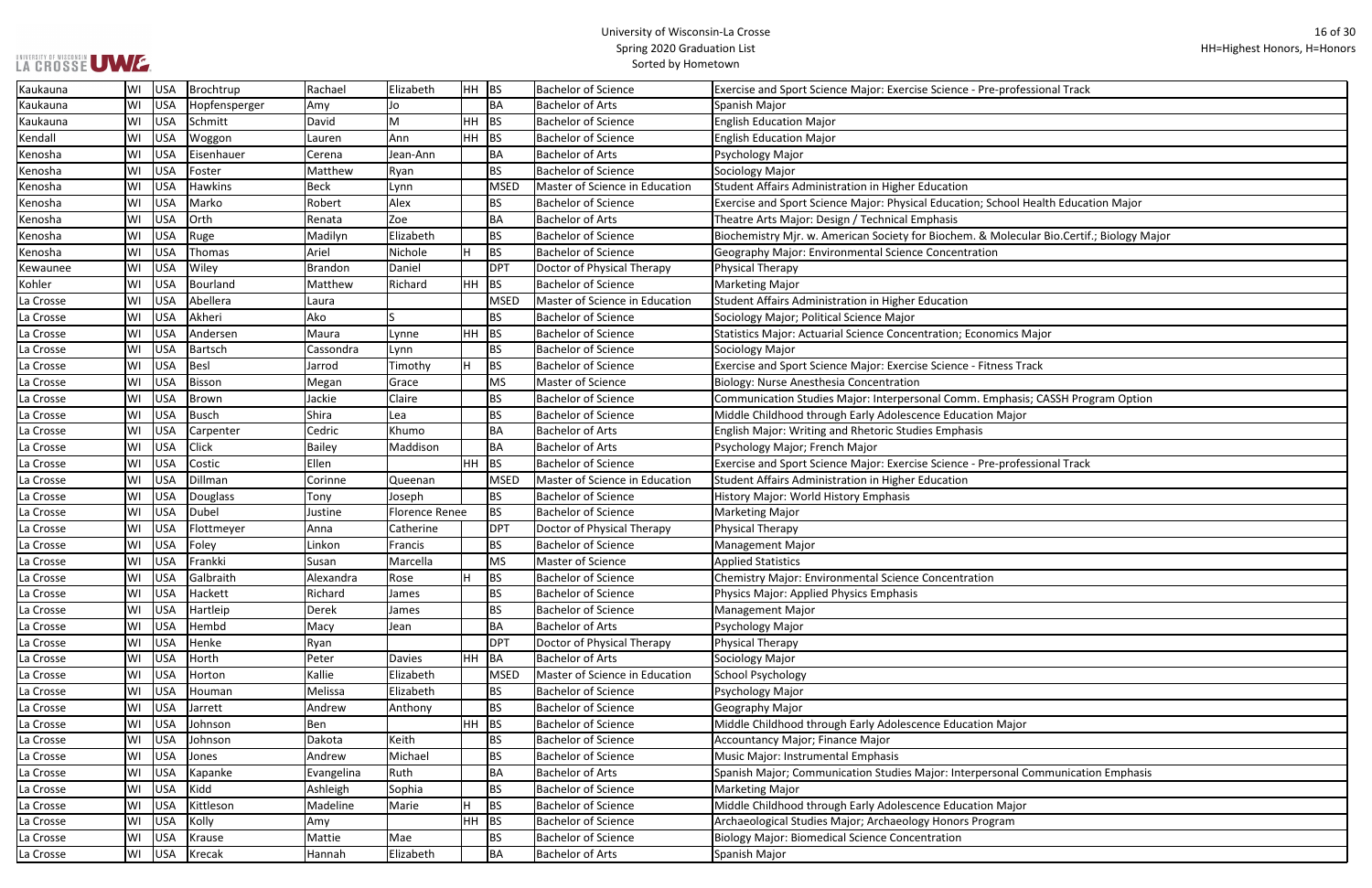| lajor                         |
|-------------------------------|
|                               |
| ntration                      |
|                               |
|                               |
| sional Communication Emphasis |
|                               |
|                               |
|                               |
|                               |
|                               |
|                               |
| sional Communication Emphasis |
|                               |
|                               |
|                               |
|                               |
|                               |
|                               |
|                               |
| hasis; CASSH Program Option   |
|                               |
|                               |
| centration                    |
|                               |
|                               |
| hasis                         |
|                               |
|                               |
|                               |
|                               |
|                               |
|                               |
| lia Emphasis                  |
| Track; CSH Indiv. Option (BS) |
|                               |
|                               |
|                               |
|                               |
|                               |
| lajor                         |
|                               |
|                               |
|                               |

| LA CROSSE UWE |                  |                |             |                     |         |             | <b>Spring ZOZO Graudation List</b><br>Sorted by Hometown |                                                                                            |
|---------------|------------------|----------------|-------------|---------------------|---------|-------------|----------------------------------------------------------|--------------------------------------------------------------------------------------------|
| La Crosse     | <b>USA</b><br>WI | Kutzke         | Wesley      | Allen               |         | <b>BS</b>   | <b>Bachelor of Science</b>                               | Middle Childhood through Early Adolescence Education Major                                 |
| La Crosse     | WI<br><b>USA</b> | Larson         | Camryn      | Ann                 | HH      | BS          | <b>Bachelor of Science</b>                               | <b>Biology Major: Aquatic Science Concentration</b>                                        |
| La Crosse     | <b>USA</b><br>WI | Lee            | Paul        |                     | н       | BS          | <b>Bachelor of Science</b>                               | Geography Major: Geographic Information Science Concentration                              |
| La Crosse     | WI<br><b>USA</b> | Lindstrom      | Susan       | Marie               |         | <b>BS</b>   | <b>Bachelor of Science</b>                               | Sociology Major                                                                            |
| La Crosse     | WI<br><b>USA</b> | Lubinsky       | Kaitlin     | Rebecca             |         | <b>BS</b>   | <b>Bachelor of Science</b>                               | Psychology Major                                                                           |
| La Crosse     | WI<br><b>USA</b> | Ma             | Yuanman     |                     |         | <b>BS</b>   | <b>Bachelor of Science</b>                               | Chemistry Major: ACS Certification                                                         |
| La Crosse     | WI<br><b>USA</b> | Marco          | Grace       |                     | HH      | BA          | <b>Bachelor of Arts</b>                                  | Communication Studies Major: Organizational and Professional Communication Emphasis        |
| La Crosse     | WI<br><b>USA</b> | Mason          | Sam         | Adam                |         | <b>DPT</b>  | Doctor of Physical Therapy                               | Physical Therapy                                                                           |
| La Crosse     | WI<br><b>USA</b> | Maxfield       | Rachel      | Shae                |         | <b>BS</b>   | <b>Bachelor of Science</b>                               | Art Major                                                                                  |
| La Crosse     | <b>USA</b><br>WI | Miller         | Logan       | Forrest             |         | <b>BS</b>   | <b>Bachelor of Science</b>                               | Management Major                                                                           |
| La Crosse     | WI<br><b>USA</b> | Moralez        | Mark        | Robert              | HH      | BS          | <b>Bachelor of Science</b>                               | Political Science Major; Public Administration Major                                       |
| La Crosse     | WI<br><b>USA</b> | Mulholland     | Kaylee      | Grace               | HH      | BS          | <b>Bachelor of Science</b>                               | Communication Studies Major: Media Studies Emphasis                                        |
| La Crosse     | WI<br><b>USA</b> | Myatt          | Paula       | Marie               |         | <b>MSED</b> | Master of Science in Education                           | Student Affairs Administration in Higher Education                                         |
| La Crosse     | WI<br><b>USA</b> | Neader         | Cameron     | Scott               | HH      | BA          | <b>Bachelor of Arts</b>                                  | Communication Studies Major: Organizational and Professional Communication Emphasis        |
| La Crosse     | WI<br><b>USA</b> | Noethe Wolford | Zachary     | Thomas              | н       | <b>BS</b>   | <b>Bachelor of Science</b>                               | Psychology Major                                                                           |
| La Crosse     | WI<br><b>USA</b> | <b>Nutting</b> | Joseph      | Donald              |         | <b>BS</b>   | <b>Bachelor of Science</b>                               | Exercise and Sport Science Major: Physical Education                                       |
| La Crosse     | WI<br><b>USA</b> | Politowicz     | Isabelle    | Lee                 |         | <b>BA</b>   | <b>Bachelor of Arts</b>                                  | Music Major: Performance Emphasis                                                          |
| La Crosse     | WI<br><b>USA</b> | Potas          | Chad        | Dale                |         | <b>BS</b>   | <b>Bachelor of Science</b>                               | <b>Biology Major</b>                                                                       |
| La Crosse     | WI<br><b>USA</b> | Richardson     | Jeff        | Carl                |         | <b>MS</b>   | Master of Science                                        | Biology: Nurse Anesthesia Concentration                                                    |
| La Crosse     | <b>USA</b><br>WI | Rios           | Shelby      | Norma               |         | <b>BS</b>   | <b>Bachelor of Science</b>                               | Biology Major; CSH Individualized Option (BS)                                              |
| La Crosse     | WI<br><b>USA</b> | Romant         | Olivia      | Emily               |         | BS          | <b>Bachelor of Science</b>                               | <b>Marketing Major</b>                                                                     |
| La Crosse     | <b>USA</b><br>WI | Salas          | Carina      | Tere                |         | <b>BS</b>   | <b>Bachelor of Science</b>                               | Biology Major                                                                              |
| La Crosse     | <b>USA</b><br>WI | Sandstrom      | Kevin       | Michael             |         | <b>BS</b>   | <b>Bachelor of Science</b>                               | Communication Studies Major: Interpersonal Comm. Emphasis; CASSH Program Option            |
| La Crosse     | WI<br><b>USA</b> | Sayner         | Henry       | James               |         | <b>BS</b>   | <b>Bachelor of Science</b>                               | Sociology Major                                                                            |
| La Crosse     | WI<br><b>USA</b> | Schallert      | Stephen     | <b>Herbert Dean</b> |         | <b>BS</b>   | <b>Bachelor of Science</b>                               | Political Science Major; History Major: Regional Emphasis                                  |
| La Crosse     | WI<br><b>USA</b> | Schappel       | Jakob       | Kelley              |         | <b>BS</b>   | <b>Bachelor of Science</b>                               | Finance Major: Risk, Insurance and Financial Planning Concentration                        |
| La Crosse     | WI<br><b>USA</b> | Schini         | Ahnna       | Victoria            |         | BS          | <b>Bachelor of Science</b>                               | <b>Finance Major</b>                                                                       |
| La Crosse     | <b>USA</b><br>WI | Seibert        | <b>Nick</b> | Anthony             |         | <b>BS</b>   | <b>Bachelor of Science</b>                               | <b>Exercise and Sport Science Major: Physical Education</b>                                |
| La Crosse     | WI<br><b>USA</b> | Shankey        | Nicholas    | Thomas              |         | <b>BS</b>   | <b>Bachelor of Science</b>                               | <b>Biology Major</b>                                                                       |
| La Crosse     | WI<br><b>USA</b> | <b>Siefkes</b> | Thomas      | John                |         | <b>BS</b>   | <b>Bachelor of Science</b>                               | Recreation Management Major: Outdoor Recreation Emphasis                                   |
| La Crosse     | <b>USA</b><br>WI | Simmerman      | Emily       | Mae                 |         | <b>BS</b>   | <b>Bachelor of Science</b>                               | <b>Therapeutic Recreation Major</b>                                                        |
| La Crosse     | <b>USA</b><br>WI | Sleep          | Hannah      |                     |         | <b>MS</b>   | Master of Science                                        | Biology: Nurse Anesthesia Concentration                                                    |
| La Crosse     | WI<br><b>USA</b> | Smidl          | Mitchell    | James               |         | <b>BS</b>   | <b>Bachelor of Science</b>                               | Computer Science Major; Economics Major                                                    |
| La Crosse     | WI<br><b>USA</b> | Smith          | Stacey      | Michelle            |         | <b>BS</b>   | <b>Bachelor of Science</b>                               | <b>Art Education Major</b>                                                                 |
| La Crosse     | <b>USA</b><br>WI | Stalsberg      | Austin      | Jeffrey             | $HH$ BS |             | <b>Bachelor of Science</b>                               | <b>Mathematics Education Major</b>                                                         |
| La Crosse     | WI<br><b>USA</b> | Swartz         | Michael     | Christopher         |         | <b>BS</b>   | <b>Bachelor of Science</b>                               | Social Studies Education Major (Broad Field Option B)                                      |
| La Crosse     | WI<br><b>USA</b> | Tanis          | Kyle        | D                   |         | BA          | <b>Bachelor of Arts</b>                                  | Communication Studies Major: Broadcast and Digital Media Emphasis                          |
| La Crosse     | WI<br><b>USA</b> | Tarr           | David       | Timothy             | н       | <b>BS</b>   | <b>Bachelor of Science</b>                               | Exercise and Sport Science Major: Exercise. Sci. - Pre-prof. Track; CSH Indiv. Option (BS) |
| La Crosse     | WI<br><b>USA</b> | <b>Tekus</b>   | Allyssa     | Rae                 |         | <b>MS</b>   | Master of Science                                        | Physician Assistant Studies                                                                |
| La Crosse     | WI<br><b>USA</b> | Templin        | Hannah      | Elizabeth           |         | <b>BS</b>   | <b>Bachelor of Science</b>                               | <b>Biology Major: Biomedical Science Concentration</b>                                     |
| La Crosse     | <b>USA</b><br>WI | Tudahl         | Clint       | Francis             |         | <b>DPT</b>  | Doctor of Physical Therapy                               | Physical Therapy                                                                           |
| La Crosse     | WI<br><b>USA</b> | Valleskey      | Chelsea     | Grace               |         | <b>BS</b>   | <b>Bachelor of Science</b>                               | Clinical Laboratory Science Major                                                          |
| La Crosse     | WI<br><b>USA</b> | VanBuren       | Austin      | Lee                 |         | <b>BS</b>   | <b>Bachelor of Science</b>                               | Computer Science Major                                                                     |
| La Crosse     | WI<br><b>USA</b> | Vue            | Jamie       |                     |         | <b>BS</b>   | <b>Bachelor of Science</b>                               | Computer Science Major                                                                     |
| La Crosse     | WI<br><b>USA</b> | Washington     | Ty          | Anthony             |         | <b>BS</b>   | <b>Bachelor of Science</b>                               | Middle Childhood through Early Adolescence Education Major                                 |
| La Crosse     | <b>USA</b><br>WI | Welke          | Mariah      | Emily               |         | MPH         | Master of Public Health                                  | Community Health Education: Public Health                                                  |
| La Crosse     | WI<br><b>USA</b> | Willett        | Kelsee      | Laurel              |         | <b>BS</b>   | <b>Bachelor of Science</b>                               | Psychology Major                                                                           |
| La Crosse     | WI<br>USA        | Woods          | Quentin     | Howard              |         | <b>BS</b>   | <b>Bachelor of Science</b>                               | Information Systems Major                                                                  |
|               |                  |                |             |                     |         |             |                                                          |                                                                                            |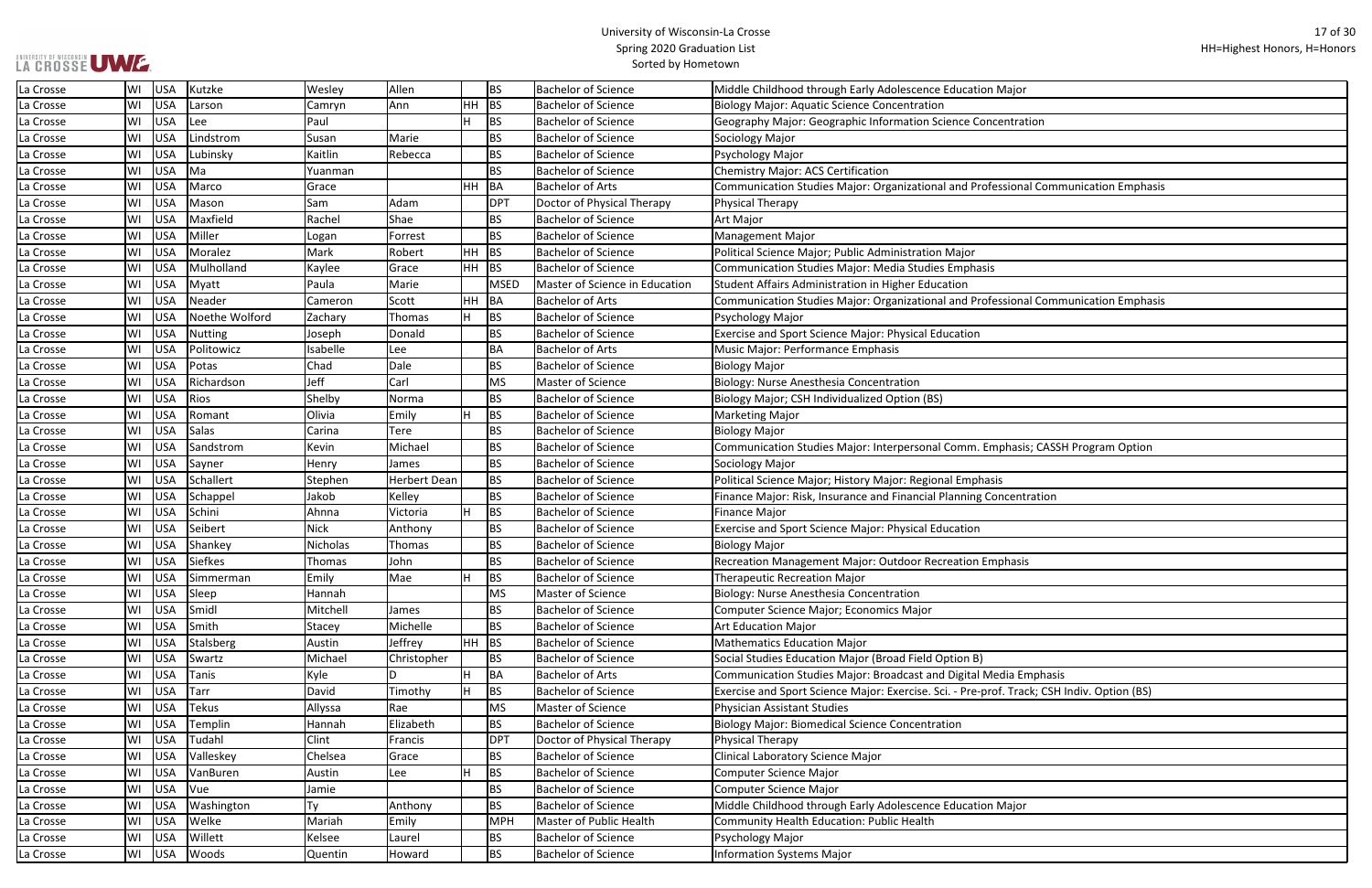| ajor                              |
|-----------------------------------|
|                                   |
|                                   |
|                                   |
| entration                         |
|                                   |
|                                   |
|                                   |
|                                   |
|                                   |
|                                   |
| vidualized Option (BS)            |
|                                   |
|                                   |
|                                   |
|                                   |
|                                   |
|                                   |
|                                   |
| n                                 |
|                                   |
|                                   |
|                                   |
| ofessional Track                  |
|                                   |
|                                   |
|                                   |
|                                   |
|                                   |
|                                   |
|                                   |
|                                   |
|                                   |
| a Emphasis                        |
|                                   |
|                                   |
|                                   |
|                                   |
|                                   |
|                                   |
|                                   |
|                                   |
|                                   |
|                                   |
| ram Option                        |
|                                   |
|                                   |
|                                   |
|                                   |
| of. Track; CSH Indiv. Option (BS) |
| hasis; Spanish Major              |
|                                   |
|                                   |

| La Crosse             | WI | USA        | Wu                  | Wenshuo       |                   |           | <b>BS</b>   | <b>Bachelor of Science</b>     | <b>Statistics Major: Actuarial Science Concentration</b>                                     |
|-----------------------|----|------------|---------------------|---------------|-------------------|-----------|-------------|--------------------------------|----------------------------------------------------------------------------------------------|
| La Crosse             | WI | USA        | Yang                | Charlie       |                   |           | <b>BS</b>   | <b>Bachelor of Science</b>     | Middle Childhood through Early Adolescence Education Major                                   |
| La Valle              | WI | USA        | Polk                | Masan         | Joseph            | н         | <b>BS</b>   | <b>Bachelor of Science</b>     | Exercise and Sport Science Major: Sport Management                                           |
| La Valle              | WI | USA        | Tracy               | Emily         | Jo                |           | <b>BS</b>   | <b>Bachelor of Science</b>     | Public Health and Community Health Education Major                                           |
| Lac du Flambeau       | WI | USA        | Foster              | Kyle          | Craig             | HH        | <b>BS</b>   | <b>Bachelor of Science</b>     | Finance Major: Risk, Insurance and Financial Planning Concentration                          |
| Lake Geneva           | WI | USA        | Perkins             | Nathan        | James             |           | <b>BS</b>   | <b>Bachelor of Science</b>     | Political Science Major; Public Administration Major                                         |
| Lake Mills            | WI | USA        | Bollig              | Samuel        | McClelland        |           | <b>BS</b>   | <b>Bachelor of Science</b>     | Physics Major                                                                                |
| Lake Mills            | WI | USA        | Lensmire            | Simon         | Matthew           |           | BS          | <b>Bachelor of Science</b>     | <b>Information Systems Major</b>                                                             |
| Lake Mills            | WI | USA        | Moen                | Collin        | Thomas            | H.        | <b>BS</b>   | <b>Bachelor of Science</b>     | <b>Finance Major</b>                                                                         |
| Lake Mills            | WI | USA        | Neitzel             | Christian     | Palmer            |           | <b>BS</b>   | <b>Bachelor of Science</b>     | <b>Accountancy Major</b>                                                                     |
| Lake Nebagamon        | WI | USA        | Kontny              | Mitchell      | John              |           | <b>DPT</b>  | Doctor of Physical Therapy     | Physical Therapy                                                                             |
| Lancaster             | WI | USA        | Recker              | Joseph        | Ryan              | H         | <b>BS</b>   | <b>Bachelor of Science</b>     | Biology Major: Biomedical Science Concentration; CSH Individualized Option (BS)              |
| Larsen                | WI | <b>USA</b> | Thyssen             | Ryan          | Robert            |           | <b>DPT</b>  | Doctor of Physical Therapy     | Physical Therapy                                                                             |
| Little Chute          | WI | USA        | Van Deurzen         | Spencer       | Allen             |           | <b>BS</b>   | <b>Bachelor of Science</b>     | Exercise and Sport Science Major: Sport Management                                           |
| Little Suamico        | WI | USA        | Beyer               | Brittany      | Ann               |           | <b>BA</b>   | <b>Bachelor of Arts</b>        | Psychology Major                                                                             |
| Lodi                  | WI | USA        | Deedon              | Nathan        | Michael           |           | <b>BS</b>   | <b>Bachelor of Science</b>     | <b>Marketing Major</b>                                                                       |
| Loganville            | WI | USA        | Bodendein           | Derek         | Barry             |           | <b>BS</b>   | <b>Bachelor of Science</b>     | <b>Accountancy Major</b>                                                                     |
| Loyal                 | WI | USA        | Heath               | Larissa       | м                 |           | <b>BS</b>   | <b>Bachelor of Science</b>     | Management Major                                                                             |
| Loyal                 | WI | <b>USA</b> | Parker              | <b>Bailey</b> | Elizabeth         | HH        | BA          | <b>Bachelor of Arts</b>        | Archaeological Studies Major; Archaeology Honors Program                                     |
| Loyal                 | WI | <b>USA</b> | Schreiner           | Hannah        | Helen             | HН        | <b>BS</b>   | <b>Bachelor of Science</b>     | <b>Biology Major</b>                                                                         |
| Luck                  | WI | USA        | Joy                 | Madeline      | Rae               | н         | <b>BS</b>   | <b>Bachelor of Science</b>     | <b>Management Major</b>                                                                      |
| Luxemburg             | WI | USA        | Petersen            | Malorie       | Marie             | H         | <b>BS</b>   | <b>Bachelor of Science</b>     | Exercise and Sport Science Major: Exercise Science - Pre-professional Track                  |
| <b>Lyndon Station</b> | WI | USA        | Marien              | Katie         | Crowley           |           | <b>CERT</b> | Certificate                    | <b>Reading Teacher</b>                                                                       |
| Madison               | WI | <b>USA</b> | Alvarado            | Ruben         |                   |           | <b>BS</b>   | <b>Bachelor of Science</b>     | Microbiology Major: Biomedical Concentration                                                 |
| Madison               | WI | <b>USA</b> | Charlestin          | Nikki         |                   |           | <b>MSED</b> | Master of Science in Education | Student Affairs Administration in Higher Education                                           |
| Madison               | WI | USA        | Doll                | Alec          | Paul              | H.        | <b>BS</b>   | <b>Bachelor of Science</b>     | <b>Public Administration Major</b>                                                           |
| Madison               | WI | <b>USA</b> | Finn                | Kayla         |                   |           | <b>MSED</b> | Master of Science in Education | Reading                                                                                      |
| Madison               | WI | USA        | Freitag             | Grace         | Elizabeth         | H.        | <b>BS</b>   | <b>Bachelor of Science</b>     | <b>Finance Major</b>                                                                         |
| Madison               | WI | USA        | Goll                | Noah          | James             |           | <b>BS</b>   | <b>Bachelor of Science</b>     | <b>Finance Major</b>                                                                         |
| Madison               | WI | USA        | <b>Gore</b>         | Henry         | Pierce            |           | BA          | <b>Bachelor of Arts</b>        | English Major: Writing and Rhetoric Studies Emphasis                                         |
| Madison               | WI | USA        | Hausen              | Noelle        | Elizabeth         | HH BS     |             | <b>Bachelor of Science</b>     | Communication Studies Major: Broadcast and Digital Media Emphasis                            |
| Madison               | WI | USA        | Hergenrother        | Paige         | Marie             | HH        | <b>BS</b>   | <b>Bachelor of Science</b>     | <b>Biology Major</b>                                                                         |
| Madison               | WI | USA        | Karlsson            | Aidan         | Teller            | HH        | <b>BS</b>   | <b>Bachelor of Science</b>     | <b>Biology Major: Aquatic Science Concentration</b>                                          |
| Madison               | WI | USA        | Kuhn                | Molly         | Dorothy           | H         | <b>BS</b>   | <b>Bachelor of Science</b>     | <b>Biology Major</b>                                                                         |
| Madison               | WI | USA        | Minaev              | Alexey        | Andreevich        | H.        | <b>BS</b>   | <b>Bachelor of Science</b>     | <b>Physics Major: Biomedical Concentration</b>                                               |
| Madison               | WI | USA        | Mueller             | Ryan          |                   |           | <b>BS</b>   | <b>Bachelor of Science</b>     | Public Administration Major; Political Science Major                                         |
| Madison               | WI | USA        | Olson               | Katelyn       | Louise            |           | <b>BS</b>   | <b>Bachelor of Science</b>     | Biology Major; CSH Individualized Option (BS                                                 |
| Madison               | WI | USA        | Pincheira-Berthelon | Felipe        | Antonio           |           | <b>MS</b>   | Master of Science              | <b>Applied Statistics</b>                                                                    |
| Madison               | WI | USA        | Rickman             | Taylor        | Dean              |           | <b>MS</b>   | Master of Science              | Data Science                                                                                 |
| Madison               | WI | USA        | Ruplinger           | Trevor        | James             | <b>HH</b> | <b>BS</b>   | <b>Bachelor of Science</b>     | <b>Economics Major</b>                                                                       |
| Madison               | WI | USA        | Watson              | Nicholas      | James             |           | <b>BA</b>   | <b>Bachelor of Arts</b>        | English Major: Rhetoric and Writing Emphasis; CASSH Program Option                           |
| Madison               | WI | USA        | Weigel              | Alex          | James             |           | <b>BS</b>   | <b>Bachelor of Science</b>     | Finance Major; Accountancy Major                                                             |
| Madison               | WI | USA        | Weigel              | <b>Brett</b>  | Joseph            |           | <b>BS</b>   | <b>Bachelor of Science</b>     | Exercise and Sport Science Major: Sport Management                                           |
| Madison               | WI | USA        | Wright              | Spencer       | Chrystian Derrick |           | <b>BS</b>   | <b>Bachelor of Science</b>     | Sociology Major                                                                              |
| Malone                | WI | USA        | Goebel              | Erin          | Elizabeth         |           | <b>BS</b>   | <b>Bachelor of Science</b>     | Exercise and Sport Science Major: Exercise Science - Pre-prof. Track; CSH Indiv. Option (BS) |
| Malone                | WI | USA        | Riley               | Matthew       | Steven            | H.        | <b>BA</b>   | <b>Bachelor of Arts</b>        | Communication Studies Major: Org. and Prof. Comm. Emphasis; Spanish Major                    |
| Manawa                | WI | USA        | Hawkinson           | Autumn        | Blue              |           | <b>BS</b>   | <b>Bachelor of Science</b>     | Clinical Laboratory Science Major                                                            |
| Manitowoc             | WI | USA        | Cayemberg           | <b>Brenna</b> | Ann               |           | <b>BS</b>   | <b>Bachelor of Science</b>     | Clinical Laboratory Science Major; Biology Major                                             |
|                       |    |            |                     |               |                   |           |             |                                |                                                                                              |

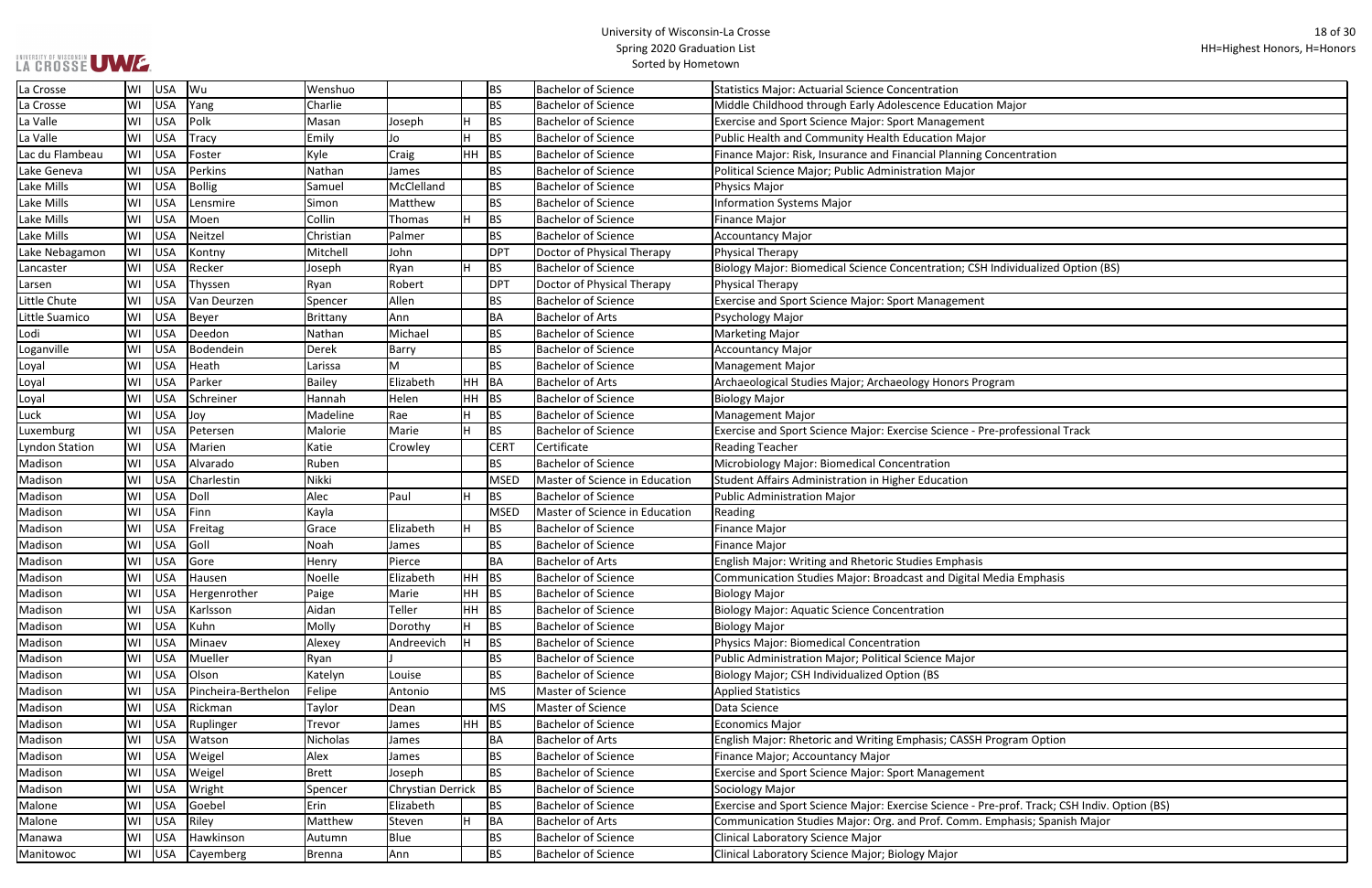| ajor                                                |
|-----------------------------------------------------|
|                                                     |
|                                                     |
|                                                     |
| ajor                                                |
| Molecular Bio. (ASBMB) Certif.                      |
|                                                     |
|                                                     |
|                                                     |
| ajor                                                |
|                                                     |
|                                                     |
|                                                     |
| nish Major                                          |
|                                                     |
|                                                     |
|                                                     |
|                                                     |
| ecular Bio. (ASBMB) Certif.; CSH Indiv. Option (BS) |
|                                                     |
|                                                     |
|                                                     |
|                                                     |
|                                                     |
| of. Track; CSH Indiv. Option (BS)                   |
|                                                     |
|                                                     |
|                                                     |
|                                                     |
|                                                     |
|                                                     |
|                                                     |
|                                                     |
|                                                     |
|                                                     |
|                                                     |
|                                                     |
| ofessional Track                                    |
| ncial Planning Concentration                        |
|                                                     |
|                                                     |
|                                                     |
|                                                     |
|                                                     |
|                                                     |
|                                                     |
|                                                     |
| Emphasis                                            |
|                                                     |
|                                                     |

| LA CROSSE UWE.  |    |            |               |             |                   |           |                  | <b>Spring ZOZO Graudation List</b><br>Sorted by Hometown | <b>HH-Highest</b>                                                                                           |
|-----------------|----|------------|---------------|-------------|-------------------|-----------|------------------|----------------------------------------------------------|-------------------------------------------------------------------------------------------------------------|
| Manitowoc       | WI | USA        | Hoffman       | Nate        | Michael           |           | <b>BS</b>        | <b>Bachelor of Science</b>                               | Chemistry Major: ACS Certification                                                                          |
| Manitowoc       | WI | <b>USA</b> | Jirikowic     | Abigail     | Jo                | HH        | BS               | <b>Bachelor of Science</b>                               | Middle Childhood through Early Adolescence Education Major                                                  |
| Manitowoc       | WI | <b>USA</b> | Martinco      | Carly       | Marie             |           | <b>BS</b>        | <b>Bachelor of Science</b>                               | Geography Major: Environmental Science Concentration                                                        |
| Manitowoc       | WI | <b>USA</b> | Stone         | <b>Nick</b> | Allen             |           | <b>BS</b>        | <b>Bachelor of Science</b>                               | Music Major: Instrumental Emphasis                                                                          |
| Manitowoc       | WI | <b>USA</b> | Taubenheim    | Anna        | Alyce             |           | <b>BS</b>        | <b>Bachelor of Science</b>                               | Psychology Major                                                                                            |
| Marathon        | WI | USA        | Ringle        | Kennedy     |                   |           | <b>BS</b>        | <b>Bachelor of Science</b>                               | Middle Childhood through Early Adolescence Education Major                                                  |
| Marathon        | WI | <b>USA</b> | Robbins       | Alexander   | Martin            | H.        | <b>BS</b>        | <b>Bachelor of Science</b>                               | Biochemistry Major with American Society for Biochem. & Molecular Bio. (ASBMB) Certif.                      |
| Marengo         | WI | <b>USA</b> | Oliphant      | Jocelyn     | Mae               |           | <b>BS</b>        | <b>Bachelor of Science</b>                               | Clinical Laboratory Science Major; Micro                                                                    |
| Marinette       | WI | <b>USA</b> | Blystone      | Hannah      | Carroll           |           | <b>BS</b>        | <b>Bachelor of Science</b>                               | Public Health and Community Health Education Major                                                          |
| Markesan        | WI | <b>USA</b> | Spillane      | Katie       | Emeline           |           | <b>BS</b>        | <b>Bachelor of Science</b>                               | Middle Childhood through Early Adolescence Education Major                                                  |
| Marshall        | WI | USA        | Thering       | Bennett     | Joseph            |           | <b>BS</b>        | <b>Bachelor of Science</b>                               | <b>Political Science Major</b>                                                                              |
| Marshfield      | WI | <b>USA</b> | Andreae       | Dakota      | Robert            |           | <b>BS</b>        | <b>Bachelor of Science</b>                               | <b>Biology Major</b>                                                                                        |
| Marshfield      | WI | <b>USA</b> | Baumgartner   | Jade        | Elizabeth         |           | BA               | <b>Bachelor of Arts</b>                                  | Spanish Major                                                                                               |
| Marshfield      | WI | <b>USA</b> | Fischer       | Laura       | Nicole            | H.        | <b>BS</b>        | <b>Bachelor of Science</b>                               | Public Health and Community Health Education Major; Spanish Major                                           |
| Marshfield      | WI | <b>USA</b> | Krizan        | Kyle        | Randall           |           | <b>BS</b>        | <b>Bachelor of Science</b>                               | <b>Athletic Training Major</b>                                                                              |
| Marshfield      | WI | <b>USA</b> | Miller        | Kaleb       | <b>Dustin Roy</b> |           | <b>MS</b>        | Master of Science                                        | <b>Recreation Management</b>                                                                                |
| Marshfield      | WI | <b>USA</b> | Snortheim     | Miranda     | Mae               |           | <b>MS</b>        | Master of Science                                        | <b>Therapeutic Recreation</b>                                                                               |
| Marshfield      | WI | <b>USA</b> | Wesolowski    | Kacy        | Ann               | H         | <b>BS</b>        | <b>Bachelor of Science</b>                               | <b>Economics Major</b>                                                                                      |
| Marshfield      | WI | <b>USA</b> | Wilhelm       | Alyssa      | Kathryn           | HН        | <b>BS</b>        | <b>Bachelor of Science</b>                               | Biochemistry Mjr. w. American Society for Biochem. & Molecular Bio. (ASBMB) Certif.; CSH Indiv. Option (BS) |
| Mauston         | WI | <b>USA</b> | Hable         | Karen       | Jennifer          |           | CER <sub>1</sub> | Certificate                                              | <b>Reading Teacher</b>                                                                                      |
| Mauston         | WI | <b>USA</b> | Heath         | Luke        |                   |           | <b>CERT</b>      | Certificate                                              | <b>Reading Teacher</b>                                                                                      |
| Mauston         | WI | <b>USA</b> | Heinrich      | Adam        | Frank             |           | <b>CERT</b>      | Certificate                                              | <b>Reading Teacher</b>                                                                                      |
| Mauston         | WI | <b>USA</b> | Lavold        | Chris       | Scott             |           | <b>CERT</b>      | Certificate                                              | <b>Reading Teacher</b>                                                                                      |
| Mauston         | WI | USA        | Nelson        | Kristin     | Rosalie           |           | <b>CERT</b>      | Certificate                                              | <b>Reading Teacher</b>                                                                                      |
| Mauston         | WI | USA        | Reigard       | Mitchell    | Thomas            | H.        | <b>BS</b>        | <b>Bachelor of Science</b>                               | Exercise and Sport Science Major: Exercise Science - Pre-prof. Track; CSH Indiv. Option (BS)                |
| Mauston         | WI | <b>USA</b> | Ricord        | Kristen     | Joy               |           | <b>CERT</b>      | Certificate                                              | <b>Reading Teacher</b>                                                                                      |
| Mauston         | WI | <b>USA</b> | Saylor        | Karla       | Ann               |           | <b>CER1</b>      | Certificate                                              | <b>Reading Teacher</b>                                                                                      |
| Mayville        | WI | <b>USA</b> | Petersen      | Savannah    | Ashley            |           | <b>BS</b>        | <b>Bachelor of Science</b>                               | <b>Therapeutic Recreation Major</b>                                                                         |
| Mazomanie       | WI | USA        | Vils          | Emily       | Mary              |           | <b>BS</b>        | <b>Bachelor of Science</b>                               | Nuclear Medicine Technology Major                                                                           |
| Mc Farland      | WI | <b>USA</b> | MacDonald     | Ryan        | Michael           |           | <b>BS</b>        | <b>Bachelor of Science</b>                               | Geography Major: Environmental Science Concentration                                                        |
| Mc Farland      | WI | <b>USA</b> | Mueting       | Olivia      | Marie             | HH        | BS               | <b>Bachelor of Science</b>                               | <b>Marketing Major</b>                                                                                      |
| Mc Farland      | WI | <b>USA</b> | <b>Quelle</b> | Jenna       |                   |           | <b>BS</b>        | <b>Bachelor of Science</b>                               | <b>Marketing Major</b>                                                                                      |
| Mc Farland      | WI | <b>USA</b> | Raese         | Lauren      | Kathryn           | H         | <b>BS</b>        | <b>Bachelor of Science</b>                               | <b>Management Major</b>                                                                                     |
| Mc Farland      | WI | <b>USA</b> | Slater        | Samuel      | Marcus            |           | BA               | <b>Bachelor of Arts</b>                                  | English Major: Literature Emphasis                                                                          |
| Medford         | WI | <b>USA</b> | Brandner      | Hannah      | Marie             | HH        | <b>BS</b>        | <b>Bachelor of Science</b>                               | Psychology Major; Pre-Medicine Track                                                                        |
| Medford         | WI | <b>USA</b> | Bucki         | Lindsey     | Laurie Lee        |           | <b>EDS</b>       | <b>Education Specialist</b>                              | School Psychology                                                                                           |
| Medford         | WI | <b>USA</b> | Carstensen    | Molly       | Michaela          | <b>HH</b> | BS               | <b>Bachelor of Science</b>                               | Exercise and Sport Science Major: Exercise Science - Pre-professional Track                                 |
| Medford         | WI | <b>USA</b> | Emmerich      | Sydney      | Lee               | HH        | BS               | <b>Bachelor of Science</b>                               | Economics Major; Finance Major: Risk, Insurance and Financial Planning Concentration                        |
| Melrose         | WI | <b>USA</b> | Boardman      | Terri       | Lynn              |           | <b>MS</b>        | Master of Science                                        | <b>Community Health Education</b>                                                                           |
| Melrose         | WI | <b>USA</b> | Kahnke        | Erin        | Joan              |           | <b>EDS</b>       | <b>Education Specialist</b>                              | School Psychology                                                                                           |
| Melrose         | WI | <b>USA</b> | Ramsey        | Erik        | Alan              |           | <b>BS</b>        | <b>Bachelor of Science</b>                               | Statistics Major; CSH Individualized Option (BS)                                                            |
| Menasha         | WI | <b>USA</b> | Hintze        | Abbey       | Kristine          |           | <b>BS</b>        | <b>Bachelor of Science</b>                               | <b>Marketing Major</b>                                                                                      |
| Menasha         | WI | <b>USA</b> | Osterberg     | Wesley      | Thomas            |           | <b>BS</b>        | <b>Bachelor of Science</b>                               | <b>Biology Major: Biomedical Science Concentration</b>                                                      |
| Menasha         | WI | <b>USA</b> | Shaw          | Nathan      | Isaac             |           | <b>BS</b>        | <b>Bachelor of Science</b>                               | Statistics Major; CSH Individualized Option (BS)                                                            |
| Menomonee Falls | WI | <b>USA</b> | Cole          | Stephanie   | Lynn              | HH        | <b>BS</b>        | <b>Bachelor of Science</b>                               | Biology Major; CSH Individualized Option (BS)                                                               |
| Menomonee Falls | WI | <b>USA</b> | Gates         | Morgan      | Daniel            | $HH$ BS   |                  | <b>Bachelor of Science</b>                               | English Education Major; Theatre Arts Major: Performance Emphasis                                           |
| Menomonee Falls | WI | <b>USA</b> | Graeber       | Alexandria  | Marie             |           | BS               | <b>Bachelor of Science</b>                               | <b>Biology Major: Biomedical Science Concentration</b>                                                      |
| Menomonee Falls | WI | USA        | Hahn          | Sarah       | Elisabeth         |           | <b>BS</b>        | <b>Bachelor of Science</b>                               | <b>Biology Major</b>                                                                                        |
|                 |    |            |               |             |                   |           |                  |                                                          |                                                                                                             |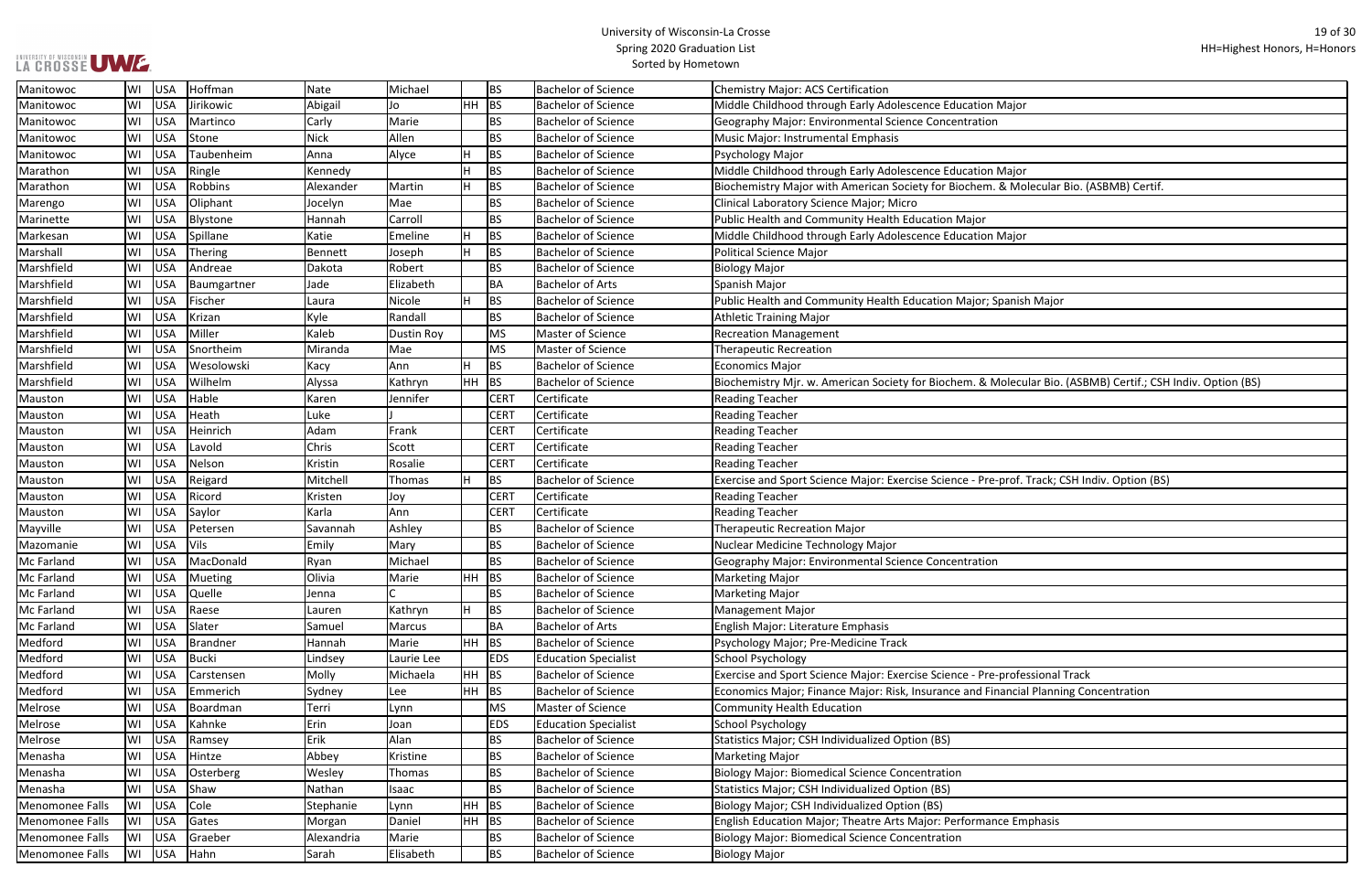| Menomonee Falls        | WI | USA        | Hathaway     | Ryan      | Arthur         |    | <b>MSED</b> | Master of Science in Education | Student Affairs Administration in Higher Education                                           |
|------------------------|----|------------|--------------|-----------|----------------|----|-------------|--------------------------------|----------------------------------------------------------------------------------------------|
| Menomonee Falls        | WI | USA        | Kenkel       | Anna      | Marie          | lн | <b>BS</b>   | <b>Bachelor of Science</b>     | Middle Childhood through Early Adolescence Education Major                                   |
| Menomonee Falls        | WI | USA        | Lee          | Lauren    | Leticia        |    | <b>BS</b>   | <b>Bachelor of Science</b>     | <b>Marketing Major</b>                                                                       |
| Menomonee Falls        | WI | USA        | Moore        | Tony      | Samuel         |    | BS          | <b>Bachelor of Science</b>     | <b>Accountancy Major</b>                                                                     |
| Menomonee Falls        | WI | USA        | Rynning      | Sarah     | Nicole         |    | <b>BS</b>   | <b>Bachelor of Science</b>     | <b>Management Major</b>                                                                      |
| <b>Menomonee Falls</b> | WI | USA        | Walter       | Kelli     | Ann            |    | <b>BS</b>   | <b>Bachelor of Science</b>     | Public Administration Major                                                                  |
| Menomonie              | WI | USA        | Doughty      | Alyssa    | Grace          | lн | <b>BS</b>   | <b>Bachelor of Science</b>     | Therapeutic Recreation Major; Spanish Major                                                  |
| Menomonie              | WI | USA        | Schlough     | Hayden    | John           |    | <b>BS</b>   | <b>Bachelor of Science</b>     | <b>Management Major</b>                                                                      |
| Mequon                 | WI | USA        | Riebe        | Emily     | Frances        | HH | BS          | <b>Bachelor of Science</b>     | Communication Studies Major: Media Studies Emphasis                                          |
| Merrill                | WI | USA        | Clausen      | Miranda   | Nicole         | lH | BS          | <b>Bachelor of Science</b>     | Middle Childhood through Early Adolescence Education Major                                   |
| Merrillan              | W١ | USA        | Casper       | Kylee     | McKenzie       | Iн | <b>BS</b>   | <b>Bachelor of Science</b>     | <b>Biology Major</b>                                                                         |
| Merrillan              | W١ | USA        | Wright       | Adam      | James          |    | <b>BS</b>   | <b>Bachelor of Science</b>     | Geography Major: Environmental Science Concentration                                         |
| Middleton              | WI | USA        | Ballweg      | Samantha  | Jo             | H  | <b>BS</b>   | <b>Bachelor of Science</b>     | <b>Accountancy Major</b>                                                                     |
| Middleton              | W١ | USA        | Bergenthal   | Lucy      | Sommer         | HH | <b>BS</b>   | <b>Bachelor of Science</b>     | Exercise and Sport Science Major: Exercise Science - Fitness Track                           |
| Middleton              | WI | USA        | Gardner      | Andrew    | Ryan           |    | <b>BS</b>   | <b>Bachelor of Science</b>     | Marketing Major                                                                              |
| Middleton              | WI | USA        | Hibner       | Katherine | Glenn          | ΙH | <b>BS</b>   | <b>Bachelor of Science</b>     | Marketing Major                                                                              |
| Middleton              | WI | USA        | Holley       | Tyler     | John           |    | <b>BS</b>   | <b>Bachelor of Science</b>     | Exercise and Sport Science Major: Exercise Science - Fitness Track                           |
| Middleton              | W١ | USA        | Jaume        | Sophia    | Emma           |    | BA          | <b>Bachelor of Arts</b>        | <b>Political Science Major</b>                                                               |
| Middleton              | W١ | USA        | Meeteer      | Noah      | Aaron          | lн | <b>BS</b>   | <b>Bachelor of Science</b>     | Exercise and Sport Science Major: Exercise Science - Pre-prof. Track; CSH Indiv. Option (BS) |
| Middleton              | WI | <b>USA</b> | Thompson     | Owen      | Alexander Jack |    | <b>BS</b>   | <b>Bachelor of Science</b>     | Physics Major: Astronomy Emphasis                                                            |
| Milton                 | WI | USA        | Calhoon      | Hannah    | Marie          |    | <b>BS</b>   | <b>Bachelor of Science</b>     | Communication Studies Major: Interpersonal Communication Emphasis                            |
| Milton                 | WI | USA        | Hammil       | Heather   |                | HH | BS          | <b>Bachelor of Science</b>     | Exercise and Sport Science Major: Exercise Science - Pre-professional Track                  |
| Milton                 | WI | USA        | Kaiser       | Haley     | Elizabeth      |    | BS          | <b>Bachelor of Science</b>     | <b>Marketing Major</b>                                                                       |
| Milton                 | W١ | USA        | <b>Kress</b> | Tanner    | David          |    | <b>BS</b>   | <b>Bachelor of Science</b>     | <b>Finance Major</b>                                                                         |
| Milwaukee              | WI | USA        | Allison      | Sylvia    | Marcia         | H  | <b>BS</b>   | <b>Bachelor of Science</b>     | <b>Management Major</b>                                                                      |
| Milwaukee              | WI | USA        | Alruwaili    | Hatim     | Almahdi        |    | <b>BS</b>   | <b>Bachelor of Science</b>     | Nuclear Medicine Technology Major                                                            |
| Milwaukee              | WI | USA        | Anderson     | Mia       | Amber          | H  | <b>BS</b>   | <b>Bachelor of Science</b>     | Exercise and Sport Science Major: Exercise Science - Pre-professional Track                  |
| Milwaukee              | WI | USA        | Brenner      | Lian      | Elizabeth      |    | BS.         | <b>Bachelor of Science</b>     | Public Health and Community Health Education Major                                           |
| Milwaukee              | WI | USA        | Bunzel       | Anne      |                |    | <b>BS</b>   | <b>Bachelor of Science</b>     | Therapeutic Recreation Major; Psychology Major                                               |
| Milwaukee              | WI | USA        | Caine        | Sierra    | Lynne          |    | <b>MSED</b> | Master of Science in Education | School Psychology                                                                            |
| Milwaukee              | WI | USA        | Ferentchak   | David     | William        |    | <b>MSE</b>  | Master of Software Engineering | Software Engineering                                                                         |
| Milwaukee              | WI | USA        | Garcia       | Raquel    |                |    | ВA          | <b>Bachelor of Arts</b>        | Psychology Major                                                                             |
| Milwaukee              | WI | USA        | Huebner      | Emma      | Christine      |    | BA          | <b>Bachelor of Arts</b>        | Psychology Major                                                                             |
| Milwaukee              | WI | <b>USA</b> | Lee          | Victoria  |                | HH | <b>BS</b>   | <b>Bachelor of Science</b>     | Recreation Management Major: Outdoor Recreation Emphasis                                     |
| Milwaukee              | WI | USA        | McGarvey     | Samantha  | Joyce          |    | <b>EDS</b>  | <b>Education Specialist</b>    | School Psychology                                                                            |
| Milwaukee              | WI | USA        | Parlier      | Charles   | James          |    | BS          | <b>Bachelor of Science</b>     | Accountancy Major                                                                            |
| Milwaukee              | WI | USA        | Salveson     | Haley     | Nicole         |    | <b>BS</b>   | <b>Bachelor of Science</b>     | <b>Biology Major</b>                                                                         |
| Milwaukee              | WI | USA        | Stahle       | Zachary   | Karl           |    | <b>BS</b>   | <b>Bachelor of Science</b>     | <b>Finance Major</b>                                                                         |
| Milwaukee              | WI | USA        | Urban        | Adam      | Jon            |    | <b>BS</b>   | <b>Bachelor of Science</b>     | Accountancy Major; Finance Major                                                             |
| Milwaukee              | WI | USA        | Verhaalen    | Caitlyn   | Marie          |    | BS          | <b>Bachelor of Science</b>     | Clinical Laboratory Science Major                                                            |
| Milwaukee              | WI | USA        | <b>Vue</b>   | Viki      |                |    | <b>BS</b>   | <b>Bachelor of Science</b>     | General Studies Major                                                                        |
| Milwaukee              | WI | USA        | Wener        | Jessica   |                | H  | <b>BS</b>   | <b>Bachelor of Science</b>     | Psychology Major                                                                             |
| Milwaukee              | WI | USA        | West         | Amber     |                |    | <b>BS</b>   | <b>Bachelor of Science</b>     | Psychology Major                                                                             |
| Milwaukee              | WI | USA        | Widdifield   | Marissa   | Ann            | HH | BA          | <b>Bachelor of Arts</b>        | English Major: Rhetoric and Writing Emphasis; German Studies Major                           |
| Mindoro                | WI | USA        | Paisley      | Jordan    | Marie          | H  | <b>BS</b>   | <b>Bachelor of Science</b>     | Athletic Training Major; Pre-Physical Therapy Track                                          |
| Mindoro                | WI | USA        | Smaby        | Evan      | James          |    | BS          | <b>Bachelor of Science</b>     | Nuclear Medicine Technology Major                                                            |
| <b>Mineral Point</b>   | WI | USA        | Czudec       | Eric      | James          |    | <b>BS</b>   | <b>Bachelor of Science</b>     | <b>Biology Major: Biomedical Science Concentration</b>                                       |
| <b>Mineral Point</b>   |    | WI USA     | Jones        | Garrison  | James          |    | <b>DPT</b>  | Doctor of Physical Therapy     | Physical Therapy                                                                             |
|                        |    |            |              |           |                |    |             |                                |                                                                                              |

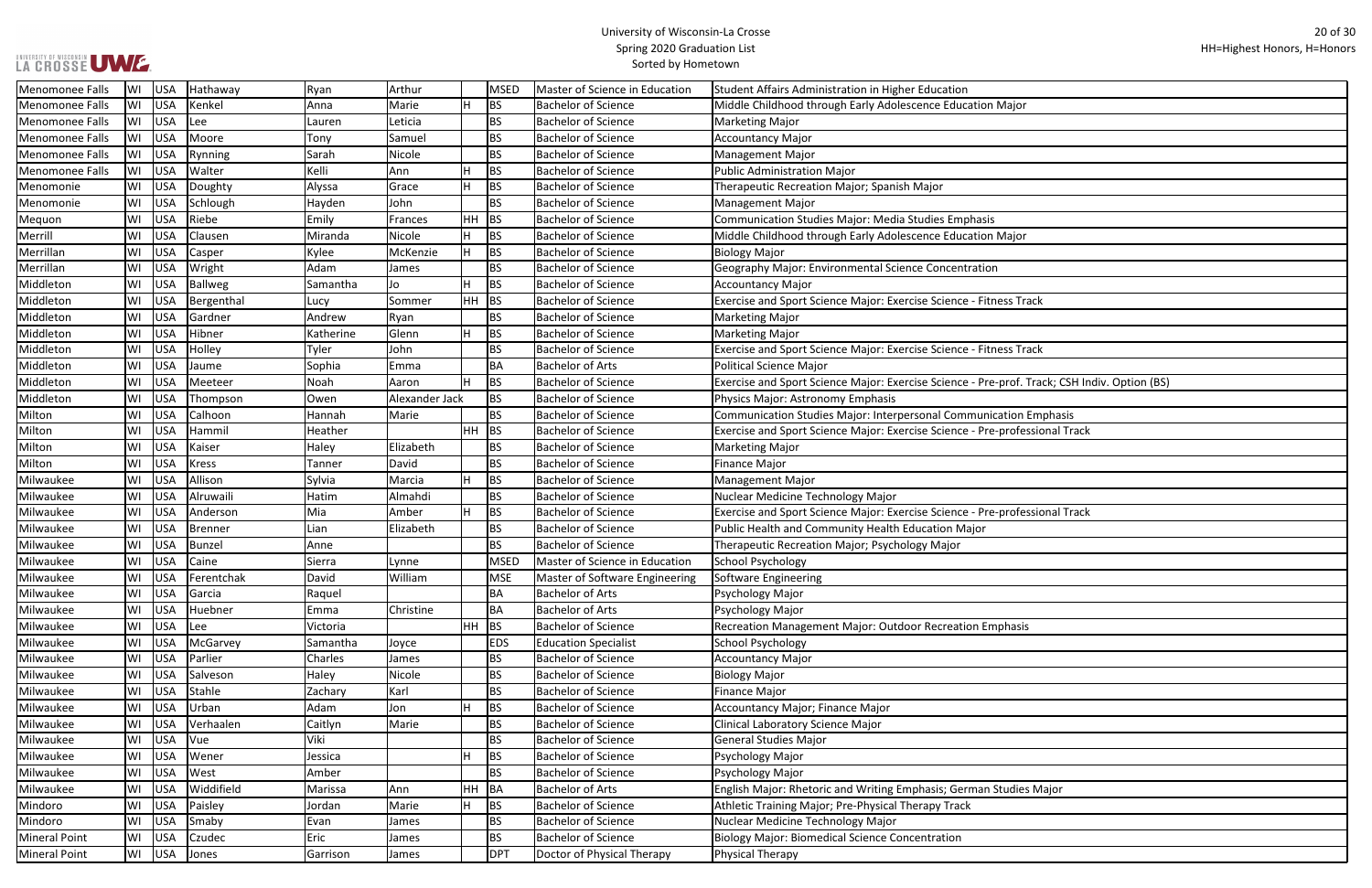| ajor                             |
|----------------------------------|
|                                  |
|                                  |
|                                  |
| of. Track; CSH Indiv.Option (BS) |
| ion Emphasis                     |
|                                  |
|                                  |
|                                  |
|                                  |
|                                  |
|                                  |
| Iolecular Bio.(ASBMB) Certif.    |
|                                  |
|                                  |
|                                  |
|                                  |
|                                  |
|                                  |
|                                  |
|                                  |
|                                  |
| )r                               |
| ajor                             |
|                                  |
|                                  |
|                                  |
|                                  |
|                                  |
|                                  |
|                                  |
|                                  |
| centration                       |
| ol Health Education Major        |
|                                  |
|                                  |
|                                  |
|                                  |
|                                  |
|                                  |
|                                  |
|                                  |
|                                  |
|                                  |
|                                  |
|                                  |
|                                  |
|                                  |
|                                  |
| ofessional Track                 |
|                                  |
|                                  |

| Minocqua              | WI | USA | Marston         | Kendra       | Christine |    | <b>BS</b>   | <b>Bachelor of Science</b>            | Marketing Major                                                                             |
|-----------------------|----|-----|-----------------|--------------|-----------|----|-------------|---------------------------------------|---------------------------------------------------------------------------------------------|
| Monona                | WI | USA | Bernhagen       | Marin        | Elizabeth | HH | BS          | <b>Bachelor of Science</b>            | <b>Art Education Major</b>                                                                  |
| Monona                | WI | USA | McCarthy        | Katherine    | Elizabeth | H  | <b>BS</b>   | <b>Bachelor of Science</b>            | Marketing Major; Management Major                                                           |
| Monroe                | W١ | USA | Hendrickson     | Lauren       | Marie     |    | <b>MSED</b> | <b>Master of Science in Education</b> | School Psychology                                                                           |
| Monroe                | WI | USA | Murphy          | Paige        | Gloria    |    | <b>BS</b>   | <b>Bachelor of Science</b>            | Marketing Major                                                                             |
| Monroe                | WI | USA | Ninmer          | Adam         | Christian |    | <b>BS</b>   | <b>Bachelor of Science</b>            | <b>Information Systems Major</b>                                                            |
| Monroe                | WI | USA | Oudinot         | Abby         | Marie     |    | BS          | <b>Bachelor of Science</b>            | Middle Childhood through Early Adolescence Education Major                                  |
| Montfort              | WI | USA | <b>Busse</b>    | Taylor       |           |    | <b>BS</b>   | <b>Bachelor of Science</b>            | Public Administration Major                                                                 |
| Monticello            | WI | USA | Blum            | Lilly        | Kate      |    | <b>BS</b>   | <b>Bachelor of Science</b>            | Marketing Major; Spanish Major                                                              |
| Montreal              | WI | USA | Kuula           | Tianne       | Jane      |    | <b>BS</b>   | <b>Bachelor of Science</b>            | Exercise and Sport Science Major: Exercise Science - Pre-prof. Track; CSH Indiv.Option (BS) |
| Mosinee               | W١ | USA | Stubbe          | Natasha      | Mary      | H  | <b>BA</b>   | <b>Bachelor of Arts</b>               | Communication Studies Major: Interpersonal Communication Emphasis                           |
| <b>Mount Horeb</b>    | W١ | USA | Deau            | Patrice      | Delore    |    | <b>BS</b>   | <b>Bachelor of Science</b>            | Psychology Major; Gerontology Emphasis                                                      |
| <b>Mount Horeb</b>    | WI | USA | Doran           | Maureen      | Cara      | H  | <b>BS</b>   | <b>Bachelor of Science</b>            | <b>Biology Major</b>                                                                        |
| <b>Mount Horeb</b>    | WI | USA | Nesheim         | <b>Terek</b> | Michael   |    | <b>BS</b>   | <b>Bachelor of Science</b>            | Finance Major                                                                               |
| <b>Mount Pleasant</b> | WI | USA | Allan           | Taite        | Giulia    |    | <b>BS</b>   | <b>Bachelor of Science</b>            | Accountancy Major                                                                           |
| <b>Mount Pleasant</b> | WI | USA | Zimmermann      | Chantal      | Elaine    | HH | <b>BA</b>   | <b>Bachelor of Arts</b>               | <b>English Major: Rhetoric and Writing Emphasis</b>                                         |
| Mukwonago             | WI | USA | Anderson        | Rose         | Rose      | HH | <b>BS</b>   | <b>Bachelor of Science</b>            | Biochemistry Major w. American Society for Biochem. & Molecular Bio.(ASBMB) Certif.         |
| Mukwonago             | WI | USA | <b>Brookins</b> | Jordan       | Thomas    |    | <b>BS</b>   | <b>Bachelor of Science</b>            | Marketing Major                                                                             |
| Mukwonago             | WI | USA | Johnson         | Kimberly     | Michelle  | H  | <b>BS</b>   | <b>Bachelor of Science</b>            | Sociology Major                                                                             |
| Mukwonago             | WI | USA | McKeever        | Courtney     | Elizabeth |    | <b>MS</b>   | Master of Science                     | Physician Assistant Studies                                                                 |
| Mukwonago             | WI | USA | Quintero        | Shy          | Marie     |    | <b>BS</b>   | <b>Bachelor of Science</b>            | Marketing Major                                                                             |
| Mukwonago             | WI | USA | Schwartz        | Erin         | Ann       |    | <b>BS</b>   | <b>Bachelor of Science</b>            | Music Major: Choral Emphasis; Spanish Education Major                                       |
| Mukwonago             | W١ | USA | Zewiske         | Zachary      | John      |    | BA          | <b>Bachelor of Arts</b>               | Spanish Major; CASSH Program Option                                                         |
| Muskego               | WI | USA | Behm            | Cassandra    | Kay       |    | <b>BS</b>   | <b>Bachelor of Science</b>            | Psychology Major; CASSH Program Option                                                      |
| Muskego               | WI | USA | Bundy           | Danielle     | Katelyn   | Iн | <b>BS</b>   | <b>Bachelor of Science</b>            | Early Childhood through Middle Childhood Education Major                                    |
| Muskego               | WI | USA | <b>King</b>     | Melody       | Susan     | HH | <b>BS</b>   | <b>Bachelor of Science</b>            | Middle Childhood through Early Adolescence Education Major                                  |
| Muskego               | WI | USA | Olson           | Ryan         | Daniel    |    | <b>BS</b>   | <b>Bachelor of Science</b>            | Biology Major: Environmental Science Concentration                                          |
| Muskego               | WI | USA | Schreiber       | Kara         | Michelle  | HH | BS          | <b>Bachelor of Science</b>            | Psychology Major                                                                            |
| Muskego               | WI | USA | Spychala        | Alexis       | Marie     |    | <b>BS</b>   | <b>Bachelor of Science</b>            | Psychology Major; CASSH Program Option                                                      |
| Muskego               | W١ | USA | Vidmar          | Michael      | Robert    |    | <b>BS</b>   | <b>Bachelor of Science</b>            | Accountancy Major; Finance Major                                                            |
| N. Fond du Lac        | WI | USA | Wood            | Alex         | Lynn      |    | BS          | <b>Bachelor of Science</b>            | Statistics Major: Actuarial Science Concentration                                           |
| Nashotah              | WI | USA | Hall            | Jake         | William   | H  | <b>BS</b>   | <b>Bachelor of Science</b>            | Accountancy Major                                                                           |
| Nashotah              | WI | USA | Kumlien         | Connor       | James     |    | <b>BS</b>   | <b>Bachelor of Science</b>            | Finance Major: Risk, Insurance and Financial Planning Concentration                         |
| Necedah               | WI | USA | Istvanek        | Michael      | Donald    |    | <b>BS</b>   | <b>Bachelor of Science</b>            | Exercise and Sport Science Major: Physical Education; School Health Education Major         |
| Necedah               | W١ | USA | Plantz          | Megan        | Elizabeth |    | <b>BS</b>   | <b>Bachelor of Science</b>            | Management Major                                                                            |
| Neenah                | WI | USA | Alderton        | Rachel       | Elizabeth |    | <b>BS</b>   | <b>Bachelor of Science</b>            | Psychology Major; Art Major                                                                 |
| Neenah                | W١ | USA | Jensen          | Steph        | Marie     |    | <b>DPT</b>  | Doctor of Physical Therapy            | Physical Therapy                                                                            |
| Neenah                | W١ | USA | Kleman          | Eric         | Steven    | H  | <b>BS</b>   | <b>Bachelor of Science</b>            | Clinical Laboratory Science Major                                                           |
| Neenah                | W١ | USA | Resch           | Mitchell     | Eugene    |    | BS          | <b>Bachelor of Science</b>            | Computer Science Major                                                                      |
| Neenah                | WI | USA | Robbeloth       | Kaitlyn      | Irene     | H  | <b>BS</b>   | <b>Bachelor of Science</b>            | Management Major                                                                            |
| Neenah                | W١ | USA | Sachs           | Mason        | William   | HH | BS          | <b>Bachelor of Science</b>            | Finance Major                                                                               |
| Neenah                | W١ | USA | Schmidt         | Kyle         | Matthew   |    | <b>BS</b>   | <b>Bachelor of Science</b>            | Computer Science Major                                                                      |
| Neenah                | WI | USA | Schrampfer      | Alexander    | Lee       |    | <b>BS</b>   | <b>Bachelor of Science</b>            | History Major: World History Emphasis                                                       |
| Neenah                | WI | USA | Storin          | Gabriella    | Katherine |    | BS          | <b>Bachelor of Science</b>            | <b>Biology Major</b>                                                                        |
| Neenah                | WI | USA | Tesch           | Cami         | Rae       |    | <b>BS</b>   | <b>Bachelor of Science</b>            | <b>Biology Major</b>                                                                        |
| Nekoosa               | WI | USA | Houchin         | Sierra       | Dawn      |    | <b>BS</b>   | <b>Bachelor of Science</b>            | Clinical Laboratory Science Major                                                           |
| Nekoosa               | W١ | USA | Knetzger        | Kendall      | Ann       |    | <b>BS</b>   | <b>Bachelor of Science</b>            | Exercise and Sport Science Major: Exercise Science - Pre-professional Track                 |
| Nekoosa               | WI | USA | Schrader        | Jack         | James     |    | <b>BS</b>   | <b>Bachelor of Science</b>            | Finance Major                                                                               |
|                       |    |     |                 |              |           |    |             |                                       |                                                                                             |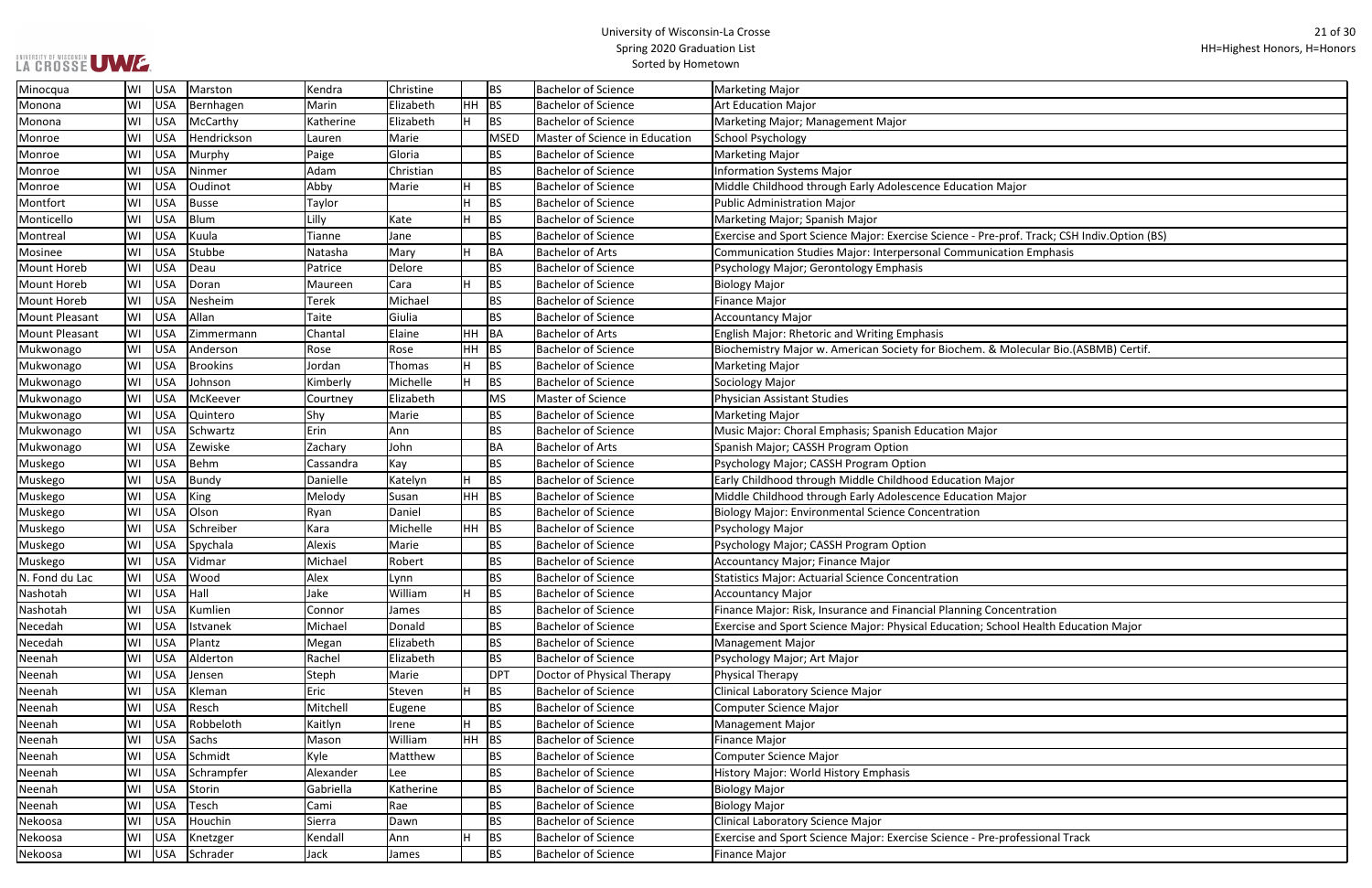| tion Emphasis                |
|------------------------------|
|                              |
|                              |
| ajor                         |
|                              |
| ional Communication Emphasis |
| r                            |
| ion (BS)                     |
|                              |
|                              |
|                              |
| vidualized Option (BS)       |
|                              |
|                              |
|                              |
|                              |
|                              |
|                              |
| ajor                         |
| r                            |
|                              |
| ement Emphasis               |
|                              |
|                              |
| ional Communication Emphasis |
|                              |
|                              |
|                              |
|                              |
|                              |
|                              |
| <u>ajor</u>                  |
| ofessional Track             |
|                              |
| ajor                         |
|                              |
|                              |
|                              |
| ajor                         |
|                              |
|                              |
|                              |
|                              |
|                              |
|                              |
|                              |
| ofessional Track             |
|                              |

| <b>New Berlin</b>    | WI | USA        | Brenzel       | Augustus       | Timothy       |           | <b>BS</b>        | <b>Bachelor of Science</b>     | Recreation Management Major: Community-Based Recreation Emphasis                    |
|----------------------|----|------------|---------------|----------------|---------------|-----------|------------------|--------------------------------|-------------------------------------------------------------------------------------|
| New Berlin           | WI | USA        | Broihier      | Sean           | <b>Thomas</b> |           | <b>BS</b>        | <b>Bachelor of Science</b>     | <b>Marketing Major</b>                                                              |
| <b>New Berlin</b>    | WI | <b>USA</b> | Brzank        | Morgan         | Rae           |           | <b>BS</b>        | <b>Bachelor of Science</b>     | <b>Management Major</b>                                                             |
| <b>New Berlin</b>    | WI | <b>USA</b> | Burke         | Ashley         | Jo            | HН        | BS               | <b>Bachelor of Science</b>     | Middle Childhood through Early Adolescence Education Major                          |
| <b>New Berlin</b>    | WI | USA        | Chianelli     | Josh           | Robert        |           | <b>MSE</b>       | Master of Software Engineering | Software Engineering                                                                |
| <b>New Berlin</b>    | WI | USA        | Dineen        | Olivia         | Jean          |           | <b>BS</b>        | <b>Bachelor of Science</b>     | Communication Studies Major: Organizational and Professional Communication Emphasis |
| New Berlin           | WI | USA        | Dombrowski    | Jayme          | Marie         |           | <b>BS</b>        | <b>Bachelor of Science</b>     | Early Childhood through Middle Childhood Education Major                            |
| <b>New Berlin</b>    | WI | USA        | Ewer          | <b>Brandon</b> | Edward        |           | <b>BS</b>        | <b>Bachelor of Science</b>     | Chemistry Major: ACS Certification; CSH Individualized Option (BS)                  |
| New Berlin           | WI | <b>USA</b> | Landowski     | Tyler          | Adam          |           | <b>BS</b>        | <b>Bachelor of Science</b>     | <b>Computer Science Major</b>                                                       |
| <b>New Berlin</b>    | WI | USA        | Lewis         | Jessica        | Marguerite    |           | <b>BS</b>        | <b>Bachelor of Science</b>     | <b>Management Major</b>                                                             |
| <b>New Berlin</b>    | WI | USA        | McCormick     | Patrick        | Tilton        | H         | <b>BS</b>        | <b>Bachelor of Science</b>     | <b>Political Science Major</b>                                                      |
| <b>New Berlin</b>    | WI | USA        | Rastas        | Nicholas       | Henry         |           | <b>BS</b>        | <b>Bachelor of Science</b>     | Biology Major: Biomedical Science Concentration; CSH Individualized Option (BS)     |
| <b>New Berlin</b>    | WI | USA        | Rolefson      | Sarah          | Elizabeth     | H         | <b>BS</b>        | <b>Bachelor of Science</b>     | <b>Therapeutic Recreation Major</b>                                                 |
| New Berlin           | WI | USA        | Sandy         | Jacob          | Patrick       | HH        | BS               | <b>Bachelor of Science</b>     | Economics Major: Literature Emphasis                                                |
| New Berlin           | WI | <b>USA</b> | Scaife        | Samantha       | Lydia         | H         | <b>BS</b>        | <b>Bachelor of Science</b>     | <b>Clinical Laboratory Science Major</b>                                            |
| New Berlin           | WI | <b>USA</b> | Uselmann      | Carly          | Christine     | HH        | BS               | <b>Bachelor of Science</b>     | Sociology Major; CASSH Program Option                                               |
| <b>New Glarus</b>    | WI | <b>USA</b> | Krantz        | Courtney       | Rebecca       |           | <b>BS</b>        | <b>Bachelor of Science</b>     | <b>International Business Major</b>                                                 |
| <b>New Holstein</b>  | WI | USA        | Petrie        | Zachary        | James         |           | <b>BS</b>        | <b>Bachelor of Science</b>     | Psychology Major                                                                    |
| New Lisbon           | WI | <b>USA</b> | Berry         | Maggie         | Agnes         |           | <b>BS</b>        | <b>Bachelor of Science</b>     | Middle Childhood through Early Adolescence Education Major                          |
| New Lisbon           | WI | <b>USA</b> | Crapser       | Taylor         | Anne          |           | <b>BS</b>        | <b>Bachelor of Science</b>     | Early Childhood through Middle Childhood Education Major                            |
| New Lisbon           | WI | <b>USA</b> | Geis          | Abigail        |               |           | MSED             | Master of Science in Education | School Psychology                                                                   |
| <b>New Lisbon</b>    | WI | <b>USA</b> | <b>Tiedt</b>  | Nathan         | Joseph        |           | <b>BS</b>        | <b>Bachelor of Science</b>     | Recreation Management Major: Tourism and Event Management Emphasis                  |
| New Lisbon           | WI | <b>USA</b> | Zielke        | Mallory        | Anne          |           | CER <sub>1</sub> | Certificate                    | <b>Reading Teacher</b>                                                              |
| New London           | WI | <b>USA</b> | Barrington    | Ty             |               |           | <b>BS</b>        | <b>Bachelor of Science</b>     | Clinical Laboratory Science Major                                                   |
| New Richmond         | WI | USA        | Dadez         | Maya           | Marie         |           | <b>BA</b>        | <b>Bachelor of Arts</b>        | Communication Studies Major: Organizational and Professional Communication Emphasis |
| New Richmond         | WI | USA        | Gefeke        | Mikayla        | Sue           |           | <b>BS</b>        | <b>Bachelor of Science</b>     | Archaeological Studies Major                                                        |
| New Richmond         | WI | USA        | Germain       | Heidi          | Mae           |           | MSED             | Master of Science in Education | Student Affairs Administration in Higher Education                                  |
| <b>New Richmond</b>  | WI | <b>USA</b> | Littfin       | Sophia         | Shaw          |           | <b>BS</b>        | <b>Bachelor of Science</b>     | <b>Communication Studies Major: Media Studies Emphasis</b>                          |
| <b>North Prairie</b> | WI | USA        | Fischer       | Kaitlyn        | Rose          |           | <b>BS</b>        | <b>Bachelor of Science</b>     | <b>Finance Major</b>                                                                |
| North Prairie        | WI | USA        | Schafer       | Jocelyn        | Emma          |           | <b>BA</b>        | <b>Bachelor of Arts</b>        | <b>Political Science Major</b>                                                      |
| Norwalk              | WI | USA        | Cale          | Dana           | Gerryann      |           | <b>BS</b>        | <b>Bachelor of Science</b>     | <b>Management Major</b>                                                             |
| Norwalk              | WI | USA        | Dreier        | Kelli          | Lynn          |           | <b>BS</b>        | <b>Bachelor of Science</b>     | Middle Childhood through Early Adolescence Education Major                          |
| Norwalk              | WI | USA        | Nelson        | <b>Briana</b>  | Marie         |           | <b>BS</b>        | <b>Bachelor of Science</b>     | Exercise and Sport Science Major: Exercise Science - Pre-professional Track         |
| Oak Creek            | WI | USA        | Czeszynski    | Vanessa        | Marie         |           | <b>BS</b>        | <b>Bachelor of Science</b>     | <b>Biology Major: Aquatic Science Concentration</b>                                 |
| Oak Creek            | WI | <b>USA</b> | Frelka        | Cassidy        | Robyn         | <b>HH</b> | BS               | <b>Bachelor of Science</b>     | Middle Childhood through Early Adolescence Education Major                          |
| Oak Creek            | WI | USA        | Hauke         | Elizabeth      | Marie         |           | <b>BS</b>        | <b>Bachelor of Science</b>     | <b>Public Administration Major</b>                                                  |
| Oak Creek            | WI | USA        | Kettinger     | Abigail        | Rae           |           | <b>BS</b>        | <b>Bachelor of Science</b>     | Psychology Major                                                                    |
| Oak Creek            | WI | USA        | Kim           | Tae-Hwan       | Andrew        |           | <b>BS</b>        | <b>Bachelor of Science</b>     | <b>English Education Major</b>                                                      |
| Oak Creek            | WI | USA        | Milosavljevic | Miliana        | Noelle        |           | <b>BS</b>        | <b>Bachelor of Science</b>     | Middle Childhood through Early Adolescence Education Major                          |
| Oconomowoc           | WI | USA        | <b>Clark</b>  | Nathan         | Daniel        |           | <b>BS</b>        | <b>Bachelor of Science</b>     | <b>Finance Major</b>                                                                |
| Oconomowoc           | WI | USA        | Cook          | Andrew         | Wayne         |           | <b>BS</b>        | <b>Bachelor of Science</b>     | <b>Information Systems Major</b>                                                    |
| Oconomowoc           | WI | USA        | Kuhtz         | Royce          | Charles       |           | <b>BS</b>        | <b>Bachelor of Science</b>     | <b>Management Major</b>                                                             |
| Oconomowoc           | WI | USA        | Larson        | Remi           | Lyn           |           | <b>BS</b>        | <b>Bachelor of Science</b>     | Psychology Major                                                                    |
| Oconomowoc           | WI | USA        | Maretti       | Dominic        | Anthony       | <b>HH</b> | BS               | <b>Bachelor of Science</b>     | Political Science Major; Economics Major                                            |
| Oconomowoc           | WI | USA        | Thiele        | <b>Blake</b>   | Emmanuel      |           | <b>BS</b>        | <b>Bachelor of Science</b>     | <b>Management Major</b>                                                             |
| Onalaska             | WI | USA        | Borgedahl     | <b>Brandon</b> | Richard       |           | <b>BS</b>        | <b>Bachelor of Science</b>     | Accountancy Major; Finance Major                                                    |
| Onalaska             | WI | <b>USA</b> | Bradshaw      | Madeline       | Christine     |           | HH BS            | <b>Bachelor of Science</b>     | Exercise and Sport Science Major: Exercise Science - Pre-professional Track         |
| Onalaska             | WI | USA        | <b>Ells</b>   | Erica          | Ruth          | H         | <b>BS</b>        | <b>Bachelor of Science</b>     | <b>Marketing Major</b>                                                              |
|                      |    |            |               |                |               |           |                  |                                |                                                                                     |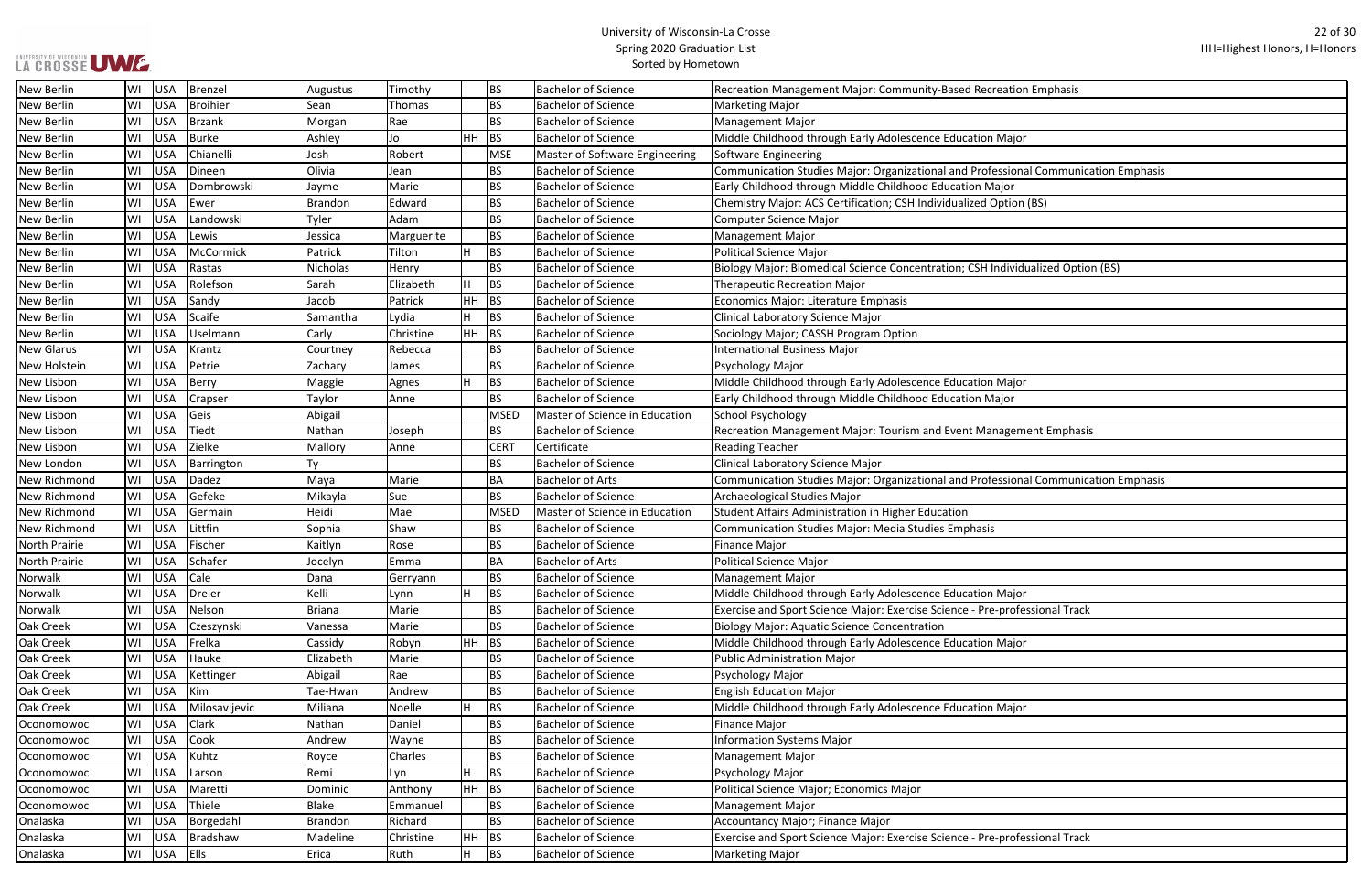| r                            |
|------------------------------|
|                              |
|                              |
| ional Communication Emphasis |
|                              |
|                              |
|                              |
|                              |
|                              |
|                              |
|                              |
|                              |
|                              |
|                              |
| tration                      |
|                              |
|                              |
|                              |
|                              |
|                              |
| asis; CASSH Program Option   |
| ajor                         |
| ofessional Track             |
|                              |
| ofessional Track             |
|                              |
|                              |
|                              |
|                              |
|                              |
|                              |
|                              |
|                              |
|                              |
|                              |
| asis                         |
|                              |
|                              |
| ional Communication Emphasis |
|                              |
| ofessional Track             |
|                              |
|                              |
|                              |
| ional Communication Emphasis |
|                              |
| a Emphasis                   |
|                              |
|                              |
|                              |

| Onalaska          | WI  | USA        | Gamerdinger      | Xaarki    | lAnn        |           | <b>DPT</b>  | Doctor of Physical Therapy     | Physical Therapy                                                                    |
|-------------------|-----|------------|------------------|-----------|-------------|-----------|-------------|--------------------------------|-------------------------------------------------------------------------------------|
| Onalaska          | WI  | USA        | George           | Austin    | Thomas      | <b>HH</b> | <b>BS</b>   | <b>Bachelor of Science</b>     | Management Major; Finance Major                                                     |
| Onalaska          | WI  | USA        | Gilkes           | Sydney    | Jean        |           | <b>BS</b>   | <b>Bachelor of Science</b>     | Early Childhood through Middle Childhood Education Major                            |
| Onalaska          | WI  | USA        | Grapes           | Karissa   | Rose        | HН        | BA          | <b>Bachelor of Arts</b>        | <b>Political Science Major</b>                                                      |
| Onalaska          | WI  | USA        | Hawley           | Alex      | John        |           | <b>BS</b>   | <b>Bachelor of Science</b>     | Management Major                                                                    |
| Onalaska          | WI  | <b>USA</b> | Hayes            | Lexi      | Jodyne      |           | <b>BS</b>   | <b>Bachelor of Science</b>     | Communication Studies Major: Organizational and Professional Communication Emphasis |
| Onalaska          | WI  | USA        | Johnson          | Jordyn    |             |           | <b>BS</b>   | <b>Bachelor of Science</b>     | Psychology Major                                                                    |
| Onalaska          | WI  | USA        | Kick             | Isabelle  | Ann         | HH        | <b>BS</b>   | <b>Bachelor of Science</b>     | <b>Biology Major: Biomedical Science Concentration</b>                              |
| Onalaska          | WI  | USA        | <b>King</b>      | Chloe     | Elisabeth   |           | <b>BS</b>   | <b>Bachelor of Science</b>     | <b>English Education Major</b>                                                      |
| Onalaska          | WI  | USA        | Larkin           | Mickaela  | Shea        | H         | <b>BS</b>   | <b>Bachelor of Science</b>     | <b>Biology Major: Biomedical Science Concentration</b>                              |
| Onalaska          | WI  | USA        | Lor              | Judy      | Chaia       |           | <b>BA</b>   | <b>Bachelor of Arts</b>        | <b>Communication Studies Major: Media Studies Emphasis</b>                          |
| Onalaska          | WI  | USA        | Mendell          | Ashley    | Morgan      |           | <b>BS</b>   | <b>Bachelor of Science</b>     | Management Major; Spanish Major                                                     |
| Onalaska          | WI  | USA        | Mitchell         | Kristin   |             |           | <b>BS</b>   | <b>Bachelor of Science</b>     | Psychology Major                                                                    |
| Onalaska          | WI  | USA        | Moua             | Charlee   |             |           | <b>BS</b>   | <b>Bachelor of Science</b>     | Sociology Major                                                                     |
| Onalaska          | WI  | USA        | <b>Munns</b>     | Aaron     | Daniel      |           | <b>BS</b>   | <b>Bachelor of Science</b>     | Computer Science Major; CSH Individualized Option (BS)                              |
| Onalaska          | WI  | USA        | Netwal           | Alec      | Jeffrey     |           | <b>BS</b>   | <b>Bachelor of Science</b>     | Geography Major: Geographic Information Science Concentration                       |
| Onalaska          | WI  | USA        | O'Driscoll       | Matthew   | William     |           | <b>BS</b>   | <b>Bachelor of Science</b>     | Psychology Major                                                                    |
| Onalaska          | WI  | USA        | Pietrek          | Ben       | Ray         |           | <b>BS</b>   | <b>Bachelor of Science</b>     | <b>Finance Major</b>                                                                |
| Onalaska          | WI  | USA        | Stetzer          | Alexander | Martin      |           | <b>BS</b>   | <b>Bachelor of Science</b>     | Physics Major                                                                       |
| Onalaska          | WI  | USA        | Wolfe            | Samantha  | Lea         |           | <b>BS</b>   | <b>Bachelor of Science</b>     | <b>Biology Major: Environmental Science Concentration</b>                           |
| Oregon            | WI  | USA        | Gulling          | Julie     | Jessica     |           | <b>BS</b>   | <b>Bachelor of Science</b>     | Archaeological Studies Major: Cultural Anthropology Emphasis; CASSH Program Option  |
| Oregon            | WI  | USA        | Joswig           | Hannah    | Marie       |           | <b>BS</b>   | <b>Bachelor of Science</b>     | Middle Childhood through Early Adolescence Education Major                          |
| Oregon            | WI  | USA        | Kriefski         | Ally      | Nicole      |           | <b>BS</b>   | <b>Bachelor of Science</b>     | Exercise and Sport Science Major: Exercise Science - Pre-professional Track         |
| Oregon            | WI  | USA        | Lang             | Heidi     | Elizabeth   |           | <b>EDD</b>  | Doctor of Education            | Student Affairs Admin/Leadrshp                                                      |
| Orfordville       | WI  | USA        | Fitzgerald       | Cassidy   | Creagan     |           | <b>BS</b>   | <b>Bachelor of Science</b>     | Exercise and Sport Science Major: Exercise Science - Pre-professional Track         |
| Oshkosh           | WI  | USA        | Gauthier         | Lydia     | Rose        |           | <b>BS</b>   | <b>Bachelor of Science</b>     | Biology Major; Spanish Major                                                        |
| Oshkosh           | WI  | USA        | Gehri            | Arika     |             |           | <b>BS</b>   | <b>Bachelor of Science</b>     | <b>Biology Major: Biomedical Science Concentration</b>                              |
| Oshkosh           | WI  | USA        | Hokenson         | Hannah    | Elizabeth   |           | <b>MSED</b> | Master of Science in Education | Reading                                                                             |
| Oshkosh           | WI  | USA        | Reichenberger    | Isaac     | Robert      |           | <b>BS</b>   | <b>Bachelor of Science</b>     | <b>Biology Major</b>                                                                |
| Oshkosh           | WI  | USA        | Roskom           | Courtney  |             |           | <b>BS</b>   | <b>Bachelor of Science</b>     | Mathematics Major; Economics Major                                                  |
| Oshkosh           | WI  | USA        | Salzsieder       | Hannah    |             |           | <b>MSED</b> | Master of Science in Education | School Psychology                                                                   |
| Oshkosh           | WI  | USA        | Sonnenberg       | Mason     |             |           | <b>BS</b>   | <b>Bachelor of Science</b>     | Psychology Major                                                                    |
| Oshkosh           | WI  | USA        | Thao             | Sahee     | Maxwell     |           | <b>BS</b>   | <b>Bachelor of Science</b>     | <b>Computer Science Major</b>                                                       |
| Oshkosh           | WI  | USA        | <b>Tigert</b>    | Amber     | Marie       |           | <b>BS</b>   | <b>Bachelor of Science</b>     | Accountancy Major; Finance Major                                                    |
| Osseo             | WI  | USA        | Severson         | Katie     | Mae         | HH        | BS          | <b>Bachelor of Science</b>     | Recreation Management Major: Outdoor Recreation Emphasis                            |
| Oxford            | WI  | USA        | <b>Brakebush</b> | Jonathan  | Carl        |           | <b>BS</b>   | <b>Bachelor of Science</b>     | <b>Finance Major</b>                                                                |
| Oxford            | WI  | USA        | Huber            | Hailey    | Ann         |           | <b>BA</b>   | <b>Bachelor of Arts</b>        | Communication Studies Major: Organizational and Professional Communication Emphasis |
| Palmyra           | WI  | USA        | Schauer          | Abigail   | Rose        |           | <b>BS</b>   | <b>Bachelor of Science</b>     | <b>Management Major</b>                                                             |
| Peshtigo          | WI  | USA        | Nault            | Tyler     | Eugene      |           | <b>BS</b>   | <b>Bachelor of Science</b>     | Exercise and Sport Science Major: Exercise Science - Pre-professional Track         |
| Pewaukee          | WI  | USA        | Becker           | Daniel    | Michael     |           | <b>BS</b>   | <b>Bachelor of Science</b>     | <b>Biology Major</b>                                                                |
| Pewaukee          | WI  | USA        | Czerwinski       | Alyssa    | <b>Beth</b> |           | <b>BS</b>   | <b>Bachelor of Science</b>     | <b>Marketing Major</b>                                                              |
| Pewaukee          | WI  | USA        | Mazurek          | Kyle      | Matthew     |           | <b>BS</b>   | <b>Bachelor of Science</b>     | <b>Finance Major</b>                                                                |
| Pewaukee          | WI  | USA        | Puidokas         | Shay      | Nicole      |           | BA          | <b>Bachelor of Arts</b>        | Communication Studies Major: Organizational and Professional Communication Emphasis |
| Pewaukee          | ۱W۱ | USA        | Schwenker        | Paige     | Nicole      |           | <b>BS</b>   | <b>Bachelor of Science</b>     | Public Health and Community Health Education Major                                  |
| Phillips          | ۱W۱ | USA        | Giannoni         | Ryan      | Patrick     |           | <b>BA</b>   | <b>Bachelor of Arts</b>        | Communication Studies Major: Broadcast and Digital Media Emphasis                   |
| <b>Pine River</b> | WI  | USA        | Phillippi        | Catie     | Jean        |           | <b>BS</b>   | <b>Bachelor of Science</b>     | Psychology Major                                                                    |
| Pittsville        | WI  | USA        | Larson           | Kayla     | Koreen      |           | <b>BA</b>   | <b>Bachelor of Arts</b>        | Psychology Major                                                                    |
| Plain             | WI  | USA        | Palmer           | Laura     | Jean        |           | <b>BS</b>   | <b>Bachelor of Science</b>     | Psychology Major; Pre-Occupational Thrpy Track                                      |
|                   |     |            |                  |           |             |           |             |                                |                                                                                     |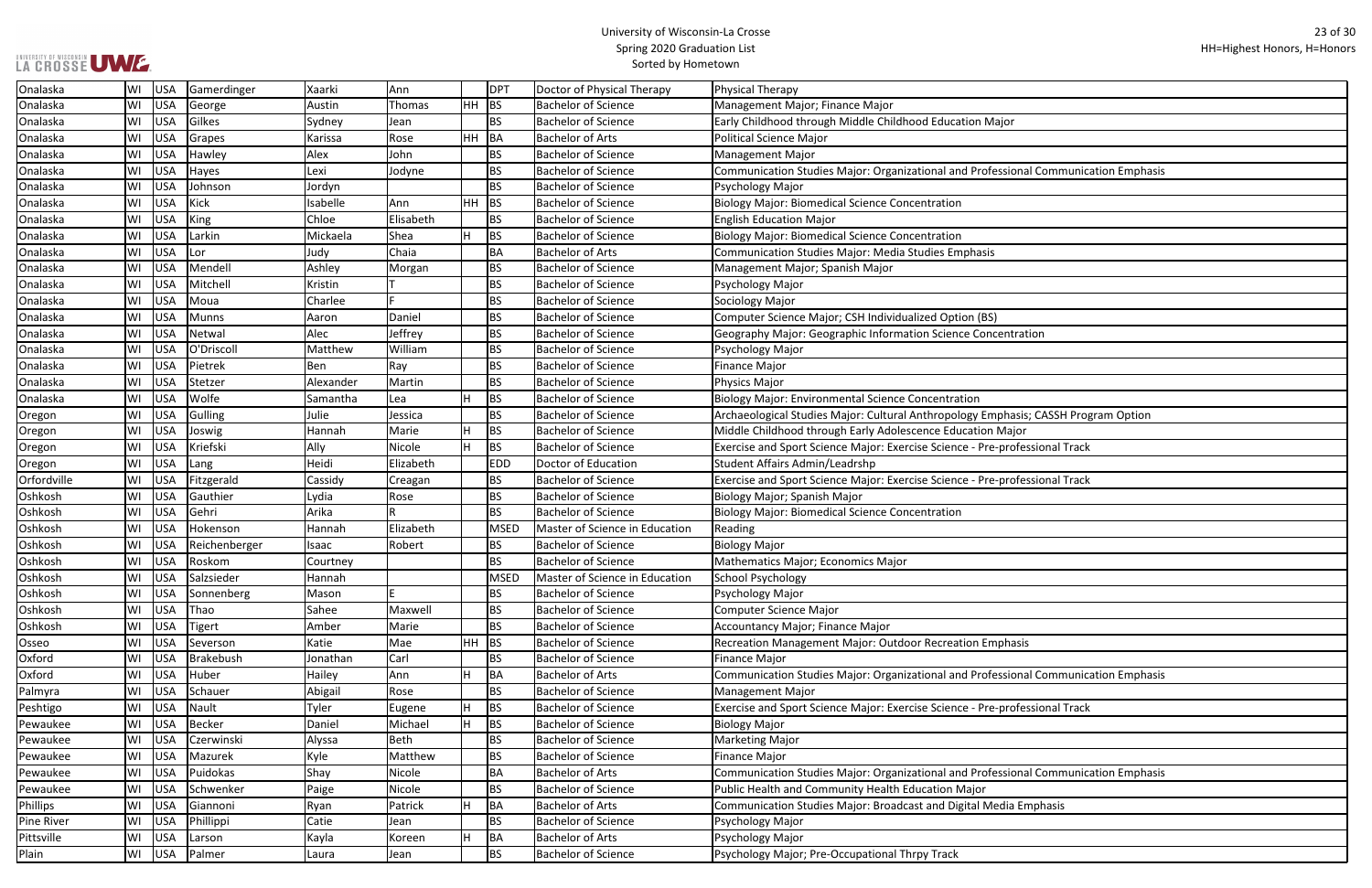# UNIVERSITY OF WISCONSIN UW E.

## University of Wisconsin-La Crosse Spring 2020 Graduation List Sorted by Hometown

ᄀ

| Prog Opt-Lang                      |
|------------------------------------|
| rof. Track; CSH Indiv. Option (BS) |
|                                    |
|                                    |
|                                    |
|                                    |
| rofessional Track                  |
| or                                 |
|                                    |
|                                    |
| SSH Program Option                 |
|                                    |
|                                    |
| lividualized Option (BS)           |
|                                    |
|                                    |
|                                    |
|                                    |
|                                    |
|                                    |
| lividualized Option (BS)           |
| lajor                              |
|                                    |
|                                    |
|                                    |
|                                    |
|                                    |
|                                    |
| sional Communication Emphasis      |
|                                    |
|                                    |
|                                    |
|                                    |
|                                    |
|                                    |
| tion Emphasis                      |
|                                    |
|                                    |
| or                                 |
|                                    |
|                                    |
|                                    |
|                                    |
|                                    |
|                                    |
|                                    |
|                                    |
|                                    |
|                                    |
| lajor                              |
|                                    |

| Plainfield             | WI | USA        | Cleereman     | Jacqueline     | Ann              |           | <b>DPT</b> | Doctor of Physical Therapy | Physical Therapy                                                                             |
|------------------------|----|------------|---------------|----------------|------------------|-----------|------------|----------------------------|----------------------------------------------------------------------------------------------|
| Platteville            | WI | USA        | Bowden        | Erin           | Louise Mulroy HH |           | <b>BS</b>  | <b>Bachelor of Science</b> | <b>Biology Major: Biomedical Science Concentration</b>                                       |
| Platteville            | WI | USA        | Budden        | Alexis         | Lynn             | HH.       | BA         | <b>Bachelor of Arts</b>    | French Major: Business Concentration; CASSH BA Degree Prog Opt-Lang                          |
| Platteville            | WI | USA        | Marino        | Marissa        | Jayne            |           | <b>BS</b>  | <b>Bachelor of Science</b> | Exercise and Sport Science Major: Exercise Science - Pre-prof. Track; CSH Indiv. Option (BS) |
| Platteville            | WI | USA        | Russell       | Pierce         | Lewis            |           | <b>DPT</b> | Doctor of Physical Therapy | Physical Therapy                                                                             |
| Platteville            | WI | USA        | Tutton        | Julia          | Ann              | H         | <b>BS</b>  | <b>Bachelor of Science</b> | Archaeological Studies Major                                                                 |
| Plover                 | WI | USA        | Duckworth     | <b>Bradley</b> |                  |           | <b>EDD</b> | Doctor of Education        | <b>Student Affairs Admin/Leadrshp</b>                                                        |
| Plover                 | WI | USA        | Leek          | Natalie        | Anne             | <b>HH</b> | <b>BS</b>  | <b>Bachelor of Science</b> | <b>Biology Major: Biomedical Science Concentration</b>                                       |
| Plover                 | WI | USA        | Martin        | Tyler          | Michael          |           | <b>BS</b>  | <b>Bachelor of Science</b> | Exercise and Sport Science Major: Exercise Science - Pre-professional Track                  |
| Plover                 | WI | <b>USA</b> | Pozorski      | Katy           | Rae              | HH        | <b>BS</b>  | <b>Bachelor of Science</b> | Early Childhood through Middle Childhood Education Major                                     |
| Plymouth               | WI | <b>USA</b> | Condy         | Alexis         | Lynn             | H         | <b>BS</b>  | <b>Bachelor of Science</b> | Psychology Major                                                                             |
| Plymouth               | WI | <b>USA</b> | LaVine        | Adam           | <b>Ellis</b>     |           | <b>BA</b>  | <b>Bachelor of Arts</b>    | English Major: Writing and Rhetoric Studies Emphasis; CASSH Program Option                   |
| Plymouth               | WI | USA        | Meyer         | Mitchell       | James            | H         | <b>BS</b>  | <b>Bachelor of Science</b> | <b>Marketing Major</b>                                                                       |
| Plymouth               | WI | USA        | <b>Trakel</b> | Katelyn        | Jean             |           | <b>BS</b>  | <b>Bachelor of Science</b> | Psychology Major                                                                             |
| Port Washington        | WI | USA        | Bozikowski    | Natalie        | Ann              | H.        | <b>BS</b>  | <b>Bachelor of Science</b> | Biology Major: Biomedical Science Concentration; CSH Individualized Option (BS)              |
| Port Washington        | WI | USA        | Van Pietersom | Joel           | Patrick          |           | <b>BS</b>  | <b>Bachelor of Science</b> | <b>Accountancy Major</b>                                                                     |
| Port Washington        | WI | USA        | Watry         | Jacquelyn      | Therese          |           | <b>BS</b>  | <b>Bachelor of Science</b> | Psychology Major                                                                             |
| Portage                | WI | USA        | Daentl        | Sarah          | Elizabeth        | H.        | BA         | <b>Bachelor of Arts</b>    | Art Major; Psychology Major                                                                  |
| Portage                | WI | <b>USA</b> | Marshall      | Kayleigh       | Maureen          | HH        | BA         | <b>Bachelor of Arts</b>    | <b>English Major: Rhetoric and Writing Emphasis</b>                                          |
| Portage                | WI | <b>USA</b> | Mumm          | Danielle       | Morgan           |           | <b>BA</b>  | <b>Bachelor of Arts</b>    | Sociology Major                                                                              |
| Portage                | WI | USA        | O'Leary       | Matigan        | Kay              |           | <b>BS</b>  | <b>Bachelor of Science</b> | Biology Major: Biomedical Science Concentration; CSH Individualized Option (BS)              |
| Portage                | WI | USA        | Scharenbroch  | Emily          | Kay              | <b>HH</b> | <b>BS</b>  | <b>Bachelor of Science</b> | Middle Childhood through Early Adolescence Education Major                                   |
| Portage                | WI | USA        | Weiss         | Carly          | Ann              |           | <b>BS</b>  | <b>Bachelor of Science</b> | <b>Marketing Major</b>                                                                       |
| Portage                | WI | <b>USA</b> | Whyte         | Kendra         | Jean             |           | <b>BS</b>  | <b>Bachelor of Science</b> | Accountancy Major; Management Major                                                          |
| Pound                  | WI | USA        | Crabb         | Grace          | Elizabeth        |           | <b>BS</b>  | <b>Bachelor of Science</b> | <b>Biology Major</b>                                                                         |
| Poynette               | WI | USA        | Adams         | Maya           | Elizabeth        |           | <b>BS</b>  | <b>Bachelor of Science</b> | Biology Major; CSH Individualized Option (BS)                                                |
| Poynette               | WI | USA        | Reddeman      | Jacob          |                  |           | <b>BS</b>  | <b>Bachelor of Science</b> | Accountancy Major; Finance Major                                                             |
| Prairie du Chien       | WI | USA        | Cavanaugh     | Justin         | Robert           |           | <b>BS</b>  | <b>Bachelor of Science</b> | <b>Management Major</b>                                                                      |
| Prairie du Chien       | WI | USA        | Lorenz        | Chloe          | Jo               |           | <b>BA</b>  | <b>Bachelor of Arts</b>    | Communication Studies Major: Organizational and Professional Communication Emphasis          |
| Prairie du Chien       | WI | USA        | Martin        | Joel           |                  |           | <b>BA</b>  | <b>Bachelor of Arts</b>    | Archaeological Studies Major                                                                 |
| Prescott               | WI | USA        | Carlson       | Annika         | Brooke           | н         | BA         | <b>Bachelor of Arts</b>    | <b>Economics Major</b>                                                                       |
| Prescott               | WI | USA        | Harris        | Michael        | Robert           | HH        | <b>BS</b>  | <b>Bachelor of Science</b> | Finance Major; Accountancy Major                                                             |
| Racine                 | WI | USA        | Pettinger     | James          | Michael          | <b>HH</b> | <b>BS</b>  | <b>Bachelor of Science</b> | <b>English Education Major</b>                                                               |
| Racine                 | WI | USA        | Pulda         | Maxwell        | Robert           |           | <b>BS</b>  | <b>Bachelor of Science</b> | <b>Exercise and Sport Science Major: Physical Education</b>                                  |
| Racine                 | WI | USA        | Ruffalo       | Sabrina        | Marie            |           | BA         | <b>Bachelor of Arts</b>    | Communication Studies Major: Interpersonal Communication Emphasis                            |
| Random Lake            | WI | USA        | Risse         | Ashley         | Jane             | HH        | <b>BS</b>  | <b>Bachelor of Science</b> | Public Health and Community Health Education Major                                           |
| Reedsburg              | WI | USA        | Meyer         | Ashley         | Renee            |           | <b>BS</b>  | <b>Bachelor of Science</b> | <b>Therapeutic Recreation Major</b>                                                          |
| Reedsburg              | WI | USA        | Schyvinck     | <b>Brianna</b> | Kay              | HH        | <b>BS</b>  | <b>Bachelor of Science</b> | Early Childhood through Middle Childhood Education Major                                     |
| Reedsville             | WI | USA        | Ebben         | Bailey         | Anne             | H         | <b>BS</b>  | <b>Bachelor of Science</b> | Clinical Laboratory Science Major                                                            |
| Rhinelander            | WI | USA        | Bachmann      | Sydney         | Rose             |           | <b>BS</b>  | <b>Bachelor of Science</b> | Microbiology Major                                                                           |
| Rhinelander            | WI | USA        | Kubeny        | Alison         | Lee              | HH        | <b>BS</b>  | <b>Bachelor of Science</b> | Management Major; Spanish Major                                                              |
| Rhinelander            | WI | USA        | Sachse        | Ashley         | Evelyn           |           | <b>DPT</b> | Doctor of Physical Therapy | Physical Therapy                                                                             |
| Rhinelander            | WI | USA        | Snyder        | Havala         | Lee              | H.        | <b>BS</b>  | <b>Bachelor of Science</b> | Psychology Major                                                                             |
| Rice Lake              | WI | USA        | Bohn          | Kevin          | Pharis           |           | <b>DPT</b> | Doctor of Physical Therapy | Physical Therapy                                                                             |
| Rice Lake              | WI | USA        | Dorrance      | James          |                  |           | <b>MS</b>  | Master of Science          | Physician Assistant Studies                                                                  |
| Richfield              | WI | USA        | Stuart        | Robert         | Carl             |           | <b>BS</b>  | <b>Bachelor of Science</b> | <b>Finance Major</b>                                                                         |
| <b>Richland Center</b> | WI | USA        | Koch          | Rebecca        | Lauren           |           | <b>BS</b>  | <b>Bachelor of Science</b> | <b>Therapeutic Recreation Major</b>                                                          |
| Ringle                 | WI | USA        | Geiger        | Kiara          | Nicole           | $HH$ BS   |            | <b>Bachelor of Science</b> | Middle Childhood through Early Adolescence Education Major                                   |
|                        |    |            |               |                |                  |           |            |                            |                                                                                              |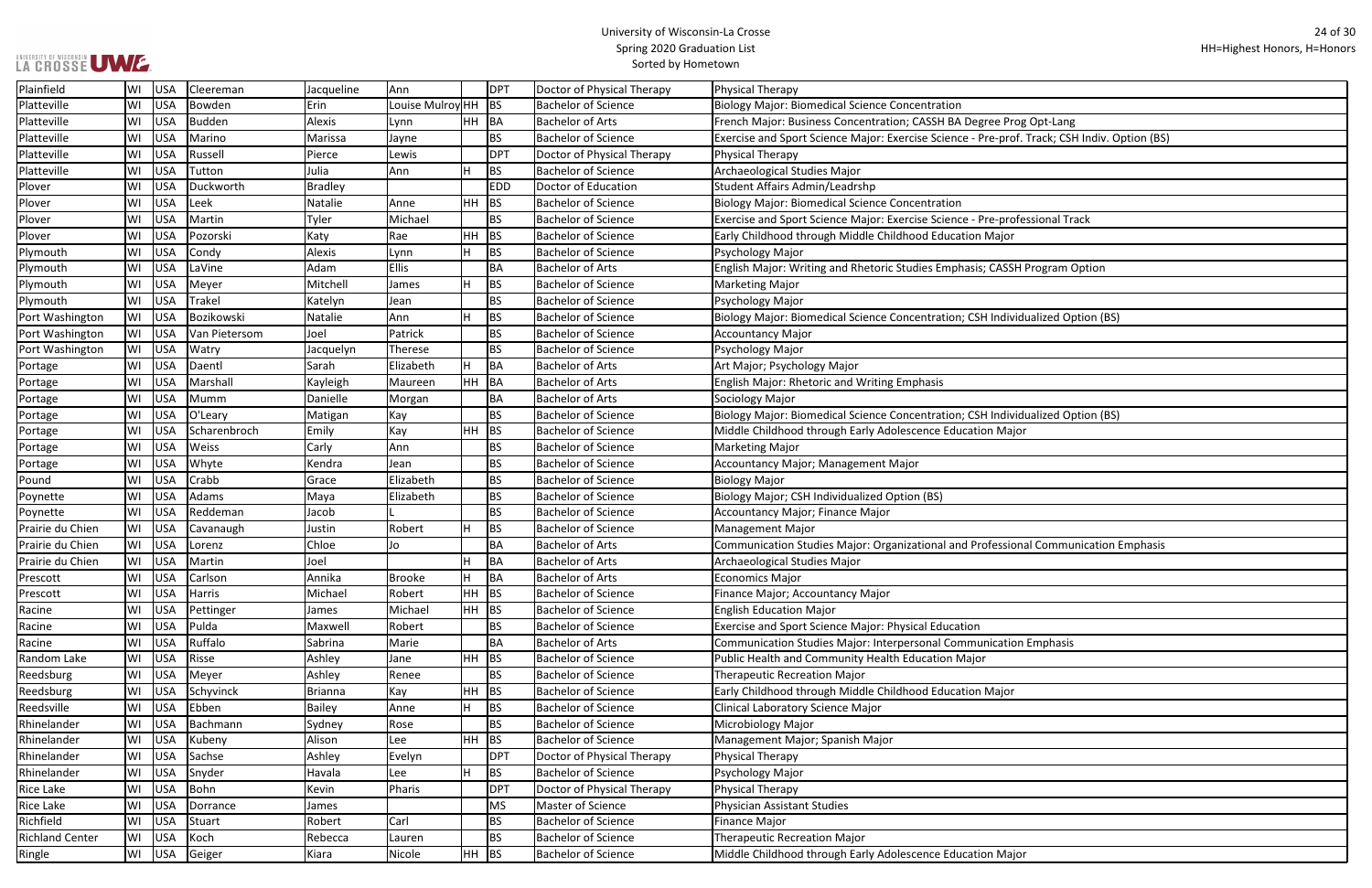| r                               |
|---------------------------------|
|                                 |
|                                 |
| <b>Track</b>                    |
|                                 |
| ion Emphasis                    |
|                                 |
| ajor                            |
|                                 |
| ofessional Track                |
| ajor                            |
| Individualized Option (BS)      |
|                                 |
|                                 |
|                                 |
|                                 |
|                                 |
|                                 |
|                                 |
|                                 |
|                                 |
|                                 |
|                                 |
|                                 |
|                                 |
| onal Communication Emphasis     |
|                                 |
| ajor                            |
|                                 |
|                                 |
| s Track                         |
| ofessional Track                |
|                                 |
|                                 |
|                                 |
|                                 |
| r                               |
|                                 |
|                                 |
|                                 |
| ofessional Track                |
|                                 |
|                                 |
| ecular Bio. Cert; Biology Major |
|                                 |
|                                 |
|                                 |

| Ripon              | WI | USA        | Keenlance      | Jacob     | Conner          |           | BS          | <b>Bachelor of Science</b>     | Public Administration Major                                                            |
|--------------------|----|------------|----------------|-----------|-----------------|-----------|-------------|--------------------------------|----------------------------------------------------------------------------------------|
| <b>River Falls</b> | WI | USA        | Kelly          | Sonja     | Jean            | H         | <b>BS</b>   | <b>Bachelor of Science</b>     | Early Childhood through Middle Childhood Education Major                               |
| <b>River Falls</b> | WI | USA        | Lenneman       | Neil      | Gordon          | HH        | <b>BS</b>   | <b>Bachelor of Science</b>     | Finance Major; Economics Major                                                         |
| <b>River Falls</b> | WI | <b>USA</b> | Maier          | Kellie    | Rose            | <b>HH</b> | <b>BS</b>   | <b>Bachelor of Science</b>     | Psychology Major                                                                       |
| <b>River Falls</b> | WI | <b>USA</b> | Maier          | Kelly     | Nichole         |           | <b>BS</b>   | <b>Bachelor of Science</b>     | Nuclear Medicine Technology Major; Pre-Physical Therapy Track                          |
| Roberts            | WI | <b>USA</b> | Mueller        | Alexis    | Marie           |           | AA          | Associate of Arts              | Liberal Arts                                                                           |
| Roberts            | WI | USA        | Plahn          | Samantha  | Nicole          |           | ΒA          | <b>Bachelor of Arts</b>        | Communication Studies Major: Interpersonal Communication Emphasis                      |
| Roberts            | WI | USA        | Smith          | Trenten   | Andrew          | HH        | BS          | <b>Bachelor of Science</b>     | Physics Major; Mathematics Major                                                       |
| Rockland           | WI | USA        | Piper          | Dustin    | Allyn           |           | BS          | <b>Bachelor of Science</b>     | Middle Childhood through Early Adolescence Education Major                             |
| Rudolph            | WI | <b>USA</b> | Eron           | Cole      | Henry           | H         | <b>BS</b>   | <b>Bachelor of Science</b>     | Accountancy Major                                                                      |
| Salem              | WI | <b>USA</b> | Coppelman      | Hollilina | Connie M        | HH        | <b>BS</b>   | <b>Bachelor of Science</b>     | Exercise and Sport Science Major: Exercise Science - Pre-professional Track            |
| Salem              | WI | <b>USA</b> | Glassen        | Alyssa    | Renee           | H         | ΒS          | <b>Bachelor of Science</b>     | Middle Childhood through Early Adolescence Education Major                             |
| Salem              | WI | <b>USA</b> | Salerno        | Victoria  | Ann             |           | <b>BS</b>   | <b>Bachelor of Science</b>     | Biology Major: Environmental Science Concentration; CSH Individualized Option (BS)     |
| Saukville          | WI | USA        | Schuette       | Samuel    | Kenneth         |           | BS          | <b>Bachelor of Science</b>     | Public Health and Community Health Education Major                                     |
| Saukville          | WI | <b>USA</b> | Yandry         | Elizabeth | Martha Anne   H |           | BS          | <b>Bachelor of Science</b>     | Accountancy Major; Finance Major                                                       |
| Scandinavia        | WI | USA        | Meihak         | Nathan    | Gregory         | ΙH        | <b>BS</b>   | <b>Bachelor of Science</b>     | Communication Studies Major: Media Studies Emphasis                                    |
| Schofield          | WI | USA        | Marten         | Kathryn   | Joy             |           | <b>MSED</b> | Master of Science in Education | Student Affairs Administration in Higher Education                                     |
| Schofield          | WI | <b>USA</b> | Stepanik       | Sarah     | Marie           |           | <b>MS</b>   | Master of Science              | <b>Recreation Management</b>                                                           |
| Seymour            | WI | <b>USA</b> | Von Brevern    | Allison   | Mary            |           | <b>DPT</b>  | Doctor of Physical Therapy     | Physical Therapy                                                                       |
| Shawano            | WI | <b>USA</b> | Klitzke        | Megan     | Louise          | HH        | BS          | <b>Bachelor of Science</b>     | Psychology Major; Pre-Medicine Track                                                   |
| Shawano            | WI | USA        | Wainio         | Grant     |                 |           | BS          | <b>Bachelor of Science</b>     | Finance Major                                                                          |
| Shawano            | WI | USA        | Zuleger        | Travis    | Roy             |           | BS          | <b>Bachelor of Science</b>     | Computer Science Major                                                                 |
| Sheboygan          | WI | <b>USA</b> | Bauer-Trottier | Cullen    |                 |           | <b>BS</b>   | <b>Bachelor of Science</b>     | Physics Major                                                                          |
| Sheboygan          | WI | <b>USA</b> | Hanson         | Nicole    | Mary            |           | <b>BS</b>   | <b>Bachelor of Science</b>     | Finance Major                                                                          |
| Sheboygan          | WI | <b>USA</b> | Martinez       | Jackson   | Everette        | H         | <b>BS</b>   | <b>Bachelor of Science</b>     | Communication Studies Major: Media Studies Emphasis                                    |
| Sheboygan          | WI | USA        | McWherter      | Matti     | Marie           | HH.       | <b>BS</b>   | <b>Bachelor of Science</b>     | Athletic Training Major; Pre-Physician Assistant Track                                 |
| Sheboygan          | WI | <b>USA</b> | Schuh          | Elena     | Grace           |           | ΒA          | <b>Bachelor of Arts</b>        | Communication Studies Major: Organizational and Professional Communication Emphasis    |
| Sheboygan          | WI | USA        | Seymour        | Sara      | Suzanne         | HH        | <b>BS</b>   | <b>Bachelor of Science</b>     | Biology Major; Spanish Major                                                           |
| Sheboygan          | WI | USA        | Thorpe         | Emily     | Anne            | H         | <b>BS</b>   | <b>Bachelor of Science</b>     | Middle Childhood through Early Adolescence Education Major                             |
| Sheboygan          | WI | <b>USA</b> | Veeser         | Abby      | Mae             |           | <b>BS</b>   | <b>Bachelor of Science</b>     | <b>Biology Major: Biomedical Science Concentration</b>                                 |
| Sheboygan          | WI | USA        | Wyrembeck      | Lucas     | Adrian          | $HH$ BS   |             | <b>Bachelor of Science</b>     | English Education Major; Philosophy Major                                              |
| Sheboygan Falls    | WI | USA        | Fitzgerald     | Alex      | Michael         |           | BS          | <b>Bachelor of Science</b>     | Exercise and Sport Science Major: Exercise Science - Fitness Track                     |
| Sheboygan Falls    | WI | USA        | Le Mahieu      | Josh      | Robert          | ΙH        | <b>BS</b>   | <b>Bachelor of Science</b>     | Exercise and Sport Science Major: Exercise Science - Pre-professional Track            |
| Sheboygan Falls    | WI | USA        | Moberg         | Edward    |                 |           | BS          | <b>Bachelor of Science</b>     | Economics Major                                                                        |
| Shiocton           | WI | USA        | Schultz        | Laney     | Elizabeth       | H         | BS          | <b>Bachelor of Science</b>     | <b>Biology Major</b>                                                                   |
| Shullsburg         | WI | USA        | <b>Hicks</b>   | Jada      | Jean            | HH        | <b>BS</b>   | <b>Bachelor of Science</b>     | Clinical Laboratory Science Major                                                      |
| Silver Lake        | WI | USA        | Gendron        | Jared     | David           |           | ΒS          | <b>Bachelor of Science</b>     | <b>Finance Major</b>                                                                   |
| Siren              | WI | USA        | Stiemann       | Emily     | Kathleen        | HH        | BS          | <b>Bachelor of Science</b>     | Early Childhood through Middle Childhood Education Major                               |
| Slinger            | WI | USA        | Boelhower      | Meghan    | Kathleen        |           | BS          | <b>Bachelor of Science</b>     | Biology Major                                                                          |
| Slinger            | WI | USA        | Mayer          | Dylan     | Ross            |           | BS          | <b>Bachelor of Science</b>     | Biology Major                                                                          |
| Slinger            | WI | USA        | Sievers        | Emma      | Cynthia         |           | <b>MSED</b> | Master of Science in Education | School Psychology                                                                      |
| Somerset           | WI | <b>USA</b> | Krumrei        | Devon     | Nicole Carol    | HH        | BA          | <b>Bachelor of Arts</b>        | English Major: Literature Emphasis                                                     |
| South Milwaukee    | WI | USA        | Gottwald       | Jordynn   | Lee             |           | BS          | <b>Bachelor of Science</b>     | Exercise and Sport Science Major: Exercise Science - Pre-professional Track            |
| Sparta             | WI | USA        | Givens         | Connor    | Anthony         |           | <b>BS</b>   | <b>Bachelor of Science</b>     | Art Major                                                                              |
| Sparta             | WI | USA        | Guerrero       | Andres    | Saul            |           | BS          | <b>Bachelor of Science</b>     | Biochemistry Mjr w. American Society for Biochem. & Molecular Bio. Cert; Biology Major |
| Sparta             | WI | USA        | Kohn           | Sarah     | Ann             |           | <b>BS</b>   | <b>Bachelor of Science</b>     | Biology Major; CSH Individualized Option (BS)                                          |
| Sparta             | WI | USA        | Nome           | Michael   | Nnamdi          | HH        | <b>BS</b>   | <b>Bachelor of Science</b>     | General Studies Major                                                                  |
| Sparta             | WI | USA        | Ohman          | Isaiah    | David           | H         | <b>BS</b>   | <b>Bachelor of Science</b>     | Art Major                                                                              |
|                    |    |            |                |           |                 |           |             |                                |                                                                                        |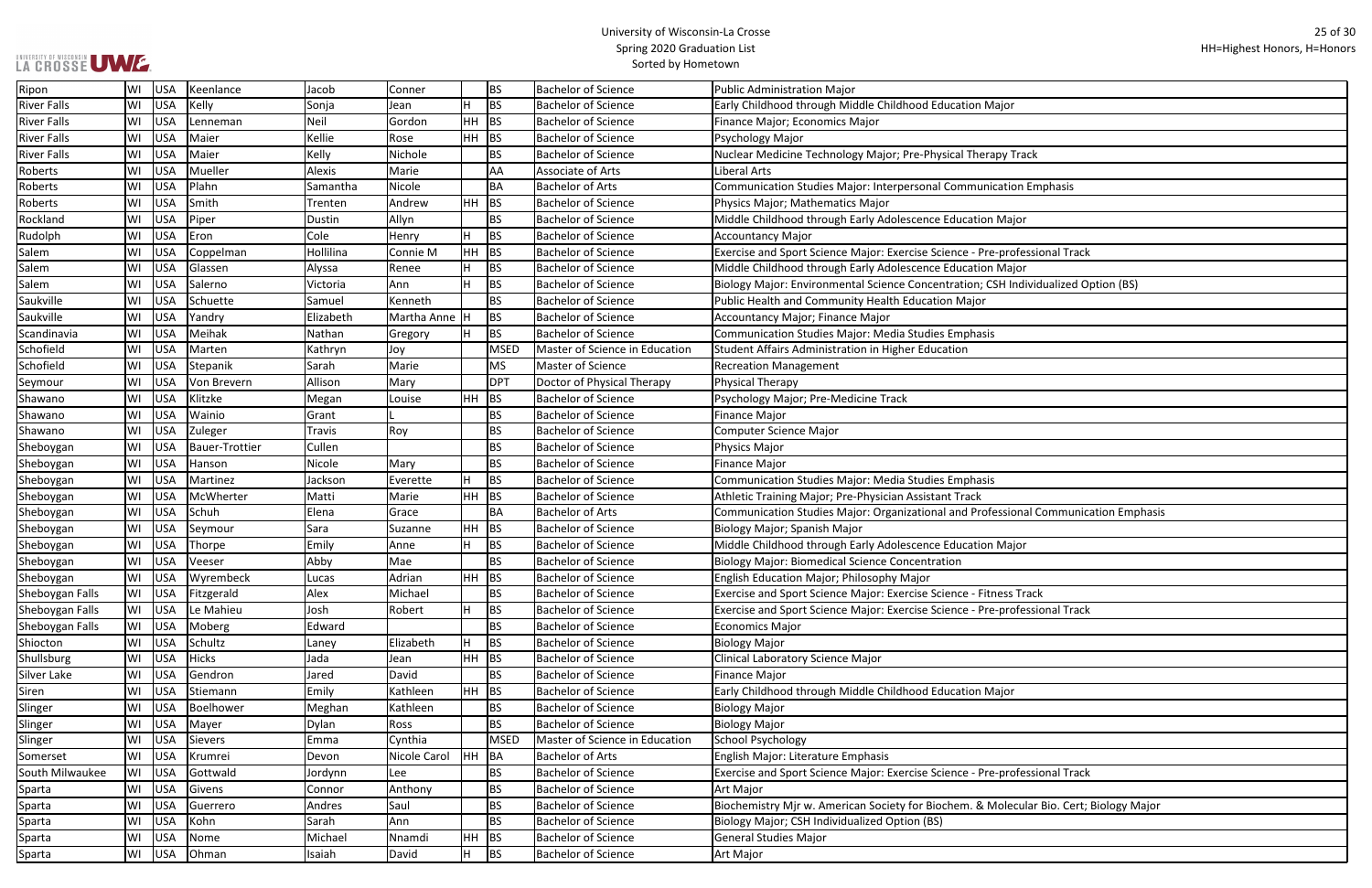| ajor                          |
|-------------------------------|
|                               |
|                               |
| entration                     |
|                               |
| ofessional Track              |
|                               |
|                               |
| ory Education Major           |
|                               |
| <b>Track</b>                  |
|                               |
| ajor; Spanish Education Major |
|                               |
|                               |
| ional Communication Emphasis  |
|                               |
| ofessional Track              |
|                               |
|                               |
|                               |
|                               |
|                               |
|                               |
|                               |
|                               |
|                               |
|                               |
|                               |
|                               |
|                               |
|                               |
| ontology Emphasis             |
|                               |
|                               |
| a Emphasis                    |
| <b>Studies Major</b>          |
|                               |
|                               |
|                               |
|                               |
|                               |
|                               |
|                               |
|                               |
|                               |
|                               |
|                               |

| <b>LA GROSSE UWE.</b> |    |            |                |              |               | <b>Spring ZOZO Graudation List</b><br>Sorted by Hometown |             |                                |                                                                                     |  |  |  |  |
|-----------------------|----|------------|----------------|--------------|---------------|----------------------------------------------------------|-------------|--------------------------------|-------------------------------------------------------------------------------------|--|--|--|--|
| Sparta                | WI | <b>USA</b> | Rugg           | Mary         | Elizabeth     |                                                          | <b>BS</b>   | <b>Bachelor of Science</b>     | Athletic Training Major                                                             |  |  |  |  |
| Sparta                | WI | <b>USA</b> | Schnell        | Eric         | Matthew       |                                                          | <b>BS</b>   | <b>Bachelor of Science</b>     | <b>Biology Major: Aquatic Science Concentration</b>                                 |  |  |  |  |
| Sparta                | WI | <b>USA</b> | Skaife         | Jacqueline   |               |                                                          | <b>BS</b>   | <b>Bachelor of Science</b>     | Middle Childhood through Early Adolescence Education Major                          |  |  |  |  |
| Spencer               | WI | <b>USA</b> | Mlsna          | Mikayla      | Kristina Vi   |                                                          | <b>EDS</b>  | <b>Education Specialist</b>    | <b>School Psychology</b>                                                            |  |  |  |  |
| Spencer               | WI | <b>USA</b> | Nowak          | Michelle     | Anne          |                                                          | <b>BS</b>   | <b>Bachelor of Science</b>     | <b>Biology Major</b>                                                                |  |  |  |  |
| Spooner               | WI | <b>USA</b> | Crotteau       | Adam         |               |                                                          | <b>BS</b>   | <b>Bachelor of Science</b>     | Finance Major: Risk, Insurance and Financial Planning Concentration                 |  |  |  |  |
| Spooner               | WI | <b>USA</b> | McShane        | Riley        | Michael Ryan  |                                                          | <b>BS</b>   | <b>Bachelor of Science</b>     | <b>Information Systems Major</b>                                                    |  |  |  |  |
| Spring Green          | WI | <b>USA</b> | Pardee         | Andrew       |               | HH.                                                      | BS          | <b>Bachelor of Science</b>     | Exercise and Sport Science Major: Exercise Science - Pre-professional Track         |  |  |  |  |
| <b>Spring Valley</b>  | WI | <b>USA</b> | Tyler          | Henry        | Edward        |                                                          | <b>CERT</b> | Certificate                    | <b>Educational Leadership</b>                                                       |  |  |  |  |
| <b>Stanley</b>        | WI | <b>USA</b> | Ketterhagen    | Katie        | Janet         |                                                          | BS          | <b>Bachelor of Science</b>     | Finance Major; Economics Major                                                      |  |  |  |  |
| <b>Star Prairie</b>   | WI | <b>USA</b> | Gove           | Logan        | <b>Thomas</b> |                                                          | <b>BS</b>   | <b>Bachelor of Science</b>     | Social Studies Education Major (Broad Field Option A); History Education Major      |  |  |  |  |
| <b>Stevens Point</b>  | WI | <b>USA</b> | <b>Bisone</b>  | Benjamin     | David         | HH                                                       | BS          | <b>Bachelor of Science</b>     | <b>Management Major</b>                                                             |  |  |  |  |
| <b>Stevens Point</b>  | WI | <b>USA</b> | Brzezinski     | Elizabeth    | Mae           | HH                                                       | BS          | <b>Bachelor of Science</b>     | Clinical Laboratory Science Major; Pre-Physician Assistant Track                    |  |  |  |  |
| <b>Stevens Point</b>  | WI | <b>USA</b> | DeDeker        | Benjamin     | Lee           |                                                          | <b>BS</b>   | <b>Bachelor of Science</b>     | <b>Political Science Major</b>                                                      |  |  |  |  |
| <b>Stevens Point</b>  | WI | <b>USA</b> | <b>Durkee</b>  | Mackenzie    | Marie         |                                                          | <b>BS</b>   | <b>Bachelor of Science</b>     | Middle Childhood through Early Adolescence Education Major; Spanish Education Major |  |  |  |  |
| <b>Stevens Point</b>  | WI | <b>USA</b> | Hilgart        | Nathan       | James         |                                                          | <b>MSED</b> | Master of Science in Education | Student Affairs Administration in Higher Education                                  |  |  |  |  |
| <b>Stevens Point</b>  | WI | <b>USA</b> | Karch          | Danielle     | Jodene        |                                                          | BS          | <b>Bachelor of Science</b>     | Biology Major                                                                       |  |  |  |  |
| <b>Stevens Point</b>  | WI | <b>USA</b> | Kearney        | Theodore     | Di Salvo      |                                                          | <b>BS</b>   | <b>Bachelor of Science</b>     | Communication Studies Major: Organizational and Professional Communication Emphasis |  |  |  |  |
| <b>Stevens Point</b>  | WI | <b>USA</b> | Pavelski       | Kayla        | Antoinette    |                                                          | <b>BS</b>   | <b>Bachelor of Science</b>     | <b>Athletic Training Major</b>                                                      |  |  |  |  |
| <b>Stevens Point</b>  | WI | <b>USA</b> | Schroeder      | Nicole       | Elizabeth     | HH                                                       | BS          | <b>Bachelor of Science</b>     | Exercise and Sport Science Major: Exercise Science - Pre-professional Track         |  |  |  |  |
| <b>Stevens Point</b>  | WI | <b>USA</b> | <b>Summers</b> | Shane        | Matthew       | $HH$ BS                                                  |             | <b>Bachelor of Science</b>     | <b>Public Administration Major</b>                                                  |  |  |  |  |
| Stoddard              | WI | <b>USA</b> | McLain         | Avery        | Ann           |                                                          | <b>BS</b>   | <b>Bachelor of Science</b>     | <b>Physics Major</b>                                                                |  |  |  |  |
| Stoddard              | WI | <b>USA</b> | Odegaard       | Heidi        |               |                                                          | <b>MS</b>   | <b>Master of Science</b>       | <b>Community Health Education</b>                                                   |  |  |  |  |
| Stoddard              | WI | <b>USA</b> | Schoen         | Emily        | Jean          |                                                          | <b>BS</b>   | <b>Bachelor of Science</b>     | <b>English Education Major</b>                                                      |  |  |  |  |
| Stoughton             | WI | <b>USA</b> | Eugster        | Isaac        | Carl          |                                                          | <b>BS</b>   | <b>Bachelor of Science</b>     | <b>Biology Major: Environmental Science Concentration</b>                           |  |  |  |  |
| Stoughton             | WI | <b>USA</b> | Helland        | Gunnar       | Zacharias     |                                                          | <b>BS</b>   | <b>Bachelor of Science</b>     | Exercise and Sport Science Major: Physical Education                                |  |  |  |  |
| Stoughton             | WI | <b>USA</b> | Janakiraman    | Arun Prakash |               |                                                          | <b>MS</b>   | Master of Science              | Data Science                                                                        |  |  |  |  |
| Stoughton             | WI | <b>USA</b> | Peregoy        | Patrice      | Marion        |                                                          | <b>BS</b>   | <b>Bachelor of Science</b>     | Psychology Major                                                                    |  |  |  |  |
| Stoughton             | WI | <b>USA</b> | Ross           | Gabriel      | Christopher   | <b>HH</b>                                                | BS          | <b>Bachelor of Science</b>     | <b>Biology Major</b>                                                                |  |  |  |  |
| Stoughton             | WI | <b>USA</b> | Thompson       | Kimberly     | Andrea        | HH BA                                                    |             | <b>Bachelor of Arts</b>        | Archaeological Studies Major                                                        |  |  |  |  |
| Stratford             | WI | <b>USA</b> | Giebel         | Kyle         | Robert        |                                                          | <b>BS</b>   | <b>Bachelor of Science</b>     | <b>Biology Major: Biomedical Science Concentration</b>                              |  |  |  |  |
| Stratford             | WI | <b>USA</b> | Kolbeck        | Casey        | Ann           | HH                                                       | BS          | <b>Bachelor of Science</b>     | <b>Therapeutic Recreation Major</b>                                                 |  |  |  |  |
| Stratford             | WI | <b>USA</b> | Schneider      | Lexi         | Jan           |                                                          | <b>BS</b>   | <b>Bachelor of Science</b>     | <b>Marketing Major</b>                                                              |  |  |  |  |
| Strum                 | WI | <b>USA</b> | Kensmoe        | Kate         | Elizabeth     | н                                                        | BS          | <b>Bachelor of Science</b>     | Public Health and Community Health Education Major; Gerontology Emphasis            |  |  |  |  |
| Suamico               | WI | <b>USA</b> | Petersen       | Kirsten      | Noel          | $HH$ $BA$                                                |             | <b>Bachelor of Arts</b>        | English Major: Writing and Rhetoric Studies Emphasis                                |  |  |  |  |
| Sun Prairie           | WI | <b>USA</b> | Barman         | Whitley      | Rae           |                                                          | <b>BS</b>   | <b>Bachelor of Science</b>     | <b>Biology Major: Biomedical Science Concentration</b>                              |  |  |  |  |
| <b>Sun Prairie</b>    | WI | <b>USA</b> | Carstens       | Marcus       | Keith         |                                                          | <b>BS</b>   | <b>Bachelor of Science</b>     | Communication Studies Major: Broadcast and Digital Media Emphasis                   |  |  |  |  |
| Sun Prairie           | WI | <b>USA</b> | Conover        | Catherine    | Anne          |                                                          | <b>BS</b>   | <b>Bachelor of Science</b>     | Biology Major: Biomedical Science Concentration; German Studies Major               |  |  |  |  |
| Sun Prairie           | WI | <b>USA</b> | Crain          | Rohan        | Patrick       |                                                          | <b>BS</b>   | <b>Bachelor of Science</b>     | <b>Information Systems Major</b>                                                    |  |  |  |  |
| <b>Sun Prairie</b>    | WI | <b>USA</b> | Sebranek       | Kaitlin      | Marie         |                                                          | <b>BS</b>   | <b>Bachelor of Science</b>     | <b>Biology Major: Biomedical Science Concentration</b>                              |  |  |  |  |
| Sun Prairie           | WI | <b>USA</b> | Uttech         | Emmalee      | Elizabeth     | HH                                                       | BS          | <b>Bachelor of Science</b>     | Psychology Major; Pre-Occupational Thrpy Track                                      |  |  |  |  |
| <b>Sun Prairie</b>    | WI | <b>USA</b> | Weisensel      | Mason        | Gene          |                                                          | <b>BS</b>   | <b>Bachelor of Science</b>     | <b>Accountancy Major</b>                                                            |  |  |  |  |
| Superior              | WI | <b>USA</b> | Mattson        | Niklaas      | Daniel        |                                                          | <b>DPT</b>  | Doctor of Physical Therapy     | Physical Therapy                                                                    |  |  |  |  |
| <b>Sussex</b>         | WI | <b>USA</b> | <b>Beckett</b> | Sam          | Kay           |                                                          | <b>MSED</b> | Master of Science in Education | School Psychology                                                                   |  |  |  |  |
| <b>Sussex</b>         | WI | <b>USA</b> | Bierman        | Bryn         | Alyn          |                                                          | <b>BS</b>   | <b>Bachelor of Science</b>     | Psychology Major                                                                    |  |  |  |  |
| <b>Sussex</b>         | WI | <b>USA</b> | Gluth          | Brett        | Michael       | HH                                                       | BS          | <b>Bachelor of Science</b>     | Marketing Major                                                                     |  |  |  |  |
| Sussex                | WI | <b>USA</b> | Kneer          | Benjamin     | Thomas        |                                                          | <b>BS</b>   | <b>Bachelor of Science</b>     | <b>Finance Major</b>                                                                |  |  |  |  |
| Sussex                | WI | USA        | Pellechia      | Nicholas     | Stephen       |                                                          | <b>BS</b>   | <b>Bachelor of Science</b>     | Marketing Major                                                                     |  |  |  |  |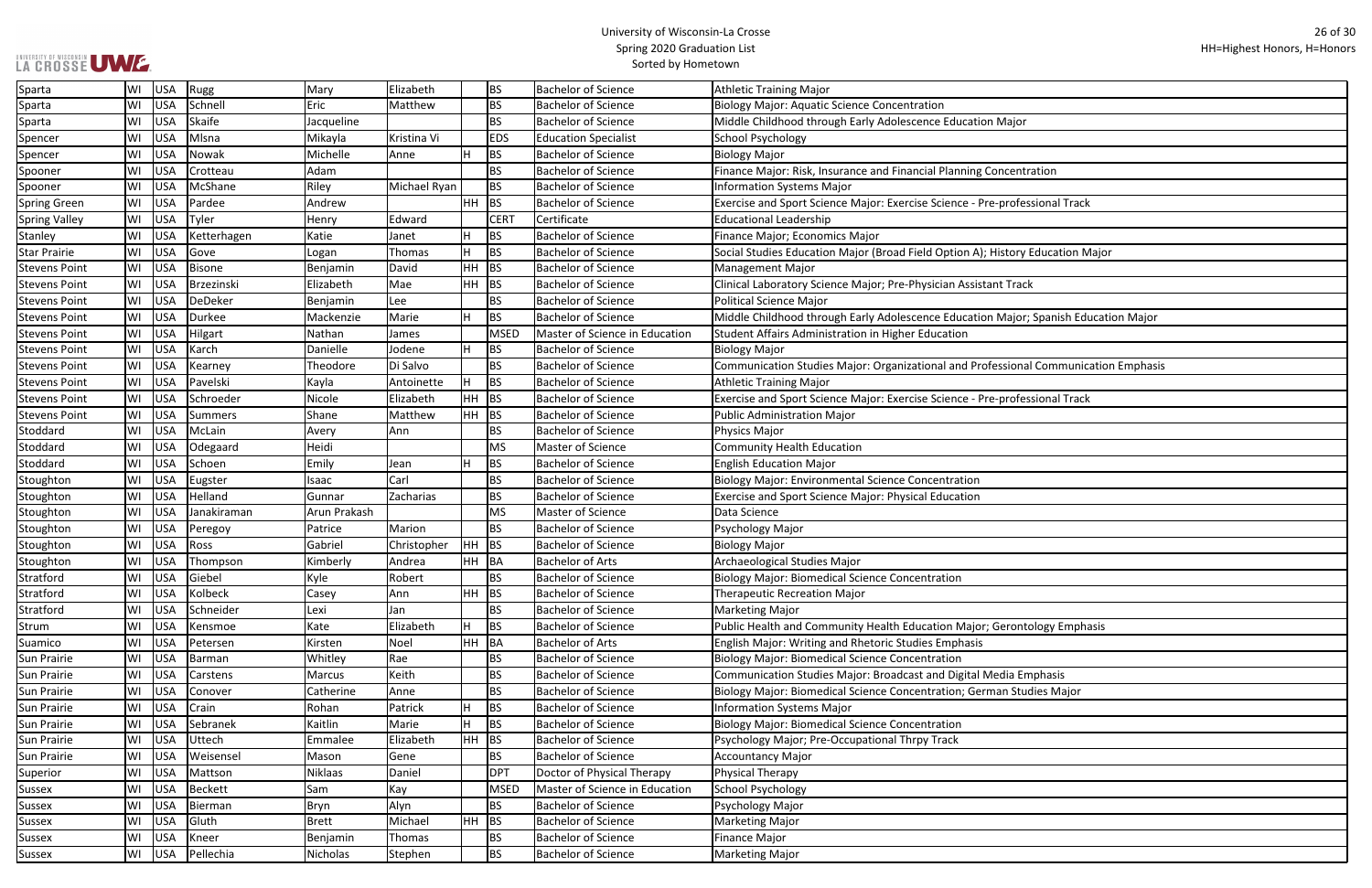| d Field) Major               |
|------------------------------|
|                              |
|                              |
| )r                           |
|                              |
|                              |
|                              |
|                              |
|                              |
|                              |
|                              |
|                              |
|                              |
|                              |
|                              |
|                              |
|                              |
|                              |
|                              |
|                              |
|                              |
| 'n                           |
|                              |
|                              |
|                              |
|                              |
|                              |
|                              |
|                              |
|                              |
|                              |
|                              |
| s Track                      |
| ion Emphasis                 |
|                              |
| ional Communication Emphasis |
|                              |
|                              |
| entration                    |
| ajor                         |
|                              |
|                              |
|                              |
|                              |
| ory Education Major          |
|                              |
|                              |
|                              |
|                              |
|                              |
|                              |
| s Track; Spanish Major       |
| ional Communication Emphasis |
|                              |
| dapted Physical Ed. Emphasis |
|                              |
| ificate                      |
|                              |

| <b>Sussex</b>      | WI | USA        | Youngquist   | Carson       | Thomas    | $HH$ BS |             | <b>Bachelor of Science</b>     | Sociology Major                                                                        |
|--------------------|----|------------|--------------|--------------|-----------|---------|-------------|--------------------------------|----------------------------------------------------------------------------------------|
| <b>Three Lakes</b> | WI | <b>USA</b> | Baumann      | Abbie        | Faye      |         | <b>BS</b>   | <b>Bachelor of Science</b>     | Biology Education Major; General Science Education (Broad Field) Major                 |
| Tomah              | WI | <b>USA</b> | Dickens      | Nathaniel    | Gordon    |         | <b>BS</b>   | <b>Bachelor of Science</b>     | <b>Athletic Training Major</b>                                                         |
| Tomah              | WI | <b>USA</b> | Hogan        | Sarah        | Elizabeth |         | <b>BS</b>   | <b>Bachelor of Science</b>     | Early Childhood through Middle Childhood Education Major                               |
| Tomah              | WI | <b>USA</b> | Korinek      | Molly        | Ryann     |         | <b>BS</b>   | <b>Bachelor of Science</b>     | Art Major; VPA Program Option                                                          |
| Tomah              | WI | <b>USA</b> | Richards     | Mikayla      | Lee       |         | <b>BS</b>   | <b>Bachelor of Science</b>     | <b>Accountancy Major</b>                                                               |
| Tomah              | WI | <b>USA</b> | Zellmer      | <b>Derek</b> | Gene      |         | <b>BS</b>   | <b>Bachelor of Science</b>     | Psychology Major                                                                       |
| Tomahawk           | WI | <b>USA</b> | Daigle       | Gretchen     | Scout     |         | <b>BS</b>   | <b>Bachelor of Science</b>     | <b>Biology Major</b>                                                                   |
| Tomahawk           | WI | USA        | Feest        | Hannah       | Lee       |         | <b>BS</b>   | <b>Bachelor of Science</b>     | Psychology Major                                                                       |
| Townsend           | WI | <b>USA</b> | Mottl        | Katherine    | Elizabeth |         | <b>BS</b>   | <b>Bachelor of Science</b>     | <b>Marketing Major</b>                                                                 |
| Trego              | WI | <b>USA</b> | Gauger       | <b>Brett</b> | Alexander |         | <b>BS</b>   | <b>Bachelor of Science</b>     | Accountancy Major; Finance Major                                                       |
| Trempealeau        | WI | <b>USA</b> | Landsom      | Caleb        | Corey     |         | <b>BS</b>   | <b>Bachelor of Science</b>     | <b>Finance Major</b>                                                                   |
| Trempealeau        | WI | <b>USA</b> | Shimek       | David        | Kirk      |         | <b>BS</b>   | <b>Bachelor of Science</b>     | Biology Major                                                                          |
| <b>Twin Lakes</b>  | WI | USA        | Daniels      | Katharine    | Rose      |         | BA          | <b>Bachelor of Arts</b>        | Women's Studies Major                                                                  |
| <b>Twin Lakes</b>  | WI | <b>USA</b> | McCracken    | Kenan        | David     |         | <b>BS</b>   | <b>Bachelor of Science</b>     | Finance Major; Computer Science Major                                                  |
| <b>Twin Lakes</b>  | WI | <b>USA</b> | Strother     | Matthew      | William   |         | <b>BS</b>   | <b>Bachelor of Science</b>     | <b>Political Science Major</b>                                                         |
| <b>Union Grove</b> | WI | <b>USA</b> | Corbett      | Eric         | Michael   |         | <b>BS</b>   | <b>Bachelor of Science</b>     | <b>History Education Major</b>                                                         |
| <b>Union Grove</b> | WI | <b>USA</b> | Kieslich     | <b>Brett</b> |           |         | <b>BS</b>   | <b>Bachelor of Science</b>     | Management Major                                                                       |
| <b>Union Grove</b> | WI | <b>USA</b> | Paisley      | Laura        | Ann       |         | <b>BS</b>   | <b>Bachelor of Science</b>     | Archaeological Studies Major; Archaeology Honors Program                               |
| <b>Union Grove</b> | WI | <b>USA</b> | Ratkovec     | Justin       | Louis     |         | <b>BS</b>   | <b>Bachelor of Science</b>     | Chemistry Major: ACS Certification; Philosophy Major                                   |
| Valders            | WI | <b>USA</b> | Sundsmo      | Trenton      | Nicholas  |         | <b>BS</b>   | <b>Bachelor of Science</b>     | Geography Major: Environmental Science Concentration                                   |
| Verona             | WI | <b>USA</b> | Acosta       | Luis         | Carlos    |         | BA          | <b>Bachelor of Arts</b>        | English Major: Writing and Rhetoric Studies Emphasis                                   |
| Verona             | WI | <b>USA</b> | Charlton     | Emma         | Rachel    |         | <b>BS</b>   | <b>Bachelor of Science</b>     | Psychology Major                                                                       |
| Verona             | WI | <b>USA</b> | Grote-Hirsch | Aliyah       | FuLi      |         | <b>BS</b>   | <b>Bachelor of Science</b>     | <b>Exercise and Sport Science Major: Sport Management</b>                              |
| Verona             | WI | <b>USA</b> | Hoferle      | Mark         |           |         | MS          | Master of Science              | Data Science                                                                           |
| Verona             | WI | <b>USA</b> | Klimm        | Josef        | William   |         | MS          | Master of Science              | Data Science                                                                           |
| Verona             | WI | <b>USA</b> | Maurer       | Tina         |           |         | <b>MSED</b> | Master of Science in Education | Reading                                                                                |
| Verona             | WI | USA        | McCormick    | <b>Brady</b> | Sean      | н       | <b>BS</b>   | <b>Bachelor of Science</b>     | Exercise and Sport Science Major: Exercise Science - Fitness Track                     |
| Verona             | WI | <b>USA</b> | McGilvray    | Makenna      | Reno      |         | <b>BS</b>   | <b>Bachelor of Science</b>     | Communication Studies Major: Interpersonal Communication Emphasis                      |
| Verona             | WI | <b>USA</b> | Nunn         | George       | William   | HH      | BS          | <b>Bachelor of Science</b>     | Biology Major                                                                          |
| Verona             | WI | <b>USA</b> | Smith        | Grant        | Patton    |         | BS          | <b>Bachelor of Science</b>     | Communication Studies Major: Organizational and Professional Communication Emphasis    |
| Verona             | WI | USA        | Waller       | Matthew      | Thomas    |         | $HH$ BS     | <b>Bachelor of Science</b>     | Psychology Major                                                                       |
| Vesper             | WI | USA        | Kohls        | Cody         | Allen     |         | <b>BS</b>   | <b>Bachelor of Science</b>     | Finance Major: Risk, Insurance and Financial Planning Concentration                    |
| Viroqua            | WI | USA        | Blatz        | Jason        | M         |         | <b>BS</b>   | <b>Bachelor of Science</b>     | Middle Childhood through Early Adolescence Education Major                             |
| Viroqua            | WI | USA        | Dickman      | Lauryn       | Kae       |         | <b>BS</b>   | <b>Bachelor of Science</b>     | Marketing Major                                                                        |
| Viroqua            | WI | <b>USA</b> | Dohm         | Joshua       | Michael   |         | BA          | <b>Bachelor of Arts</b>        | Music Major: Jazz Performance Emphasis                                                 |
| Wales              | WI | <b>USA</b> | Fuller       | <b>Nick</b>  | McLane    |         | <b>BS</b>   | <b>Bachelor of Science</b>     | <b>Finance Major</b>                                                                   |
| Wales              | WI | <b>USA</b> | Graf         | Eric         | Fowler    |         | <b>BS</b>   | <b>Bachelor of Science</b>     | Social Studies Education Major (Broad Field Option A); History Education Major         |
| Wales              | WI | <b>USA</b> | Pachowitz    | Rachel       | M         |         | <b>BS</b>   | <b>Bachelor of Science</b>     | Biology Major; Micro                                                                   |
| Walworth           | WI | USA        | Schauf       | Mark         | Thomas    |         | <b>BS</b>   | <b>Bachelor of Science</b>     | Mathematics Education Major                                                            |
| Warrens            | WI | USA        | Heinz        | McKenna      |           |         | <b>BS</b>   | <b>Bachelor of Science</b>     | <b>Biology Major</b>                                                                   |
| Warrens            | WI | <b>USA</b> | Pierce       | Kelli        | Jean      |         | <b>BS</b>   | <b>Bachelor of Science</b>     | Clinical Laboratory Science Major                                                      |
| Washburn           | WI | <b>USA</b> | Bouchard     | Alec         | Thomas    |         | <b>BS</b>   | <b>Bachelor of Science</b>     | <b>Political Science Major</b>                                                         |
| Waterford          | WI | <b>USA</b> | Romberg      | Darren       | Michael   |         | <b>BS</b>   | <b>Bachelor of Science</b>     | Exercise and Sport Science Major: Exercise Science - Fitness Track; Spanish Major      |
| Waterford          | WI | <b>USA</b> | Schubring    | Rachel       | Marie     | HH      | BA          | <b>Bachelor of Arts</b>        | Communication Studies Major: Organizational and Professional Communication Emphasis    |
| Watertown          | WI | <b>USA</b> | Fisher       | Quenten      | Kenneth   |         | MS          | Master of Science              | Exercise and Sport Science: Physical Education Teaching: Adapted Physical Ed. Emphasis |
| Watertown          | WI | <b>USA</b> | Hanrahan     | Kylie        | Rose      |         | <b>BS</b>   | <b>Bachelor of Science</b>     | Public Health and Community Health Education Major                                     |
| Watertown          | WI | USA        | Harris       | Avery        | Helen     |         | <b>BS</b>   | <b>Bachelor of Science</b>     | Psychology Major; Professional and Technical Writing Certificate                       |
|                    |    |            |              |              |           |         |             |                                |                                                                                        |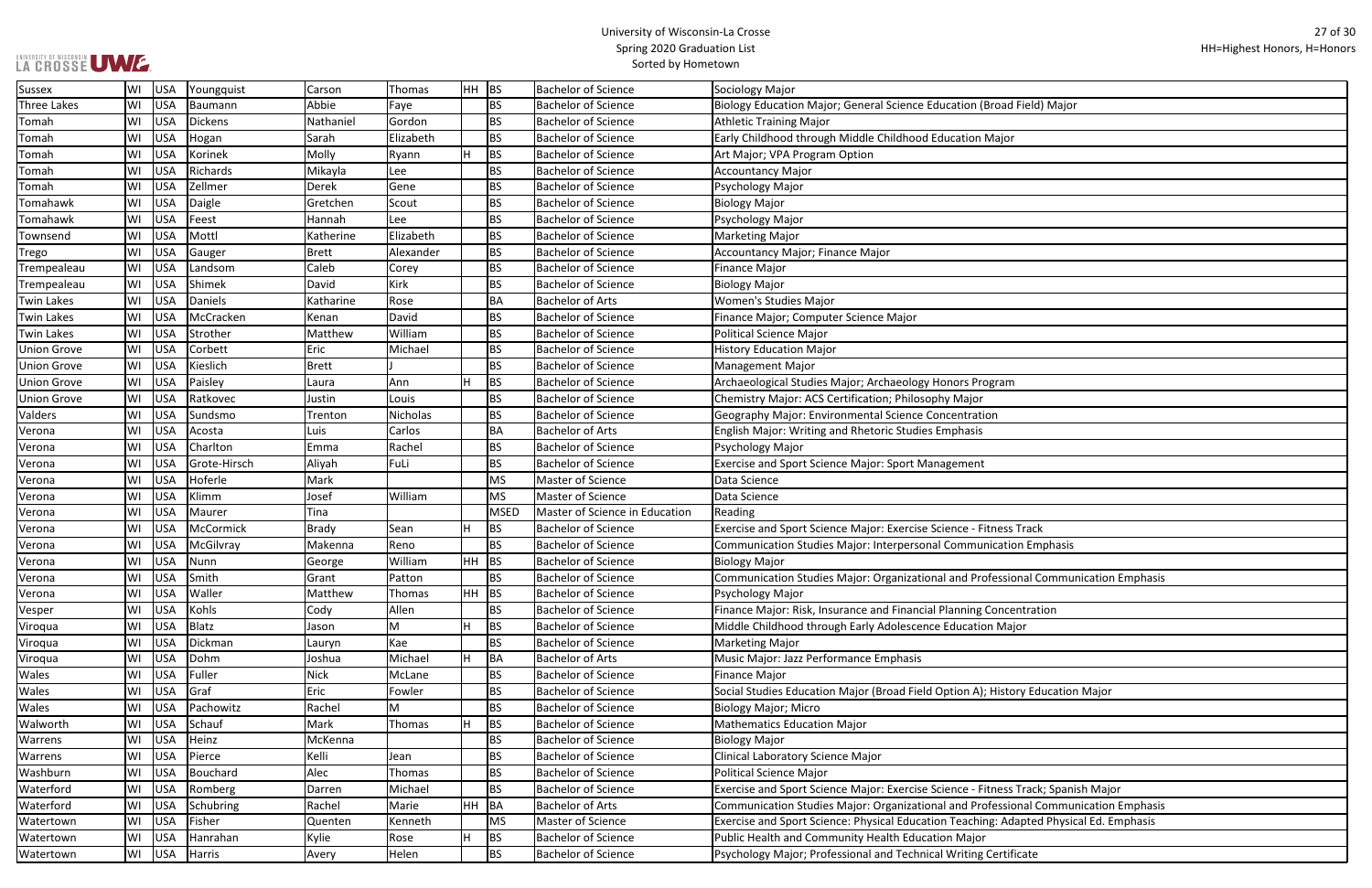| ofessional Track                |
|---------------------------------|
|                                 |
|                                 |
|                                 |
|                                 |
|                                 |
|                                 |
|                                 |
|                                 |
|                                 |
|                                 |
|                                 |
| r                               |
|                                 |
| ting and Rhetoric Studies Emph. |
| ofessional Track                |
|                                 |
|                                 |
|                                 |
|                                 |
| ajor                            |
| ajor                            |
|                                 |
|                                 |
| tration                         |
|                                 |
|                                 |
| ion (BS)                        |
|                                 |
|                                 |
|                                 |
|                                 |
| c Studies Emphasis              |
|                                 |
|                                 |
|                                 |
|                                 |
|                                 |
|                                 |
|                                 |
|                                 |
|                                 |
|                                 |
| ır                              |
| ional Communication Emphasis    |
| ional Communication Emphasis    |
|                                 |
|                                 |
|                                 |
| r                               |
|                                 |

| Watertown | WI | <b>USA</b> | Nickels     | Jared      | Benjamin       |           | <b>BS</b>       | <b>Bachelor of Science</b>     | Management Major                                                                        |
|-----------|----|------------|-------------|------------|----------------|-----------|-----------------|--------------------------------|-----------------------------------------------------------------------------------------|
| Watertown | WI | <b>USA</b> | Schieble    | Mackenzie  | Doreen         | HH.       | BS              | <b>Bachelor of Science</b>     | Marketing Major                                                                         |
| Waukesha  | WI | <b>USA</b> | Alvarez     | Melanie    | Marie          |           | <b>BS</b>       | <b>Bachelor of Science</b>     | Management Major                                                                        |
| Waukesha  | WI | <b>USA</b> | Asciutto    | Valentina  |                |           | <b>BS</b>       | <b>Bachelor of Science</b>     | Microbiology Major: Biomedical Concentration                                            |
| Waukesha  | WI | <b>USA</b> | Clark       | Benjamin   | Donald         |           | <b>BS</b>       | <b>Bachelor of Science</b>     | Finance Major                                                                           |
| Waukesha  | WI | <b>USA</b> | Crawford    | Megan      | Marie          | H         | <b>BS</b>       | <b>Bachelor of Science</b>     | Exercise and Sport Science Major: Exercise Science - Pre-professional Track             |
| Waukesha  | WI | USA        | DeLacy      | Ashley     | Michelle       |           | MS              | Master of Science              | Data Science                                                                            |
| Waukesha  | WI | <b>USA</b> | Katzka      | Alexander  | James          |           | <b>BS</b>       | <b>Bachelor of Science</b>     | Psychology Major                                                                        |
| Waukesha  | WI | <b>USA</b> | Klemm       | Sarah      | Ashley         |           | <b>BS</b>       | <b>Bachelor of Science</b>     | Psychology Major; CASSH Program Option                                                  |
| Waukesha  | WI | <b>USA</b> | Kopesky     | Genavieve  | Emily          |           | <b>BS</b>       | <b>Bachelor of Science</b>     | Public Health and Community Health Education Major                                      |
| Waukesha  | WI | <b>USA</b> | Kragenbrink | Rachel     | Ann            |           | <b>BS</b>       | <b>Bachelor of Science</b>     | Physics Major: Biomedical Concentration                                                 |
| Waukesha  | WI | <b>USA</b> | Kron        | Courtney   | Noelle         |           | <b>BS</b>       | <b>Bachelor of Science</b>     | Psychology Major                                                                        |
| Waukesha  | WI | <b>USA</b> | Lappley     | Alyssa     | Marie          | H         | <b>BS</b>       | <b>Bachelor of Science</b>     | Nuclear Medicine Technology Major                                                       |
| Waukesha  | WI | <b>USA</b> | Muzi        | Antoinette | Louise         |           | <b>BS</b>       | <b>Bachelor of Science</b>     | Marketing Major                                                                         |
| Waukesha  | WI | <b>USA</b> | Perry       | Jocelyn    | Jae            |           | MS              | Master of Science              | Physician Assistant Studies                                                             |
| Waukesha  | WI | <b>USA</b> | Shibilski   | Lexi       | Marie          | <b>HH</b> | BS              | <b>Bachelor of Science</b>     | Early Childhood through Middle Childhood Education Major                                |
| Waukesha  | WI | <b>USA</b> | Spellman    | Lucas      |                |           | <b>BS</b>       | <b>Bachelor of Science</b>     | Statistics Major                                                                        |
| Waunakee  | WI | <b>USA</b> | Dresen      | Maria      | Lynn           | HН        | BA              | <b>Bachelor of Arts</b>        | Spanish Major: Business Concentration; English Major: Writing and Rhetoric Studies Emph |
| Waunakee  | WI | <b>USA</b> | Frueh       | Megan      | Nicole         |           | <b>BS</b>       | <b>Bachelor of Science</b>     | Exercise and Sport Science Major: Exercise Science - Pre-professional Track             |
| Waunakee  | WI | <b>USA</b> | Herrling    | Sydnee     | Alexander      | lH.       | <b>BS</b>       | <b>Bachelor of Science</b>     | Psychology Major; CASSH Program Option                                                  |
| Waunakee  | WI | <b>USA</b> | Palmer      | Evan       | John           | H         | <b>BS</b>       | <b>Bachelor of Science</b>     | Physics Major                                                                           |
| Waunakee  | WI | <b>USA</b> | Straus      | Courtney   | Leigh          | <b>HH</b> | $\overline{BA}$ | <b>Bachelor of Arts</b>        | Spanish Major                                                                           |
| Waupaca   | WI | <b>USA</b> | Abrahamson  | Mara       | Ann            |           | <b>BS</b>       | <b>Bachelor of Science</b>     | Middle Childhood through Early Adolescence Education Major                              |
| Waupaca   | WI | <b>USA</b> | Mielke      | Kira       | Joy            |           | <b>BS</b>       | <b>Bachelor of Science</b>     | Microbiology Major: Biomedical Concentration; Spanish Major                             |
| Waupaca   | WI | <b>USA</b> | Sebree      | Daphne     | Michele        |           | <b>BS</b>       | <b>Bachelor of Science</b>     | Microbiology Major: Biomedical Concentration                                            |
| Waupun    | WI | <b>USA</b> | Ver Hage    | Gavyn      | <b>Bradley</b> |           | <b>BS</b>       | <b>Bachelor of Science</b>     | Geography Major: Geographic Information Science Concentration                           |
| Waupun    | WI | <b>USA</b> | Zietlow     | Reid       | Steven         |           | <b>BS</b>       | <b>Bachelor of Science</b>     | Social Studies Education Major (Broad Field Option B)                                   |
| Wausau    | WI | <b>USA</b> | Frahm       | Courtney   |                |           | MSED            | Master of Science in Education | Reading                                                                                 |
| Wausau    | WI | <b>USA</b> | Hackel      | Taylor     | Nicole         | $HH$ BS   |                 | <b>Bachelor of Science</b>     | Chemistry Major: ACS Certification; CSH Individualized Option (BS)                      |
| Wausau    | WI | <b>USA</b> | Jusufi      | Arta       |                |           | <b>BS</b>       | <b>Bachelor of Science</b>     | Biology Major; CSH Individualized Option (BS)                                           |
| Wausau    | WI | <b>USA</b> | Leydet      | Andrew     | James          | HH        | <b>BS</b>       | <b>Bachelor of Science</b>     | Biology Major: Biomedical Science Concentration                                         |
| Wausau    | WI | <b>USA</b> | Mertes      | Tyler      | Jay            | $HH$ BS   |                 | <b>Bachelor of Science</b>     | Accountancy Major                                                                       |
| Wausau    | WI | <b>USA</b> | Miller      | Lizzy      |                | HH        | BA              | <b>Bachelor of Arts</b>        | Political Science Major; English Major: Writing and Rhetoric Studies Emphasis           |
| Wausau    | WI | <b>USA</b> | Orozco      | Juan       | Pablo          |           | <b>BS</b>       | <b>Bachelor of Science</b>     | <b>International Business Major</b>                                                     |
| Wausau    | WI | <b>USA</b> | Rowe        | Tyler      | Patrick        |           | <b>BS</b>       | <b>Bachelor of Science</b>     | International Business Major                                                            |
| Wausau    | WI | <b>USA</b> | Sippel      | Megan      |                |           | <b>MSED</b>     | Master of Science in Education | Student Affairs Administration in Higher Education                                      |
| Wausau    | WI | <b>USA</b> | Snoeyenbos  | Sarah      | Rae            |           | <b>BS</b>       | <b>Bachelor of Science</b>     | Marketing Major                                                                         |
| Wausau    | WI | <b>USA</b> | Tierney     | Paige      | Kristine       |           | <b>BS</b>       | <b>Bachelor of Science</b>     | <b>Biology Major</b>                                                                    |
| Wausau    | WI | <b>USA</b> | Zastrow     | Karissa    | Kristine       |           | MSED            | Master of Science in Education | Student Affairs Administration in Higher Education                                      |
| Wauwatosa | WI | <b>USA</b> | Barta       | Haley      | Grace          | н         | <b>BS</b>       | <b>Bachelor of Science</b>     | Public Health and Community Health Education Major                                      |
| Wauwatosa | WI | <b>USA</b> | Brock       | Lily       | Maye           |           | <b>BS</b>       | <b>Bachelor of Science</b>     | <b>Biology Major</b>                                                                    |
| Wauwatosa | WI | <b>USA</b> | Campbell    | Caitlin    | Marie          | <b>HH</b> | BS              | <b>Bachelor of Science</b>     | Early Childhood through Middle Childhood Education Major                                |
| Wauwatosa | WI | <b>USA</b> | Clough      | Emma       | Grace          |           | <b>BA</b>       | <b>Bachelor of Arts</b>        | Communication Studies Major: Organizational and Professional Communication Emphasis     |
| Wauwatosa | WI | <b>USA</b> | Daly        | Catherine  | Grace          |           | <b>BS</b>       | <b>Bachelor of Science</b>     | Communication Studies Major: Organizational and Professional Communication Emphasis     |
| Wauwatosa | WI | <b>USA</b> | David       | Noah       | James          |           | <b>BS</b>       | <b>Bachelor of Science</b>     | Biology Major: Biomedical Science Concentration                                         |
| Wauwatosa | WI | <b>USA</b> | Greenberg   | Jacob      | Slade          | HH        | BS              | <b>Bachelor of Science</b>     | Public Health and Community Health Education Major                                      |
| Wauwatosa | WI | <b>USA</b> | Hahn        | Megan      | Rose           | $HH$ BS   |                 | <b>Bachelor of Science</b>     | Early Childhood through Middle Childhood Education Major                                |
| Wauwatosa | WI | <b>USA</b> | Korthals    | Grace      | Eryn           |           | <b>BS</b>       | <b>Bachelor of Science</b>     | Social Studies Education Major (Broad Field Option B)                                   |
|           |    |            |             |            |                |           |                 |                                |                                                                                         |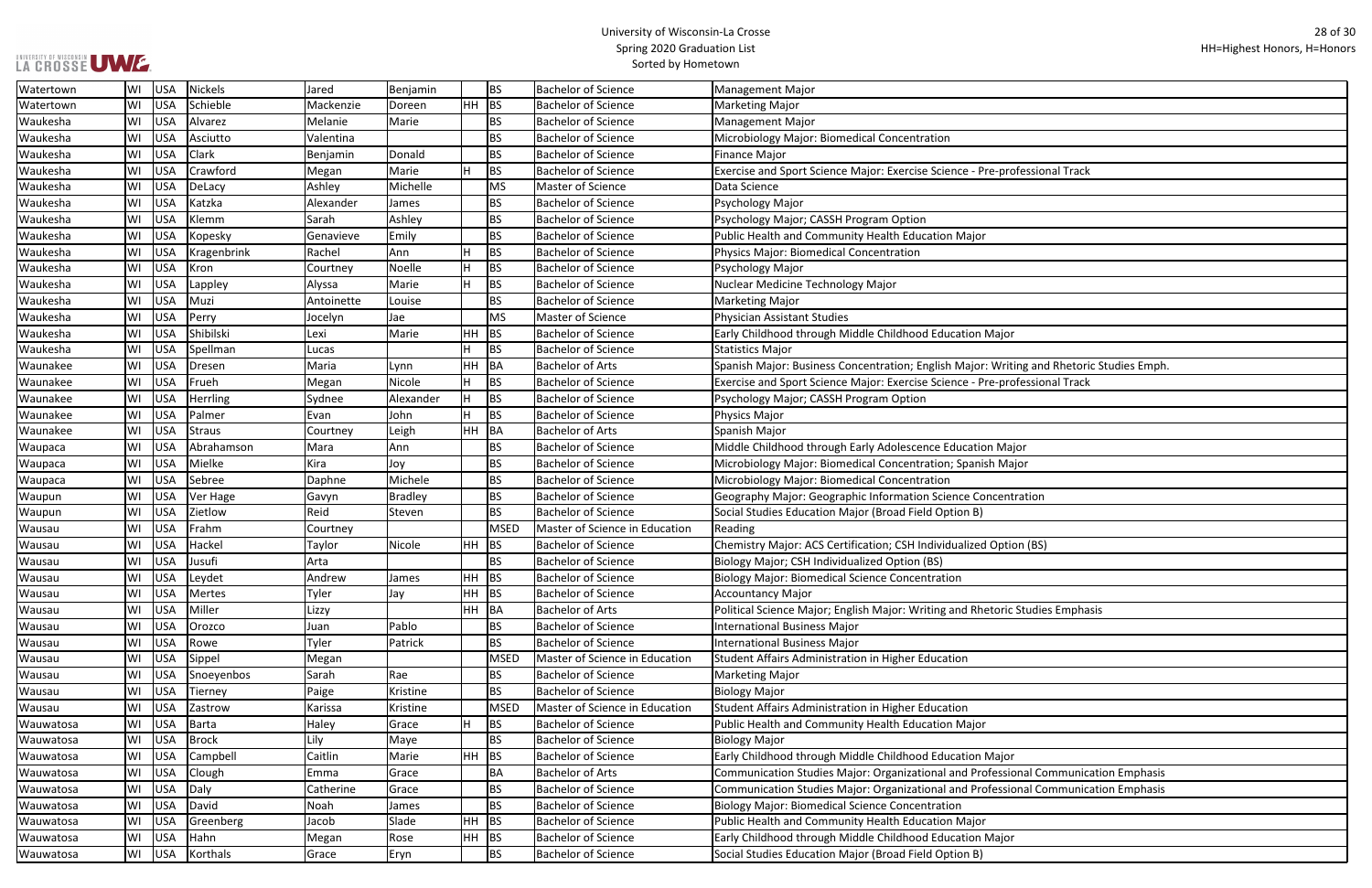| idualized Option (BS)              |
|------------------------------------|
|                                    |
|                                    |
|                                    |
|                                    |
|                                    |
|                                    |
|                                    |
|                                    |
|                                    |
|                                    |
| anish Major                        |
|                                    |
| tudies Emphasis                    |
|                                    |
| hasis; Honors Program              |
|                                    |
|                                    |
|                                    |
|                                    |
|                                    |
|                                    |
|                                    |
|                                    |
|                                    |
|                                    |
|                                    |
|                                    |
|                                    |
|                                    |
|                                    |
| rofessional Track                  |
|                                    |
|                                    |
|                                    |
|                                    |
| or                                 |
|                                    |
|                                    |
|                                    |
|                                    |
|                                    |
|                                    |
| rof. Track; CSH Indiv. Option (BS) |
|                                    |

| Wauwatosa            | WI | USA        | Latus       | Grant          | Truman        | H         | BA          | <b>Bachelor of Arts</b>     | Theatre Arts Major: Musical Theatre Emphasis                                                 |
|----------------------|----|------------|-------------|----------------|---------------|-----------|-------------|-----------------------------|----------------------------------------------------------------------------------------------|
| Wauwatosa            | WI | USA        | McNeely     | Jessica        | Maude         |           | <b>BS</b>   | <b>Bachelor of Science</b>  | Psychology Major                                                                             |
| Wauwatosa            | WI | <b>USA</b> | Merklein    | Erin           |               |           | <b>BS</b>   | <b>Bachelor of Science</b>  | <b>Biology Major</b>                                                                         |
| Wauwatosa            | WI | <b>USA</b> | Minette     | Lauren         | Taylor        |           | <b>BS</b>   | <b>Bachelor of Science</b>  | Sociology Major                                                                              |
| Wauzeka              | WI | <b>USA</b> | Nettesheim  | Makayla        | Brianne       |           | <b>BA</b>   | <b>Bachelor of Arts</b>     | Communication Studies Major: Media Studies Emphasis                                          |
| Wauzeka              | WI | <b>USA</b> | Zimmerman   | Kylie          | Jo            |           | <b>BS</b>   | <b>Bachelor of Science</b>  | <b>Biology Major</b>                                                                         |
| <b>West Allis</b>    | WI | <b>USA</b> | Freitag     | Marlee         | Kay           |           | <b>DPT</b>  | Doctor of Physical Therapy  | <b>Physical Therapy</b>                                                                      |
| <b>West Allis</b>    | WI | <b>USA</b> | Phillips    | Ashley         | Lee           |           | <b>BS</b>   | <b>Bachelor of Science</b>  | Psychology Major                                                                             |
| <b>West Allis</b>    | WI | <b>USA</b> | Streicher   | Ryan           | Martin        |           | <b>BS</b>   | <b>Bachelor of Science</b>  | Microbiology Major: Biomedical Concentration; CSH Individualized Option (BS)                 |
| <b>West Bend</b>     | WI | <b>USA</b> | Arts        | Jenna          | Marie         | <b>HH</b> | <b>BS</b>   | <b>Bachelor of Science</b>  | <b>Marketing Major</b>                                                                       |
| <b>West Bend</b>     | WI | <b>USA</b> | Geydoshek   | Kristina       | Lee           | HH        | BA          | <b>Bachelor of Arts</b>     | Psychology Major; French Major                                                               |
| <b>West Bend</b>     | WI | <b>USA</b> | Johnson     | Hunter         | Stuart        |           | BS          | <b>Bachelor of Science</b>  | <b>Finance Major</b>                                                                         |
| <b>West Bend</b>     | WI | <b>USA</b> | Kastner     | Marlo          | Magdalen      |           | <b>BA</b>   | <b>Bachelor of Arts</b>     | French Major: Business Concentration                                                         |
| <b>West Bend</b>     | WI | USA        | Knop        | Hannah         | Patricia      |           | <b>BS</b>   | <b>Bachelor of Science</b>  | Psychology Major                                                                             |
| <b>West Bend</b>     | WI | <b>USA</b> | Lee         | Jenna          | Marie         | HH        | <b>BS</b>   | <b>Bachelor of Science</b>  | Management Major; Marketing Major                                                            |
| <b>West Bend</b>     | WI | <b>USA</b> | Otto        | Traci          | Allison       |           | <b>BS</b>   | <b>Bachelor of Science</b>  | Psychology Major                                                                             |
| <b>West Bend</b>     | WI | <b>USA</b> | Picel       | Hannah         | Marie         |           | <b>EDS</b>  | <b>Education Specialist</b> | <b>School Psychology</b>                                                                     |
| <b>West Bend</b>     | WI | <b>USA</b> | Rodriguez   | Tristin        | Jeffrey James |           | <b>BS</b>   | <b>Bachelor of Science</b>  | <b>Communication Studies Major: Media Studies Emphasis</b>                                   |
| <b>West Bend</b>     | WI | <b>USA</b> | Zochert     | Brogan         | Nicole        |           | <b>BS</b>   | <b>Bachelor of Science</b>  | Public Health and Community Health Education Major; Spanish Major                            |
| <b>West Salem</b>    | WI | <b>USA</b> | Krien       | Katie          | Frances       |           | <b>BS</b>   | <b>Bachelor of Science</b>  | <b>Biology Major</b>                                                                         |
| <b>West Salem</b>    | WI | USA        | Maliszewski | Joshua         | James         |           | <b>BS</b>   | <b>Bachelor of Science</b>  | Marketing Major; Communication Studies Major: Media Studies Emphasis                         |
| <b>West Salem</b>    | WI | USA        | Meyer       | Haylee         |               | HH        | BA          | <b>Bachelor of Arts</b>     | Archaeological Studies Major: Cultural Anthropology Emphasis; Honors Program                 |
| <b>West Salem</b>    | WI | <b>USA</b> | Popoutsis   | Aspen          | Mae           |           | <b>BS</b>   | <b>Bachelor of Science</b>  | <b>English Education Major</b>                                                               |
| <b>West Salem</b>    | WI | <b>USA</b> | Schroeder   | Allen          | R             |           | <b>BS</b>   | <b>Bachelor of Science</b>  | <b>Art Education Major</b>                                                                   |
| <b>West Salem</b>    | WI | <b>USA</b> | Schwier     | Damian         | James         |           | <b>BS</b>   | <b>Bachelor of Science</b>  | <b>Management Major</b>                                                                      |
| <b>West Salem</b>    | WI | <b>USA</b> | Skrentny    | Allison        | Jean          |           | <b>BS</b>   | <b>Bachelor of Science</b>  | Psychology Major                                                                             |
| <b>West Salem</b>    | WI | <b>USA</b> | Young       | Kieran         | Patrick       |           | <b>BS</b>   | <b>Bachelor of Science</b>  | Microbiology Major; CSH Individualized Option (BS)                                           |
| Westboro             | WI | <b>USA</b> | Hovde       | Jared          | Mitchell      | HH        | <b>BS</b>   | <b>Bachelor of Science</b>  | <b>Management Major</b>                                                                      |
| Westfield            | WI | <b>USA</b> | McCartney   | Lauren         | Elizabeth     |           | <b>BS</b>   | <b>Bachelor of Science</b>  | <b>Marketing Major</b>                                                                       |
| Weston               | WI | <b>USA</b> | Capodice    | Cara           | Marie         |           | <b>BS</b>   | <b>Bachelor of Science</b>  | <b>Marketing Major</b>                                                                       |
| Weyauwega            | WI | USA        | Ebert       | Ryan           | William       |           | BA          | <b>Bachelor of Arts</b>     | <b>Political Science Major</b>                                                               |
| <b>Whitefish Bay</b> | WI | <b>USA</b> | Long        | Carolyn        | Gabrielle     |           | <b>BS</b>   | <b>Bachelor of Science</b>  | <b>Biology Major: Environmental Science Concentration</b>                                    |
| <b>Whitefish Bay</b> | WI | USA        | Starrett    | Olivia         | Paige         |           | <b>BS</b>   | <b>Bachelor of Science</b>  | Psychology Major                                                                             |
| <b>Whitefish Bay</b> | WI | USA        | Ziolkowski  | Sarah          | Elizabeth     | <b>HH</b> | <b>BS</b>   | <b>Bachelor of Science</b>  | Economics Major; Finance Major                                                               |
| Whitelaw             | WI | USA        | Schuh       | Ashley         | Marie         |           | <b>EDS</b>  | <b>Education Specialist</b> | <b>School Psychology</b>                                                                     |
| Whitewater           | WI | USA        | Fanshaw     | Yvonne         | Mary          |           | <b>CERT</b> | Certificate                 | <b>Educational Leadership</b>                                                                |
| Whitewater           | WI | <b>USA</b> | Markham     | Andi           | Elizabeth     |           | <b>BS</b>   | <b>Bachelor of Science</b>  | Exercise and Sport Science Major: Exercise Science - Pre-professional Track                  |
| Whitewater           | WI | USA        | Stachow     | Haylee         | Kay           |           | <b>BS</b>   | <b>Bachelor of Science</b>  | Psychology Major                                                                             |
| Whitewater           | WI | USA        | Steinert    | Faith          | M             |           | <b>BS</b>   | <b>Bachelor of Science</b>  | Microbiology Major: Biomedical Concentration                                                 |
| <b>Wild Rose</b>     | WI | USA        | Tovar       | Breanna        | Rae           |           | <b>BS</b>   | <b>Bachelor of Science</b>  | Psychology Major                                                                             |
| Wilton               | WI | USA        | Ottum       | <b>Bridget</b> | Ann           | HH        | <b>BS</b>   | <b>Bachelor of Science</b>  | Early Childhood through Middle Childhood Education Major                                     |
| Wilton               | WI | <b>USA</b> | Von Haden   | Breanna        | Shyanne       | HH        | <b>BS</b>   | <b>Bachelor of Science</b>  | Therapeutic Recreation Major; Gerontology Emphasis                                           |
| <b>Wind Lake</b>     | WI | <b>USA</b> | Holzheimer  | Emily          | Renee         |           | <b>BS</b>   | <b>Bachelor of Science</b>  | <b>Biology Major</b>                                                                         |
| <b>Wind Lake</b>     | WI | <b>USA</b> | Voigts      | Brittany       | Ann           |           | <b>BS</b>   | <b>Bachelor of Science</b>  | Psychology Major                                                                             |
| <b>Wind Lake</b>     | WI | USA        | Willms      | Karly          | Kristine      |           | <b>BS</b>   | <b>Bachelor of Science</b>  | <b>Therapeutic Recreation Major</b>                                                          |
| Windsor              | WI | <b>USA</b> | Strohfeldt  | Abigail        | Jane          |           | <b>BS</b>   | <b>Bachelor of Science</b>  | <b>Management Major</b>                                                                      |
| Winneconne           | WI | USA        | Messer      | Joseph         | William       |           | <b>BS</b>   | <b>Bachelor of Science</b>  | Physics Major                                                                                |
| Winneconne           | WI | USA        | Scheider    | Morgan         | Mildred       |           | <b>BS</b>   | <b>Bachelor of Science</b>  | Exercise and Sport Science Major: Exercise Science - Pre-prof. Track; CSH Indiv. Option (BS) |
|                      |    |            |             |                |               |           |             |                             |                                                                                              |